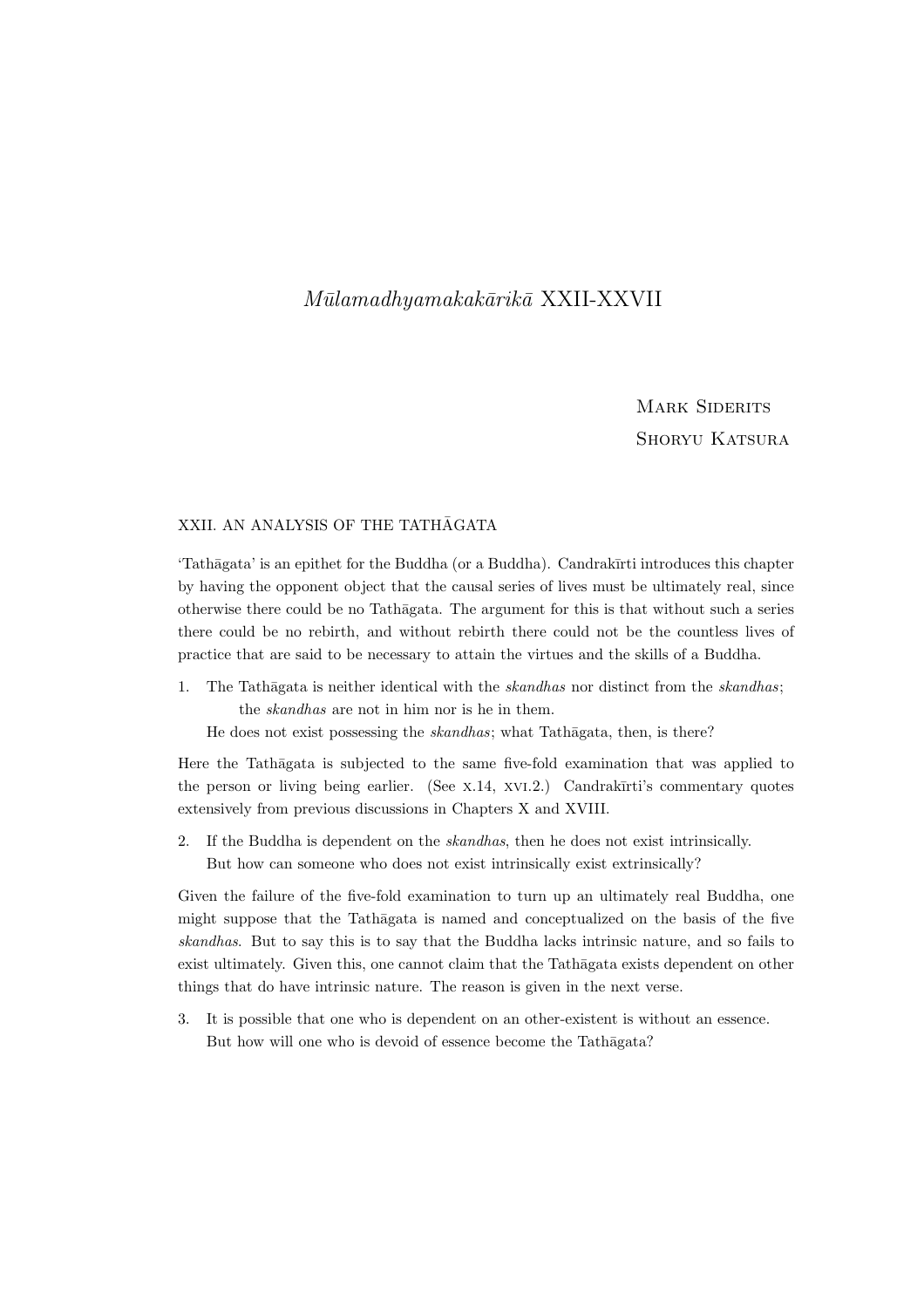That which lacks its own nature and only exists by virtue of borrowing its nature from other entities is compared by the commentators to a magically created being and a reflection in a mirror. The term which we here translate as 'without an essence', namely *an* $\bar{a}t$ *man*, also means 'without self'. But Candrakūrti explains that here it means being without intrinsic nature or essence. As he understands the argument, in order for the Tath $\bar{a}$ gata to derive its nature from other things (such as the *skandhas*), it must first exist. And in order for it to exist, it must have a nature of its own, an essence. So since it lacks its own nature, it cannot be in a position to borrow a nature from other entities.

4. And if there is no intrinsic nature, how will there be an extrinsic nature? Besides intrinsic nature and extrinsic nature, what Tath $\bar{a}$ gata is there?

Presumably a real entity must either have its own nature or else have a nature it borrows from other reals. Since neither possibility is tenable, it should follow that we cannot make out a sense in which there might be a real Tath $\bar{a}$ gata. But a new opponent, identified by Bh $\bar{a}$ vaviveka as a V $\bar{a}$ ts $\bar{a}$  varity (a Pudgalav $\bar{a}$ din), enters the discussion, claiming that the Tath $\bar{a}$ gata has an inexpressible status of being neither identical with nor distinct from the *skandhas*. The Tath¯agata, though named and conceptualized in dependence on the *skandhas* (and so presumably having only conventional existence), is nonetheless ultimately real.

5. If there were some Tath $\bar{a}$ gata not dependent on the *skandhas*, Then he could attain dependence (on the *skandhas*); thus he would be dependent.

For this hypothesis to work, it must be the case that this indescribable Tath $\bar{a}$ gata exists prior to being conceived in dependence on the *skandhas*. For it is only if he exists independently of this relation that he can come into the relation of being named and conceptualized in dependence on the *skandhas*.

6. But there is no Tath¯agata whatever without dependence on the *skandhas*. And how will one who does not exist without dependence come to depend [on them]?

Such a Tath<sub>agata</sub> that is without any dependence on the *skandhas* for its being named and conceptualized does not exist. And since it does not exist, it is unable to come into a relation of dependence on the *skandhas*.

7. Something cannot be what is depended upon without having been depended upon [by someone].

Nor can it be that the Tath $\bar{a}$ gata somehow exists devoid of what he depends on.

*Akutobhayā* and Buddhapālita explain the argument as being based on the beginninglessness of *samsara*. For there to be the relation of dependence, there must be that which is dependent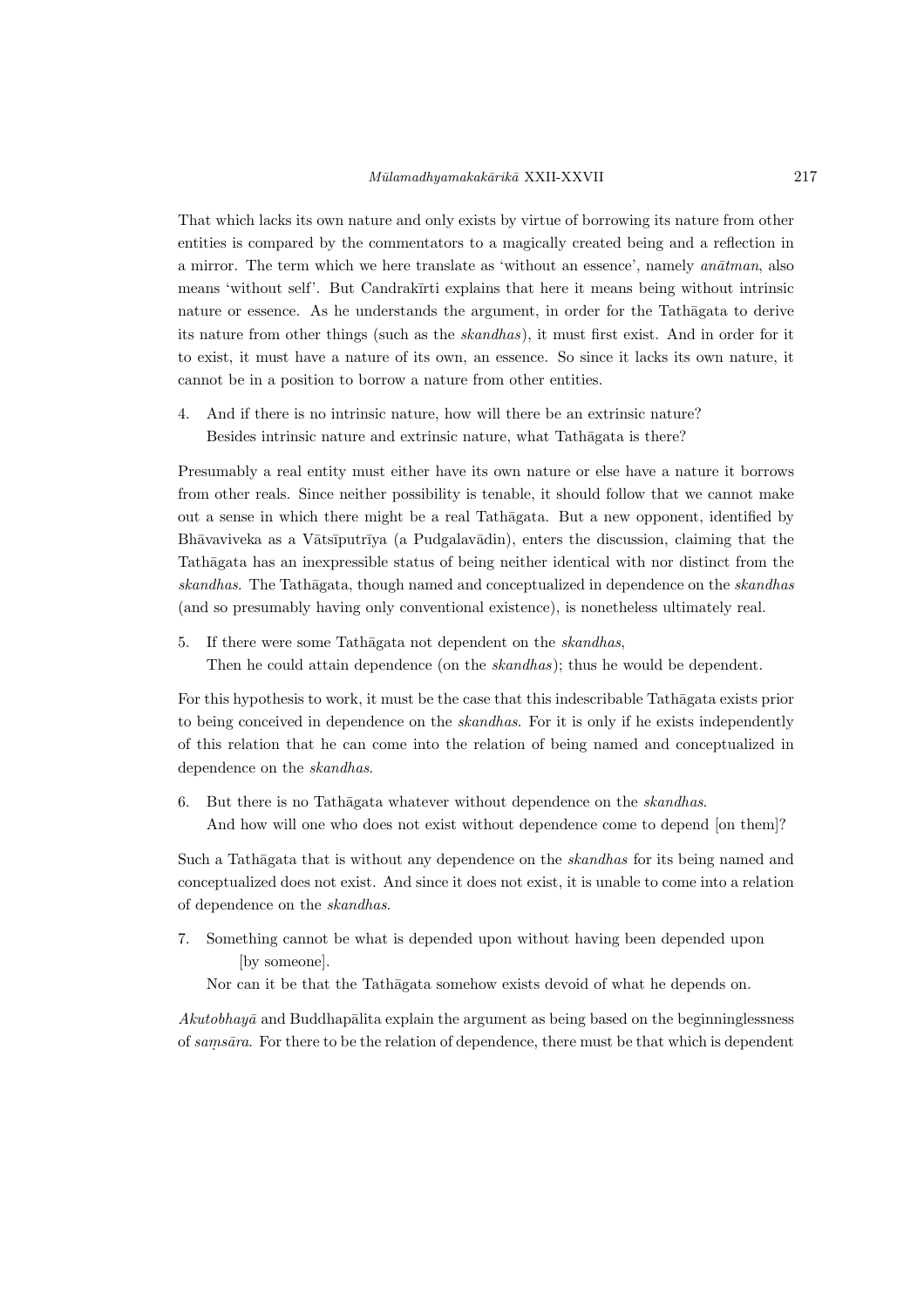and that on which it depends. In the present case what is dependent would be the Tath $\bar{a}$ gata, and what it is dependent on is the *skandhas*. But because the round of rebirths in *samsara* is without beginning, there cannot be the relation of prior and posterior between the *skandhas* and the Tath $\bar{a}$ gata that is required for the relation to hold. There is no moment in the past about which we could say that before that moment there were the *skandhas* but no Tathāgata. For if *samsāra* is beginningless, then there is no first birth of the Tathāgata. And in order for the Tath<sub>agata</sub> to be dependent on the *skandhas*, the *skandhas* must be prior to the Tathāgata.

8. Being something that does not exist as either identical with or distinct from [the *skandhas*] when investigated in any of the five ways [mentioned in v.1], How is the Tathāgata conceptualized by means of what he depends on?

No real Tath $\bar{a}$ gata has been found by considering the five ways in which he might stand in relation to what is real, the *skandhas*. Nor is there any other way in which such a being might be found. Hence it makes no sense to speak of a real Tath $\bar{a}$ gata.

Moreover that on which he depends does not exist by virtue of intrinsic nature. And how can what does not exist intrinsically exist extrinsically?

Candrak¯ırti explains that 'that on which he depends' is the five *skandhas*, that which the Tathāgata is said to be dependent on. These do not exist by virtue of intrinsic nature because, being dependently originated, they lack intrinsic nature. From this it is said to follow that the *skandhas* likewise do not exist extrinsically. The argument is the same as that given in v.2-3.

10. Thus both that on which he depends and the one who is dependent are altogether empty.

And how is an empty Tath $\bar{a}$ gata to be conceptualized by means of something empty?

Both the Tath $\bar{a}$ gata and that on which he supposedly depends for his being conceptualized (the *skandhas*) are empty or devoid of the nature required to be real. Thus the claim that the Tath $\bar{a}$ gata is named and conceptualized in dependence on the *skandhas* turns out to be utterly without meaning.

11. 'It is empty' is not to be said, nor 'It is non-empty',

Nor that it is both, nor that it is neither; ('empty') is said only for the sake of instruction.

When a M $\bar{a}$ dhyamika says that things are empty, this is not to be understood as stating the ultimate truth about the ultimate nature of reality. Instead this is just a useful pedagogical device, a way of instructing others who happen to believe there is such a thing as the ultimate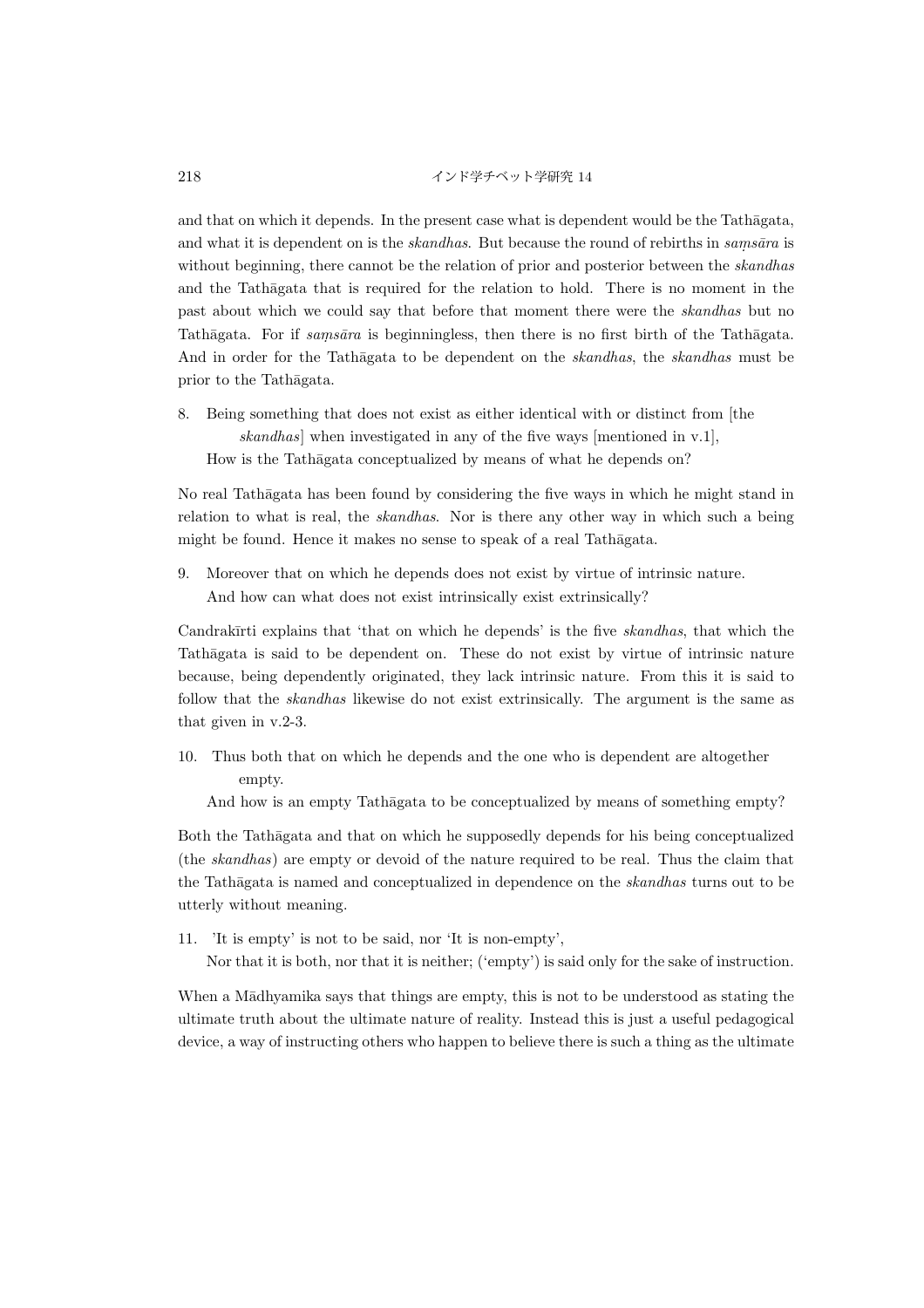truth about the ultimate nature of reality. So the claim made here is in effect the same as the claim Nāgārjuna will make at xxiv.18, that emptiness is itself empty.

Here as elsewhere, Nāgārjuna employs the device known as the tetralemma  $(catuskoti)$ to express his point. He considers all four possible views concerning emptiness, only to reject them all. But as Bhavaviveka reminds us, and as Candrakūrti pointed out in his comments on xviii.6, when the Buddha rejects all four possibilities with respect to such questions as whether the world is eternal (e.g., at *Majjhima Nikāya* I.484-5, 431), this is because while each may prove useful for certain purposes under certain circumstances, all share a presupposition that is false (see *Majjhima Nikāya* I.486-7). Candrakīrti suggests that what we have here is another instance of a 'graded teaching', with each of the four possibilities representing a view held by certain philosophers. (See xvii.8.) Interestingly, he identifies the view that there are both empty and non-empty things with Sautrāntika (since they hold that only present things are ultimately real), and the view that things are neither empty nor non-empty with Yogacara (since they hold that reality is inexpressible—cf. *Madhyanta*  $Vibhāga Kārikā$  I.3, which Candrakīrti quotes).

*na ´s¯unyam n¯api c¯a´s¯unyam tasm¯at sarvam vidh¯ıyate* /

Bhavaviveka considers the following objection: when Madhyamikas assert that we should not make any of these four possible claims about the ultimate nature of reality, they are guilty of an inconsistency. For they appear to be saying that the ultimate nature of reality cannot be described in any of the four possible ways, and yet this would seem to be a claim about the ultimate nature of reality. Bhavaviveka responds that there is no more fault here than there is in the case of someone who, wishing to prevent sound, utters the sound, 'Quiet!' Bhavaviveka's reply might be interpreted in either of two different ways.

(1) While no statement about how things ultimately are can express their nature (since all conceptualization falsifies reality), some (strictly negative) statements come closer to adequately representing reality, namely those that reject various false superimpositions. (2) Statements are to be judged true or false not on the basis of how adequately they express the ultimate nature of reality (there being no such thing), but on the basis of how effective they are at achieving the speaker's aim. The Madhyamika's aim is to bring an end to our tendency to hypostatize–to suppose that there must be some ultimate reality that our statements are meant to depict. This aim is best achieved by making statements, but different statements will be effective in different contexts.

In *Vigrahavyāvartanī*, Nāgārjuna considers an objection that likens the Mādhyamika to someone who, wishing to prevent all sound, says 'Do not make a sound'. For his response to this objection see *Vigrahavyāvartanī* v.28.

12. How can 'It is eternal', 'It is non-eternal' and the rest of this tetralemma apply [to the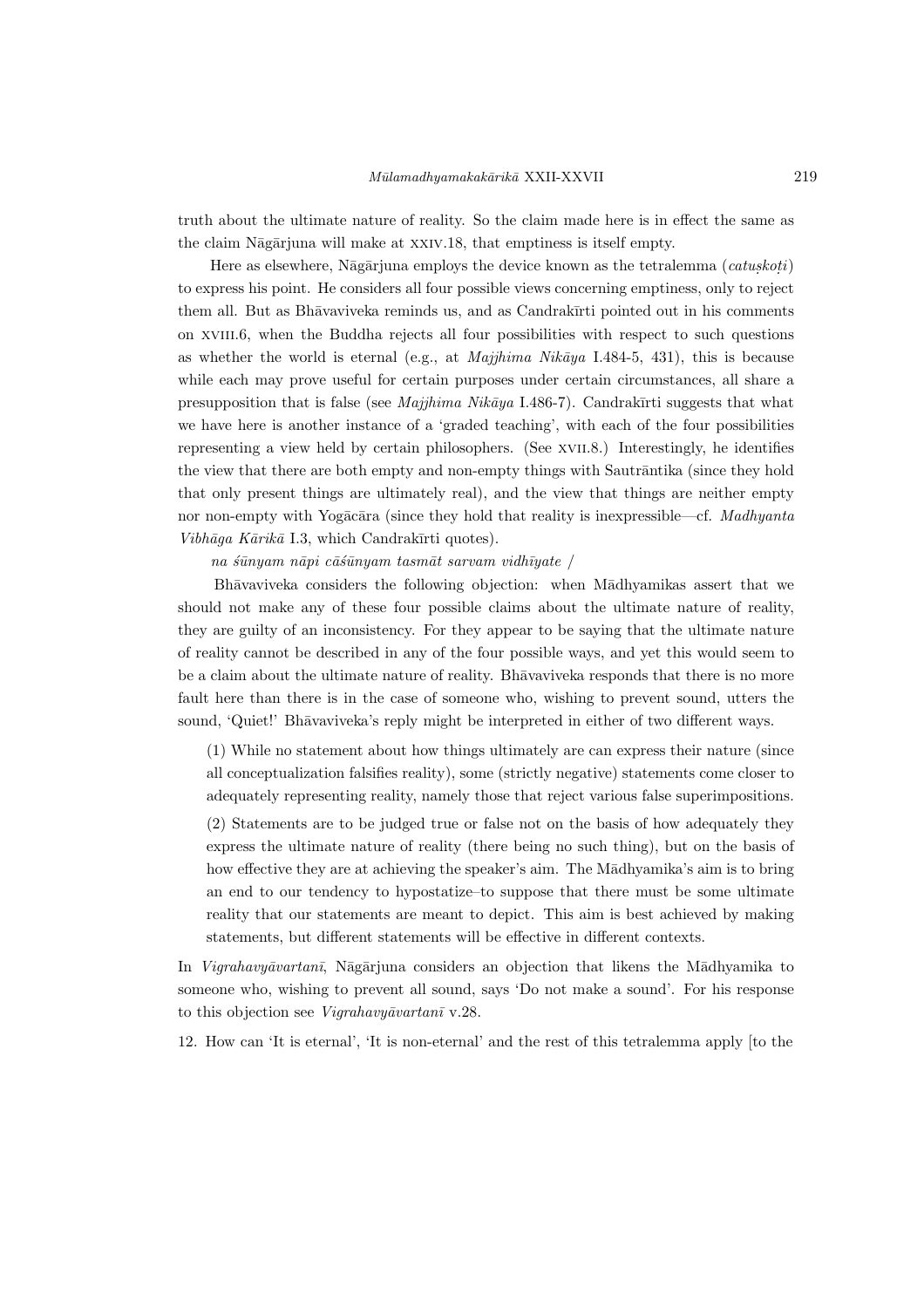Tath $\bar{a}$ gata, who is free from hypostatization?

And how can 'It has an end', 'It does not have an end' and the rest of this tetralemma apply [to the Tath $\bar{a}$ gata] who is free from hypostatization?

The Tath $\bar{a}$ gata being ultimately empty of intrinsic nature, none of the four possibilities in the tetralemmas concerning being eternal and having an end can apply. (On these see the discussion below at  $xxv.17-18$ .) The Tath $\bar{a}$ gata could, for instance, be said to be eternal only if there were such an ultimately existing entity as the Tath $\bar{a}$ gata. And to say that the Tath $\bar{a}$ gata is empty is to say there is no such thing.

13. But one who has taken up a mass of beliefs, such as that the Tath $\bar{a}$ gata exists, So conceptualizing, that person will also imagine that [the Tath $\bar{a}$ gata] does not exist when extinguished.

One who throughout countless past lives has employed various useful conceptual distinctions will be inclined to apply them to the case of the Tath $\bar{a}$ gata. The Tath $\bar{a}$ gata, having attained final *nirvāna*, is not available as an object to which conceptual distinctions might apply. But due to one's inveterate tendency to use concepts, one is likely to want to know whether, after final *nirvāna*, the Tathāgata continues to exist, does not exist, both exists and does not exist, or neither exists nor does not exist.

14. And the thought does not arise, with reference to this (Tath $\bar{a}$ gata) who is intrinsically empty,

That the Buddha either exists or does not exist after cessation.

Because the Buddha is extinguished in final *nirvana*, there is no entity available concerning whose post-mortem status we might speculate.

15. Those who hypostatize the Buddha, who is beyond hypostatization and unwavering, They all, deceived by hypostatization, fail to see the Tath $\bar{a}$ gata.

Candrakūrti explains that the Buddha is said to be unwavering in that, being by nature empty and so unarisen, the Buddha is not the sort of thing that could undergo change. Only an ultimately existing Buddha could be the sort of thing for which the question of change could arise (when that question is understood to concern ultimately real things).

16. What is the intrinsic nature of the Tath $\bar{a}$ gata, that is the intrinsic nature of this world. The Tath $\bar{a}$ gata is devoid of intrinsic nature, this world is devoid of intrinsic nature.

By 'this world' is meant the realm of *samsara*. (It can also mean the beings who inhabit it.) As Buddhapālita explains, both the Tathāgata and this world are conceptualized in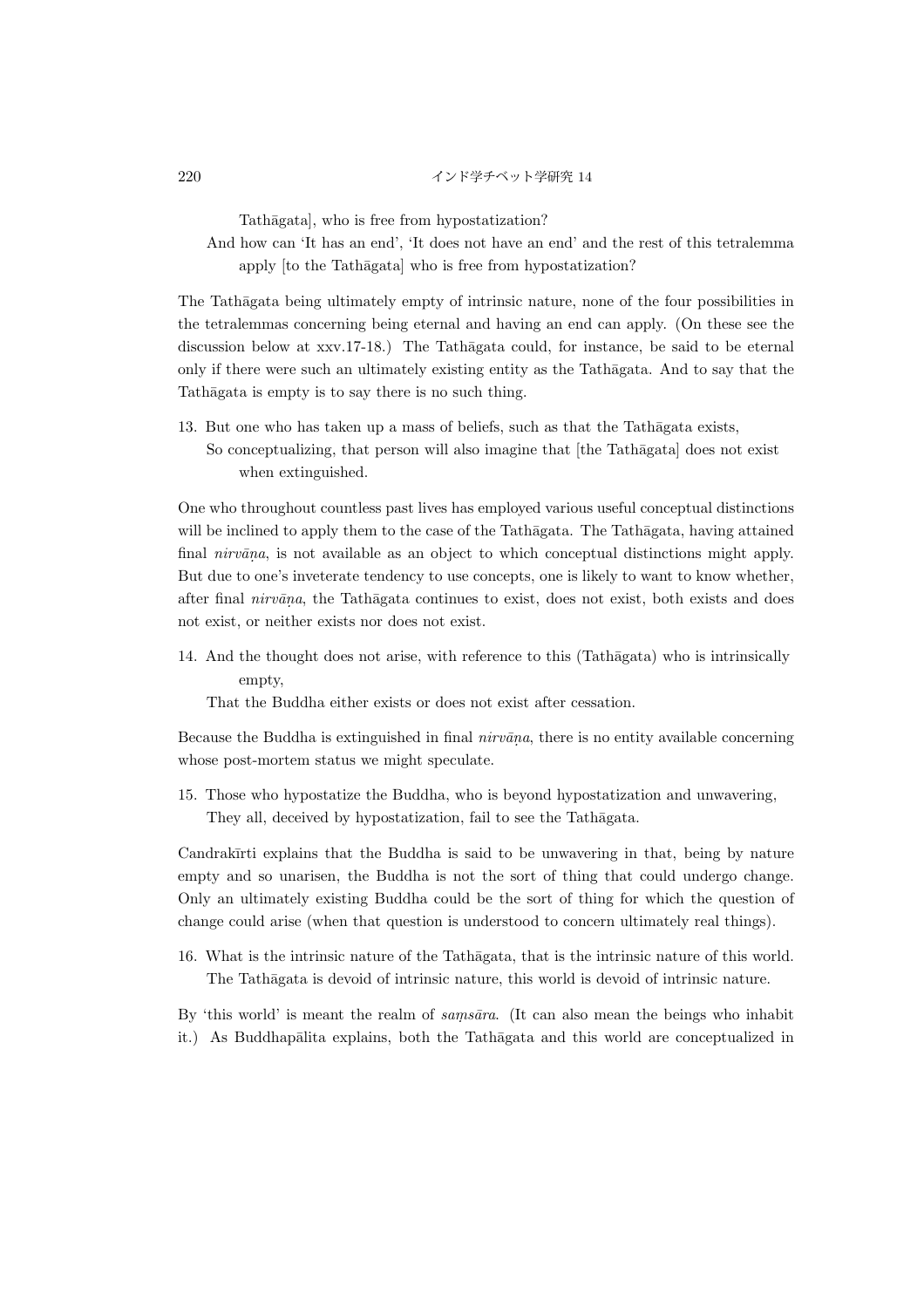dependence on other things, and hence both are devoid of intrinsic nature. They are alike in being empty.

For many Buddhists, the expression 'the Tath $\bar{a}$ gata' is not just the name of a historical person but stands as well for the supposedly transcendent reality of *nirvana*. Taken in this way, the equivalence stated here is the same as that asserted in xxv.19, which says explicitly that there is no difference between  $nirvāna$  and  $samsāra$ .

*Buddhapālitavrtti* seems to end at this point. What is represented in some texts as the comments on Chapters XXIII—XXVII of *Buddhapālitavrtti* appears to be a repetition or a paraphrase of the comments of *Akutobhaya* on those chapters.

# XXIII. AN ANALYSIS OF FALSE IMAGINING

1. Desire, aversion and delusion are said to arise from dubious conviction; These arise in dependence on the good, the bad and false imagining.

Desire, aversion and delusion are the three defilements or *kles<sup>ias</sup>* (see xiv.2). They are said to arise from three sorts of cognitive mistake: desire arises in dependence on dubious conviction concerning what is good or pleasant in nature (*´subha*), aversion on dubious conviction concerning what is bad or unpleasant in nature, and delusion in dependence on false imagining.

- 2. What arise in dependence on the good, the bad and false imagining,
	- Those things do not exist intrinsically, therefore the defilements (*kle´sas*) are not ultimately real.

Because the three defilements arise in dependence on the three kinds of false imagining, and intrinsic nature cannot be contingent or dependent on another, it follows that they lack intrinsic nature and are thus not ultimately real.

3. Neither the existence nor the non-existence of the self is in any way established. Without that [establishment of the existence or non-existence of the self], how will there be the establishment of the existence or non-existence of the defilements?

The self is not found under ultimate analysis. It might be thought that this is equivalent to establishing the non-existence of the self. But Candrakūrti apparently takes 'establishing the non-existence of the self' to mean establishing that it is the many ultimately real, impermanent psychophysical elements such as consciousnesses that together perform the functions we mistakenly attribute to a single enduring self. And these things have likewise been shown not to ultimately exist. The bearing that this has on the existence of the defilements is discussed in the next verse.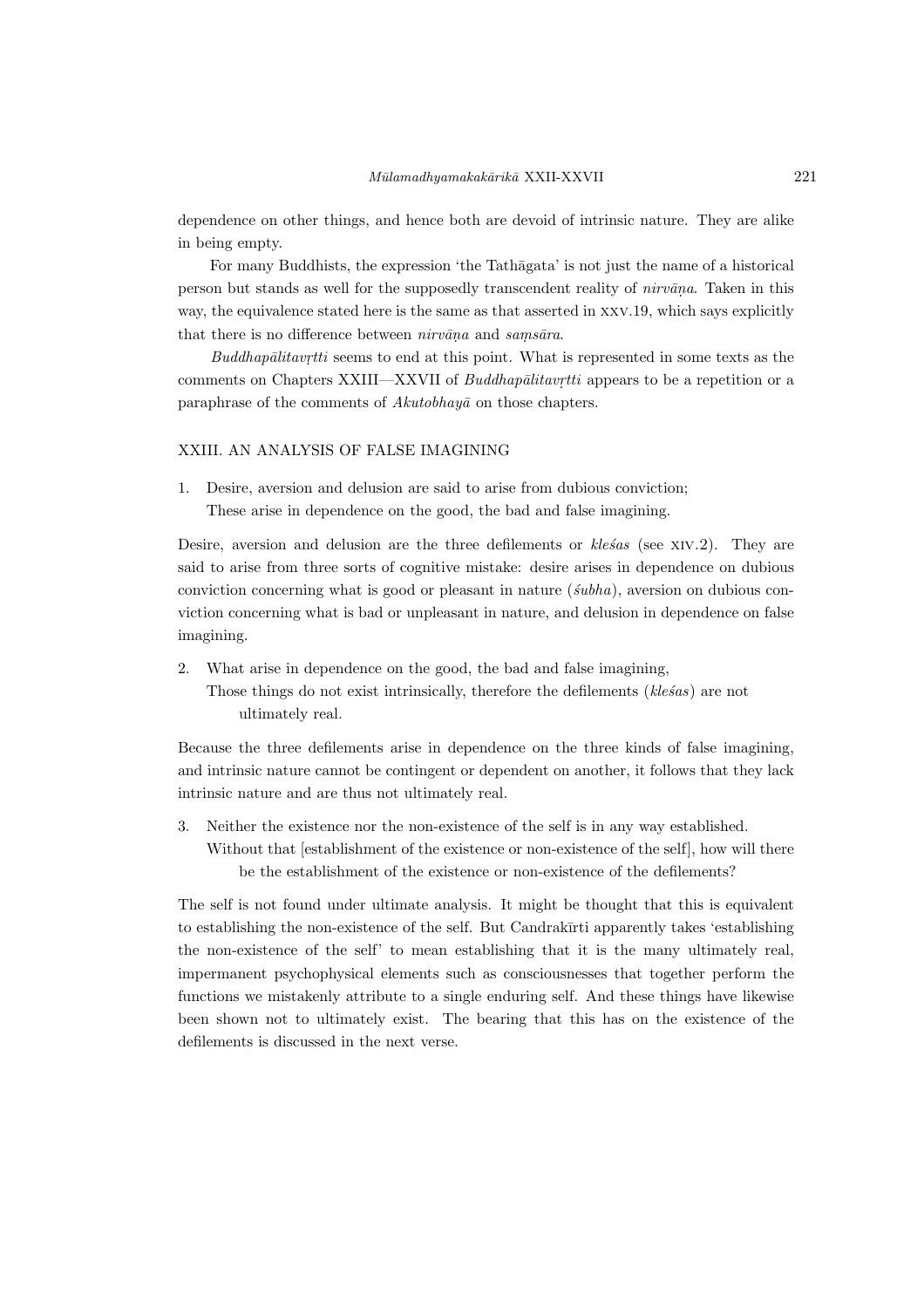4. So these defilements are something's, yet no such thing is established. Without something [to be their locus], the defilements are [defilements] of nothing whatever.

The defilements must have a locus, just as the color brought about by baking a brick has the brick as its locus. But the locus of the defilements cannot be the self, since it has been established that there is no such thing. Nor is it any of the psychophysical elements, such as consciousness, for they have likewise been shown to not ultimately exist. So the defilements lack a locus, and hence cannot be ultimately real.

- 5. As with the theory that [the 'I'] is one's own body [of elements], the defilements are not related to the defiled one in any of the five ways.
	- As with the theory that [the 'I'] is one's own elements, the defiled one is also not related to the defilements in any of the five ways.

Candrakūrti explains that by the word *kāya*, which ordinarily means 'body', is here meant the five *skandhas* taken collectively. (For this usage see AKBh ad AK V.7, Pradhan p.281.) Thus the view known as  $svakāya$  is the view that the 'I' is just that collection of psychophysical elements that is one's own. Hence the 'five ways' are the five different manners in which a subject that is the source of the sense of 'I' and 'mine' could be related to the five *skandhas*. (See xxii.1-8) The 'defiled one' is the locus of the defilements, the subject that has them. The claim of verse 5ab is then that the defilements are not to be found, since they could not be identical with the subject of the defilements, they could not be distinct from it, it could not be in them, they could not be in it, and it could not be their possessor. In verse 5cd it is claimed in turn that the defiled one is likewise not to be found in any of the five ways it might be related to the defilements.

6. The good, the bad and false imagining do not occur intrinsically;

In dependence on what good, bad and false imagining will there then be defilements?

The defilements of desire, aversion and delusion, it will be recalled, are said to arise in dependence on dubious convictions concerning the pleasant, the unpleasant, and false imaginings respectively. The argument that begins here will be that the defilements are not ultimately real because the factors on which they depend–the pleasant, the unpleasant and false imagining–are themselves not ultimately real.

7. Concerning desire, aversion and delusion, there is constructed an object of six kinds–color, sound, taste, touch, smell, and the object of inner sense (*dharma*).

Our experience of the world is, most fundamentally, the experience of colors, sounds, tastes, touches, smells, and the objects of inner sense. It is on the basis of our experience in these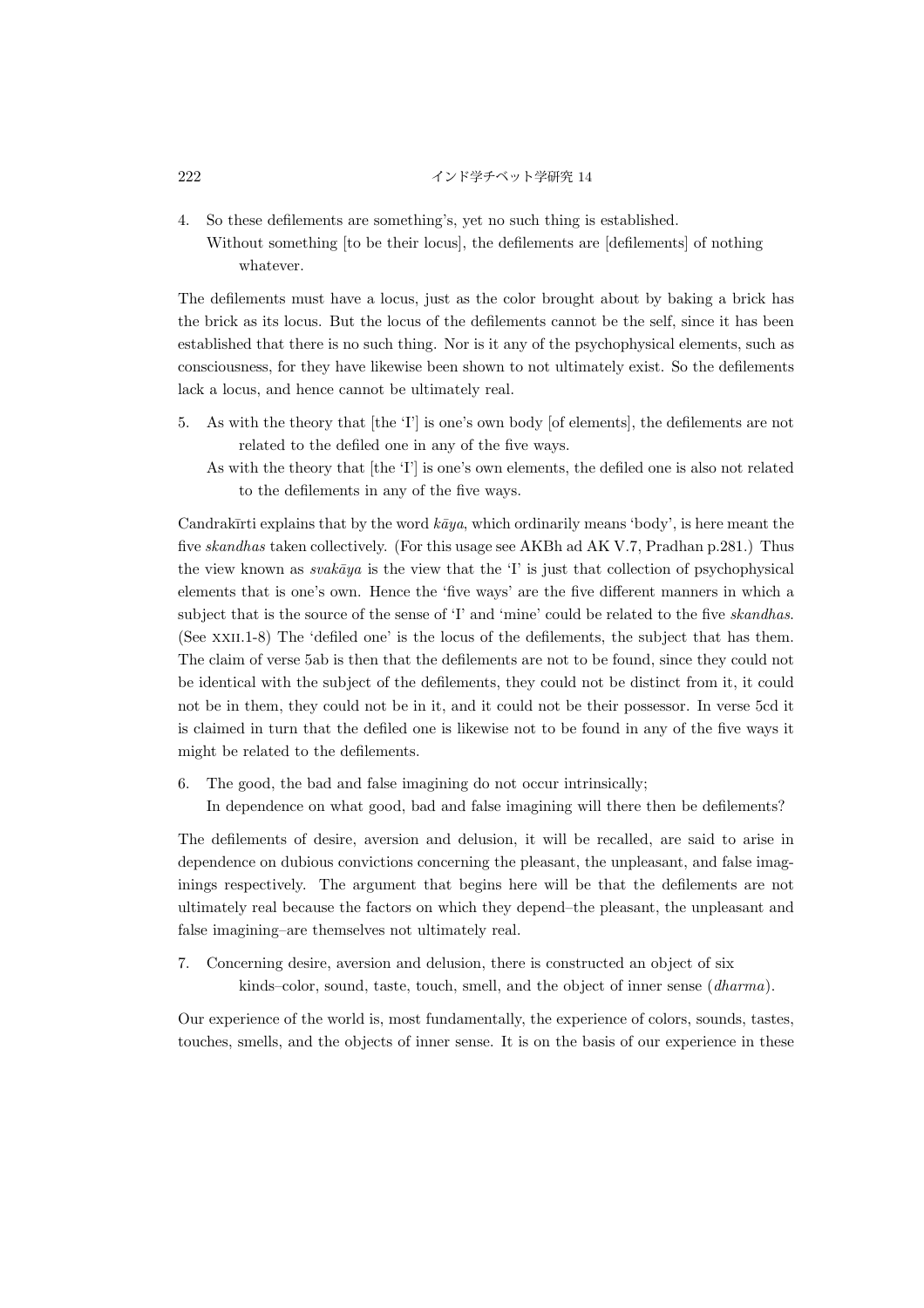six modalities that we construct objects–things that have color, taste, etc. And these objects are what we take to be pleasant or unpleasant, and about which we have false imaginings. Our taking some object to be pleasant is what gives rise to desire; our taking something to be unpleasant is what gives rise to aversion; our falsely imagining something is what gives rise to delusion. So the three defilements arise out of our experience of colors, tastes, etc.

8. They are only colors, sounds, tastes, touches, smells and objects of inner sense, Of the form of the city of the Gandharvas, like a mirage and a dream.

For the city of the Gandharvas see VII.34. To say that the six sense objects are 'only' color, etc., is to say they are empty or devoid of intrinsic nature. They are thus things that only appear to be ultimately real, as an illusion only appears to be substantial.

9. How will their [determination] as either bad or good come to be, When they [colors, etc.] are like the image of an illusory person and the same as a [mere] reflection?

The object that is taken to be pleasant or unpleasant cannot be constructed if the construction materials–the raw data of sense experience–are themselves not ultimately real.

10. Independent of the good there is no bad, [the bad being that] depending on which we conceive of the good; therefore the good itself cannot be.

The good and the bad are, Candrakūrti says, like the two banks of a river, the long and the short, etc.; the one exists only through relation to the other.

- 11. Independent of the bad there is no good, [the good being that] depending on which we conceive of the bad; therefore the bad itself cannot be.
- 12. And the good being unreal, how will desire come to be? The bad also being unreal, how will aversion come to be?

We take things to be good and bad only by virtue of relations of mutual contrast. Hence nothing is intrinsically good or bad, pleasant or unpleasant. But desire is a volition to acquire that which is pleasant, while aversion is a volition to avoid that which is unpleasant. So in order for desire and aversion to be ultimately real, there must be those things that are intrinsically pleasant and unpleasant. Given the nature of the pleasant and unpleasant, neither desire nor aversion can ultimately arise.

13. If it would be a false conceiving to think that impermanent things are permanent, Then, there being nothing that is impermanent with regard to what is empty, how can there be a false conceiving?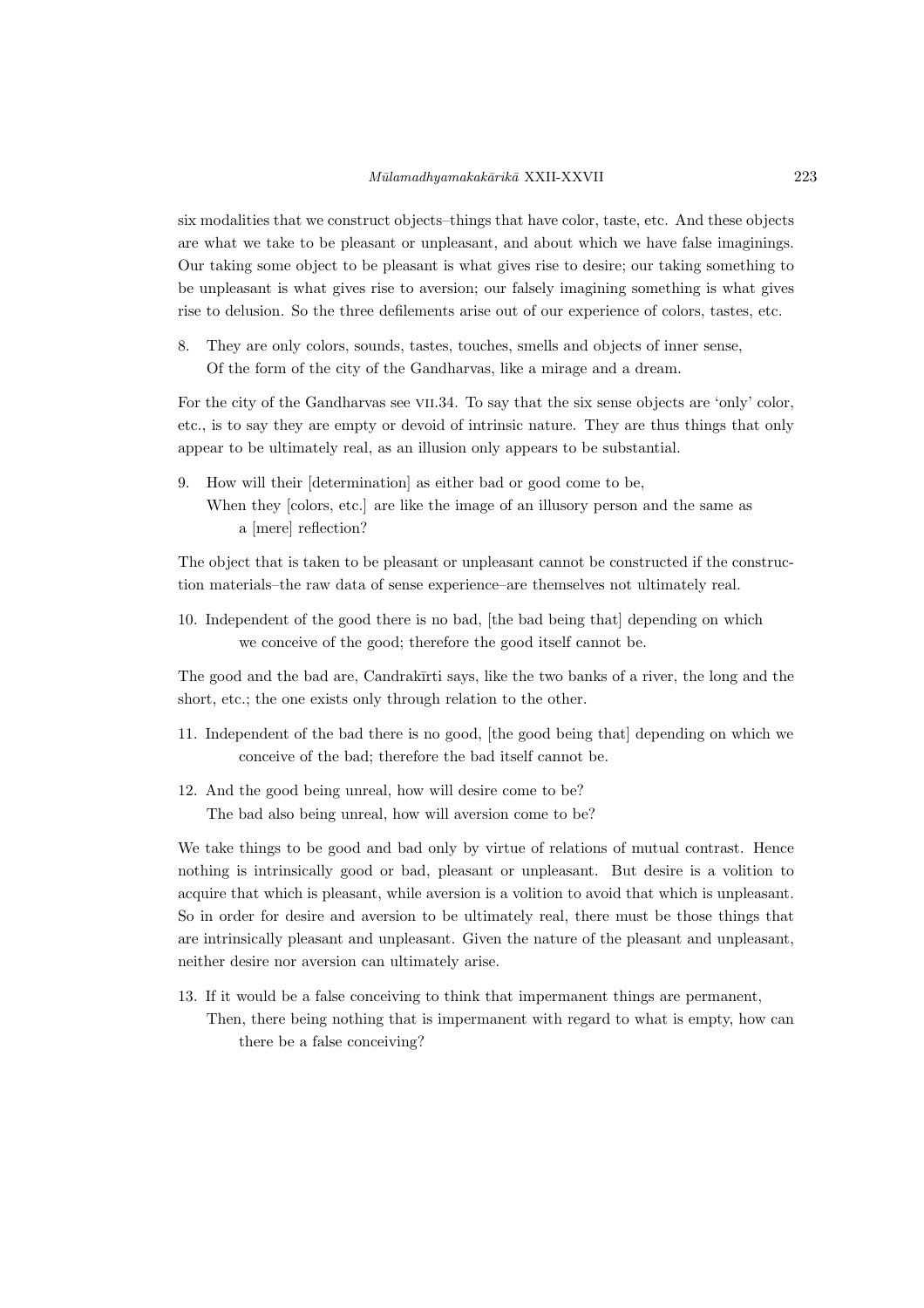The false imaginings are those basic ways of thinking that lead to the wholesale delusion that keeps us in *samsara*. These include, most importantly, the tendency to take what is in fact impermanent as permanent. In order for it to be ultimately true that such a belief is a false imagining, it would have to be the case that there are ultimately real things that are impermanent. For it could be ultimately true that it is a false imagining only if this way of conceiving of things failed to correspond to their real nature–only if it were ultimately false that things are permanent. But if all things are indeed empty or devoid of intrinsic nature, then there are no ultimately real things that could be impermanent. So the tendency to take things as permanent would not fail to conform to the nature of what is ultimately real. So it could not ultimately be a false imagining.

14. If it would be a false conceiving to think that impermanent things are permanent, Then, things being empty, isn't conceiving that things are impermanent also false?

The tendency to take things as permanent is thought to be a false imagining because it is thought to be ultimately true that all things are impermanent. But given that all things are empty, the belief that all things are impermanent equally fails to correspond to the nature of things. So it too should count as a false imagining. But something can count as a false imagining only if there is something that would count as a correct account of how things are. And there is no third possibility here apart from things being permanent or impermanent. So there can ultimately be no false imagining.

- 15. That by means of which one conceives, the conceiving, the conceiver and what is conceived,
	- All those things have been extinguished, hence there is no conceiving.

The instrument, the action, the agent and the effect of conceiving are all empty or devoid of intrinsic nature. That is, these are revealed to be no more than concepts with no real referents. Once our tendency to think of instrument, action, etc., as ultimately real is extinguished, we come to see that there can likewise not ultimately be any such thing as conceiving.

16. And there being no conceiving, whether wrong or correct,

Who could have erroneous conceiving, who could have non-erroneous conceiving?

Since conceiving is not ultimately real, neither wrong conceiving nor correct conceiving is ultimately real. Moreover, both erroneous and non-erroneous thought are generally believed to require a thinker. Quite apart from the fact that we are unable to find a subject for the defilements (v.3-4), there is a new worry with respect to true and false beliefs: Is the subject of, for instance, a false belief someone who has already fallen into error, someone who has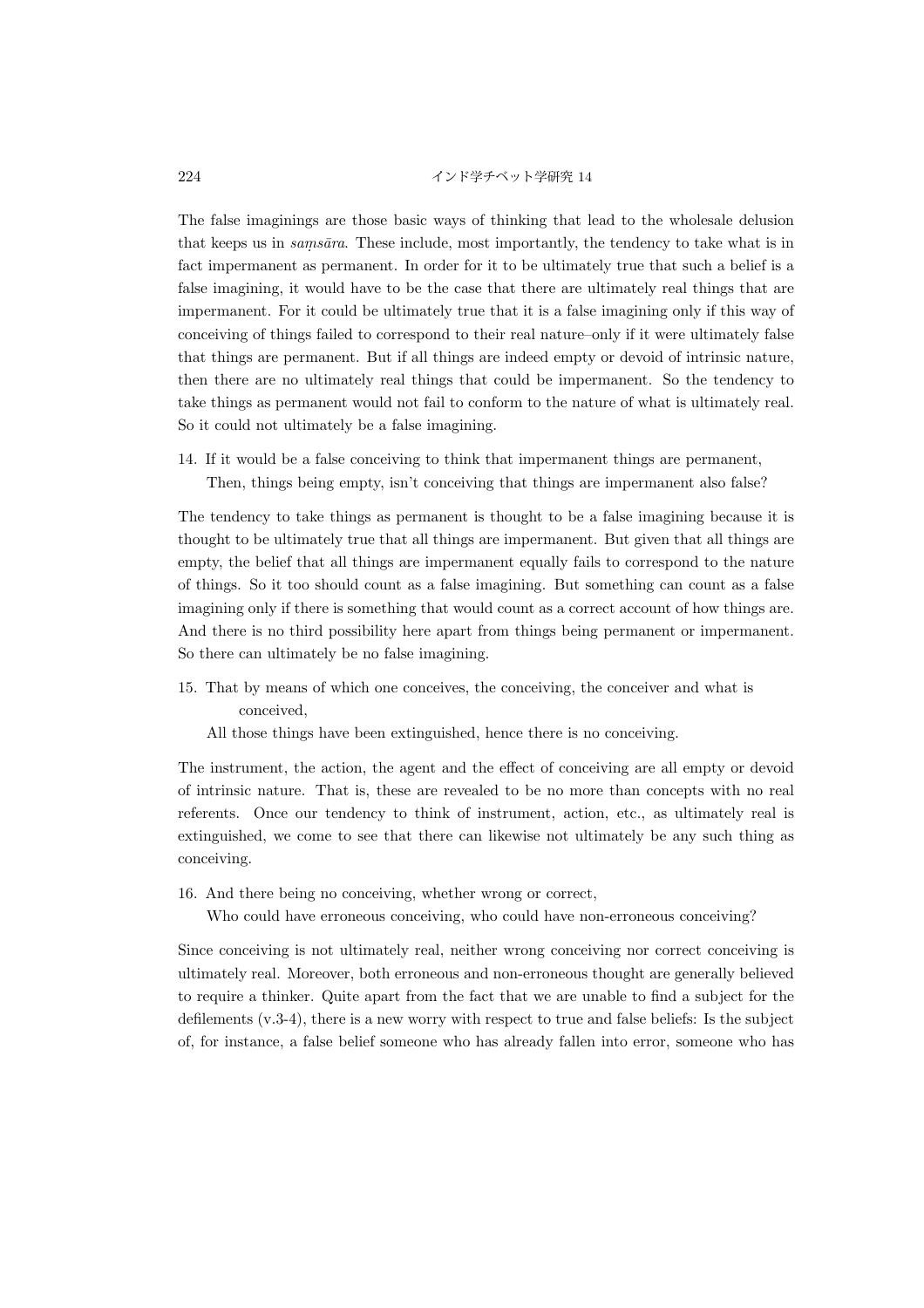not yet fallen into error, or someone presently falling into error? This is the topic of the next two verses.

- 17. False conceivings are not possible in the case of one who has already falsely conceived; Nor are false conceivings possible in the case of someone who has not yet falsely conceived.
- 18. False conceivings are not possible in the case of one who is presently falsely conceiving; Examine it yourself: false conceivings are possible for whom?

As *Akutobhay¯a* points out, the argument here parallels that of Chapter II concerning the gone-to, the not-yet-gone-to and present going. For the one who is already in error about impermanence, the error concerning impermanence cannot arise for the simple reason that it already exists. One who is not in error about the impermanent cannot be the one who makes the error, for then error would pertain to those who are enlightened and see things correctly. As for the third possibility, Candrakūrti points out that this asks us to imagine someone who is half wrong and half right. Leaving aside the fact that this could be true only of something with parts (and hence something that is not ultimately real), there is the difficulty that neither part could be the one that is in error, for the reasons just given.

- 19. How will unarisen false conceivings ever come to be? False conceivings being unproduced, how can there be one who has arrived at a false conceiving?
- 20. An entity is not born from itself, not born from what is other, Not born from both itself and the other; hence how can there be the one who has arrived at a false conceiving?

Here is yet another difficulty for the hypothesis that there ultimately exists such a thing as false imagining. The one who has gone wrong presumably did not always suffer from the particular error that they are now committing. This means their error must have been produced. But then the conclusion of Chapter I applies to this case: real things cannot be said to arise from themselves, from what is other, etc. So there can be no arising of error in the one who is thought to have gone wrong, which is absurd.

- 21. If the self, purity, permanence and happiness existed, Then [belief in] the self, purity, permanence and happiness would not be false.
- 22. If the self, purity, permanence and happiness do not exist, Then non-self, impurity, impermanence, and suffering do not exist.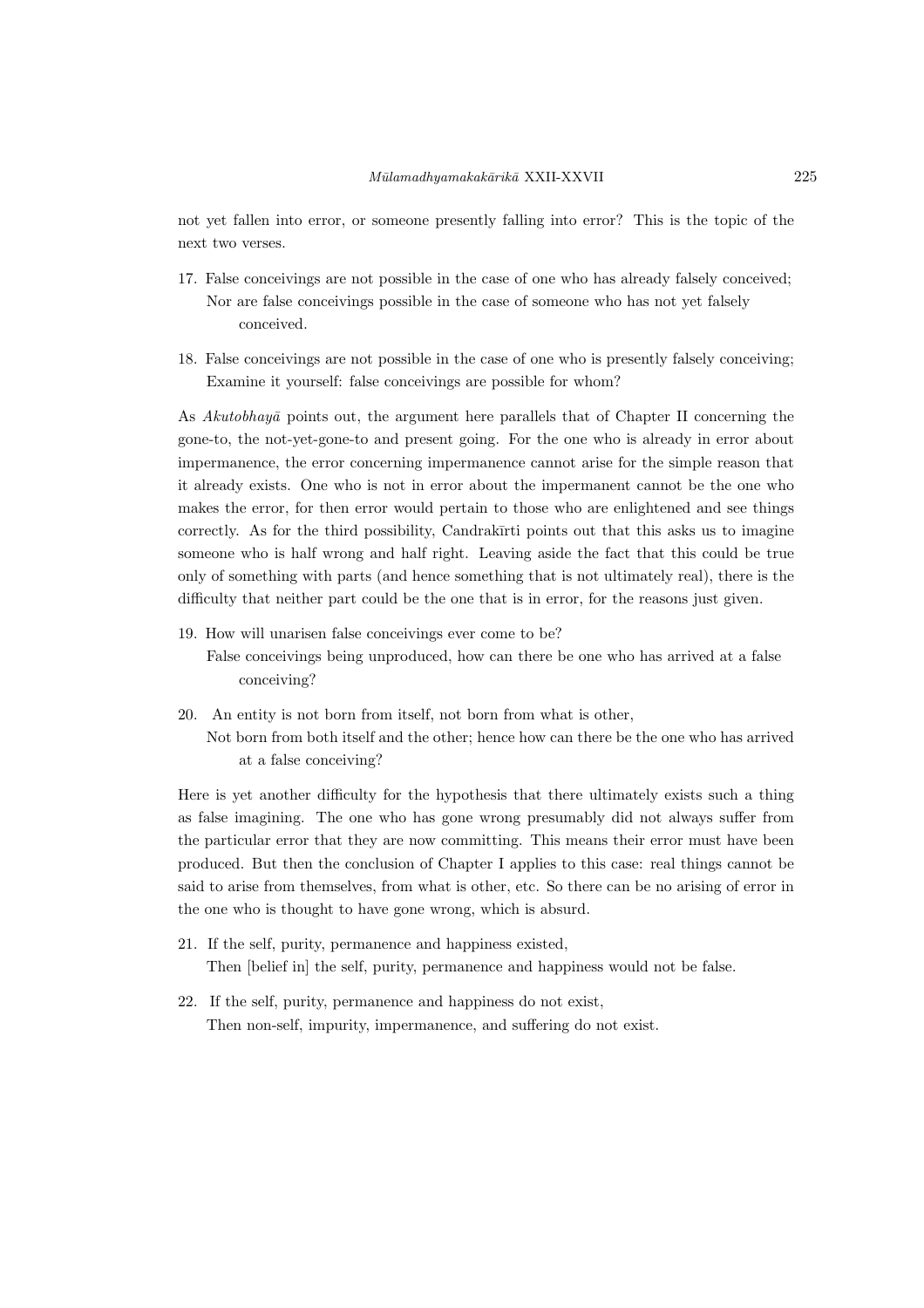What makes, for instance, the belief that there is a self erroneous, a case of false imagining, is that it is not the case that there is a self. If there were a self, then this belief would not be erroneous. Its being erroneous, however, is the consequence of the fact that all things are empty. Thus it does not follow that its being erroneous stems from its being ultimately true that there is no self. For if all things are empty, then 'There is no self' cannot be ultimately true. If all things are empty, then no statement about reality can be ultimately true.

23. Ignorance is thus ceased because of the cessation of false conceivings.

Ignorance having ceased, the volitions/dispositions [that cause rebirth] etc., are ceased.

One can escape *samsara* without coming to take certain statements as giving the ultimate truth about the nature of reality. The ignorance that is said to be the principal cause of bondage to *samsara* can be stopped through coming to see the emptiness of all things. For this insight undermines false imaginings without replacing them with beliefs that are held to be ultimately true (such as 'There is no self').

- 24. If someone had some defilements that were intrinsically real, How would they be destroyed? Who destroys intrinsic essence?
- 25. If someone had some defilements that were intrinsically unreal, How would they be destroyed? Who destroys the non-existent?

It is thought that one attains liberation from *samsara* by uprooting and destroying the defilements. The claim here is that this cannot be ultimately true. For either the defilements are intrinsically real (i.e., have their intrinsic nature), or else they are intrinsically unreal (i.e., are unreal by failing to have their intrinsic nature). But intrinsic nature cannot be destroyed. Candrakūrti gives the example of space, whose nature of non-obstruction can never be lost. But it is likewise impossible to destroy that which is intrinsically unreal. The example here is fire: since a cold fire does not exist, it is impossible to destroy such a fire by removing the property of cold from it. Hence it cannot be ultimately true that the defilements are destroyed.

 Note, however, that this does not mean the defilements cannot be made to cease. Recall that in v.23 it was said that ignorance can be stopped. This would seem to apply to the defilements as well. If so, then the Madhyamika would be drawing a distinction between saying, 'Defilements are ultimately destroyed' and saying, 'Defilements are destroyed'. The distinction would be that the former statement requires that there be ultimately real defilements, while the latter does not. To put the point in a slightly different way, the Madhyamika could claim that while the statement 'Defilements are destroyed' cannot be ultimately true (or ultimately false either), it is conventionally true.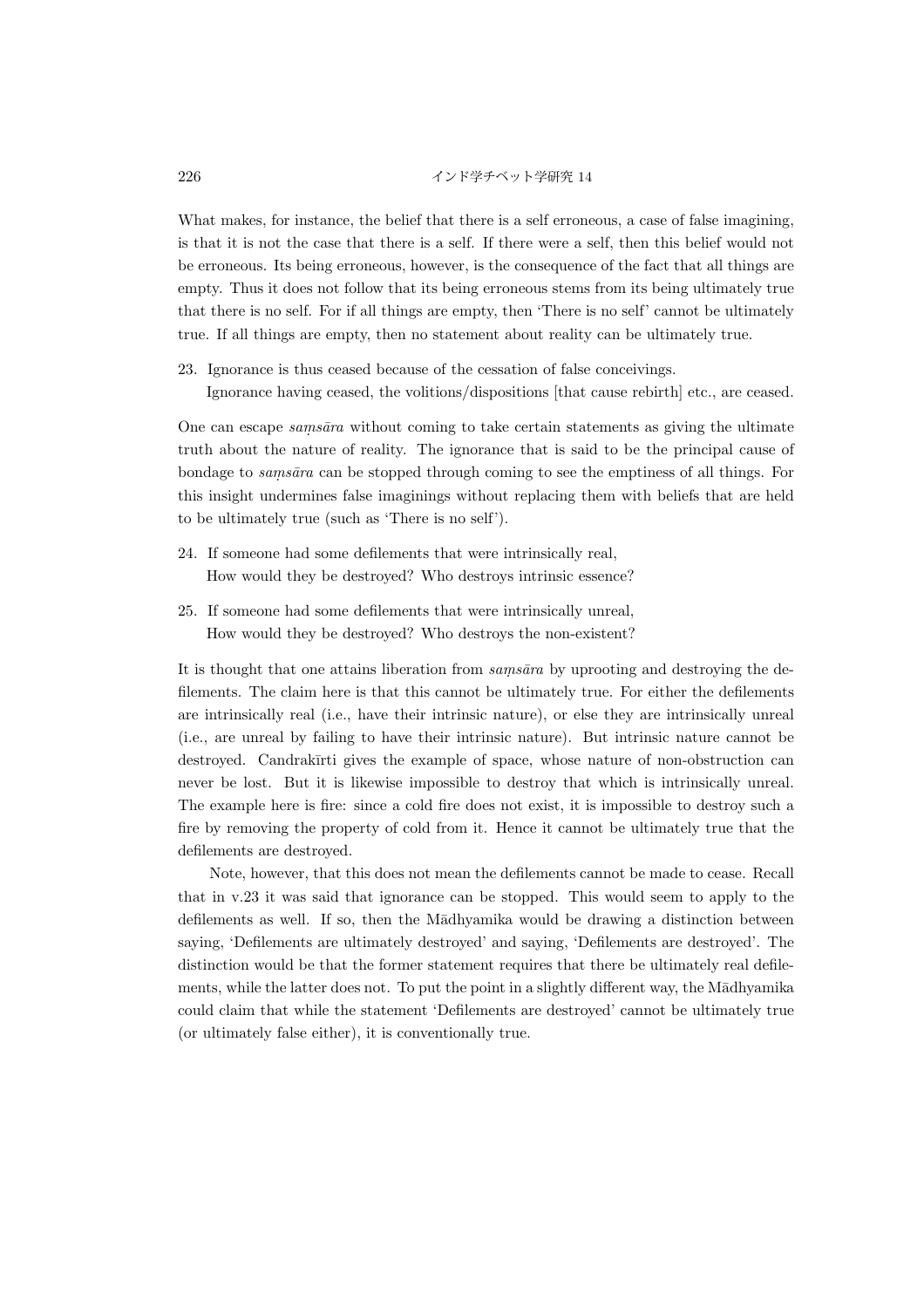#### XXIV. AN ANALYSIS OF THE NOBLE TRUTHS

The subject of this chapter is the Buddha's teaching known as the Four Noble Truths. In the first six verses the opponent objects that if, as Nagariuna claims, all is indeed empty, then this teaching, as well as all that follows from it, are put in jeopardy. In replying, Nāgārjuna first claims that the opponent has misunderstood the purport of the doctrine of emptiness. He then seeks to turn the tables on the opponent and show that what would actually jeopardize the Buddha's teachings is denying emptiness, or affirming that there are things with intrinsic nature.

1. [Objection:] If all this is empty, there is neither origination nor cessation. It follows for you that there is the non-existence of the four noble truths.

If all is empty, then there is nothing that is ultimately real. In that case it cannot be ultimately true that things such as suffering undergo origination and destruction. But the second noble truth claims that suffering arises in dependence on causes and conditions, while the third noble truth claims that suffering ceases when these causes and conditions are stopped. So if all things are empty, these claims cannot be ultimately true.

- 2. Comprehension [of the truth of suffering], abandonment [of attachment, the cause of suffering], practice [of the path to the cessation of suffering]
	- and personal realization [of the cessation of suffering, i.e., *nirvana*.

None of these is possible due to non-existence of the four noble truths.

The four activities mentioned here represent the basic constituents of the Buddha's Path or program leading to the cessation of suffering. The opponent is here claiming that these could lead to that result only if the four noble truths represent an accurate assessment of the fundamental nature of reality. So the doctrine of emptiness would entail that the Buddha's teachings are not effective.

- 3. And due to the non-existence of those, the four noble fruits [of stream-winner, once- returner, never-returner, and *arhat*] do not exist.
	- If the fruits are non-existent, then there are neither the strivers for nor the attainers of those fruits.

If the Path does not lead to the cessation of suffering, then no one has ever strived for or attained any of the four states of stream-winner, etc. (These represent different degrees of proximity to final cessation or exhaustion of rebirth.)

4. The Samgha does not exist if the eight kinds of person do not exist.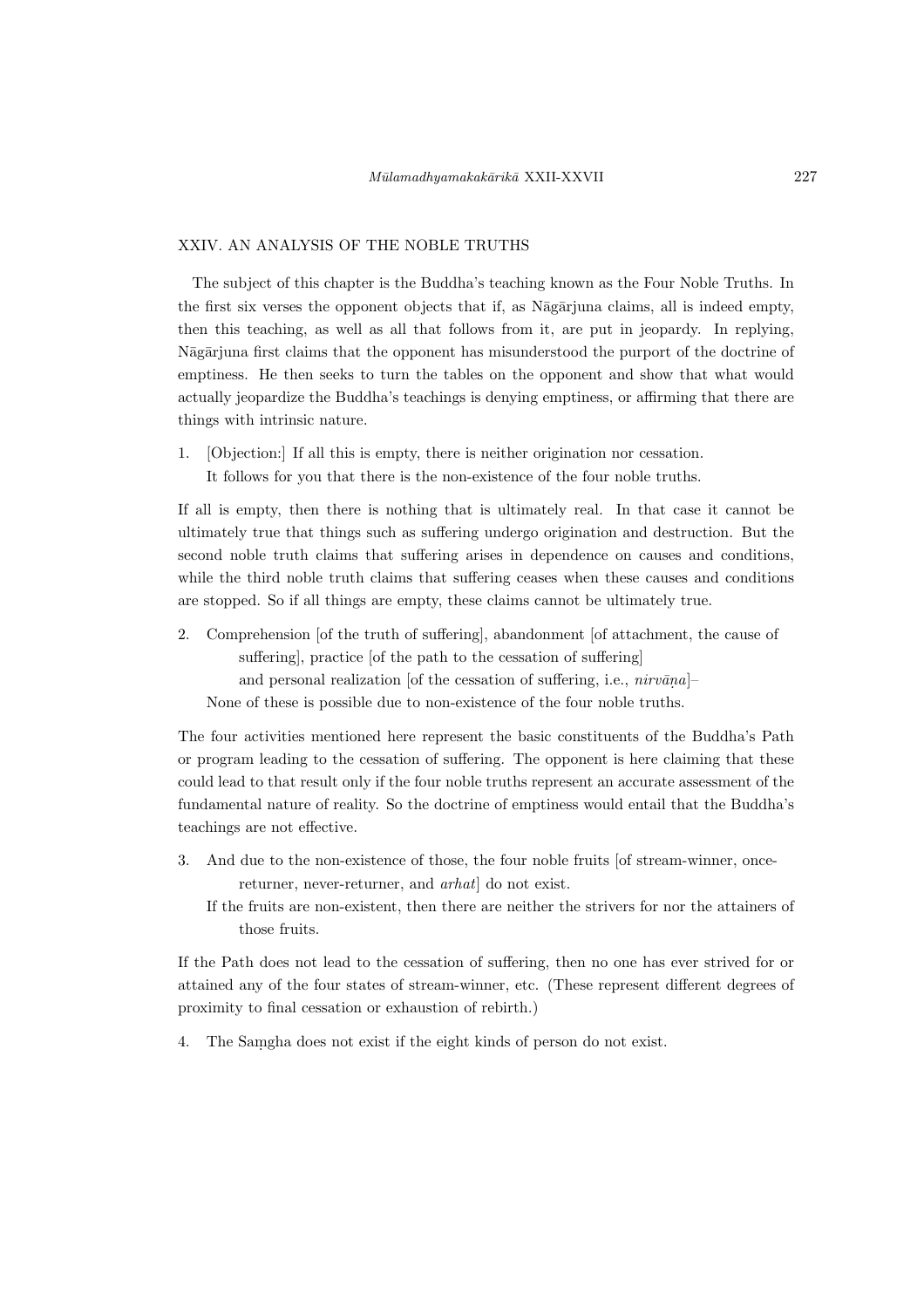And because of the non-existence of the noble truths, the true Dharma does not exist either.

The eight kinds of person are the four types of strivers for the fruits mentioned in v.3, and the four kinds of attainers of those fruits. The Samgha is the collective body made up of all eight kinds of persons. The Dharma is the teachings of the Buddha.

- 5. Dharma and Samgha being non-existent, how will a buddha come to be? In this way you deny all three jewels when you proclaim
- 6. Emptiness; you deny the real existence of the [karmic] fruit, both good and bad [actions], And all worldly modes of conduct.

The three jewels are the Buddha, the Dharma and the Samgha. The existence of a buddha is dependent on the existence of Dharma and Samgha. A buddha is someone who, having discovered the Dharma (the causes of and cure for suffering), teaches it to others and thus forms the Samgha. So if, as verses 1-4 claim, Dharma and Samgha do not exist if all is empty, then a buddha likewise cannot exist if all things are empty.

 Good and bad conduct are actions that lead to pleasant and painful fruits respectively. Worldly modes of conduct include such mundane activities as cooking, eating, coming and going. All are denied, claims the opponent, if it is held that all *dharmas* are empty. The reasoning is that since nothing whatever could exist if all is empty, there can be no good and bad conduct, etc.

7. [Reply:] Here we say that you do not understand the point of [teaching] emptiness, Emptiness itself, and the meaning of emptiness; thus you are frustrated.

Candrak $\overline{\text{crit}}$  comments that the opponent's objection is based on their mistakenly imposing on the doctrine of emptiness their own nihilist reading–that to say all things lack intrinsic nature is to say nothing whatever exists. He also states that the true purpose of teaching emptiness is that given in XVIII.5: the extinguishing of hypostatization.

8. The Dharma-teaching of the Buddha rests on two truths: Conventional truth and ultimate truth.

The term we translate as 'conventional' is a compound made of the two words *loka* and *samvrti.* Candrakūrti gives three distinct etymologies for *samvrti*. On one etymology, the root meaning is that of concealing, so conventional truth would be all those ways of thinking and speaking that conceal the real state of affairs from ordinary people (*loka*). The second explains the term to mean mutual dependency. On the third etymology, the term refers to conventions involved in customary practices of the world, the customs governing the daily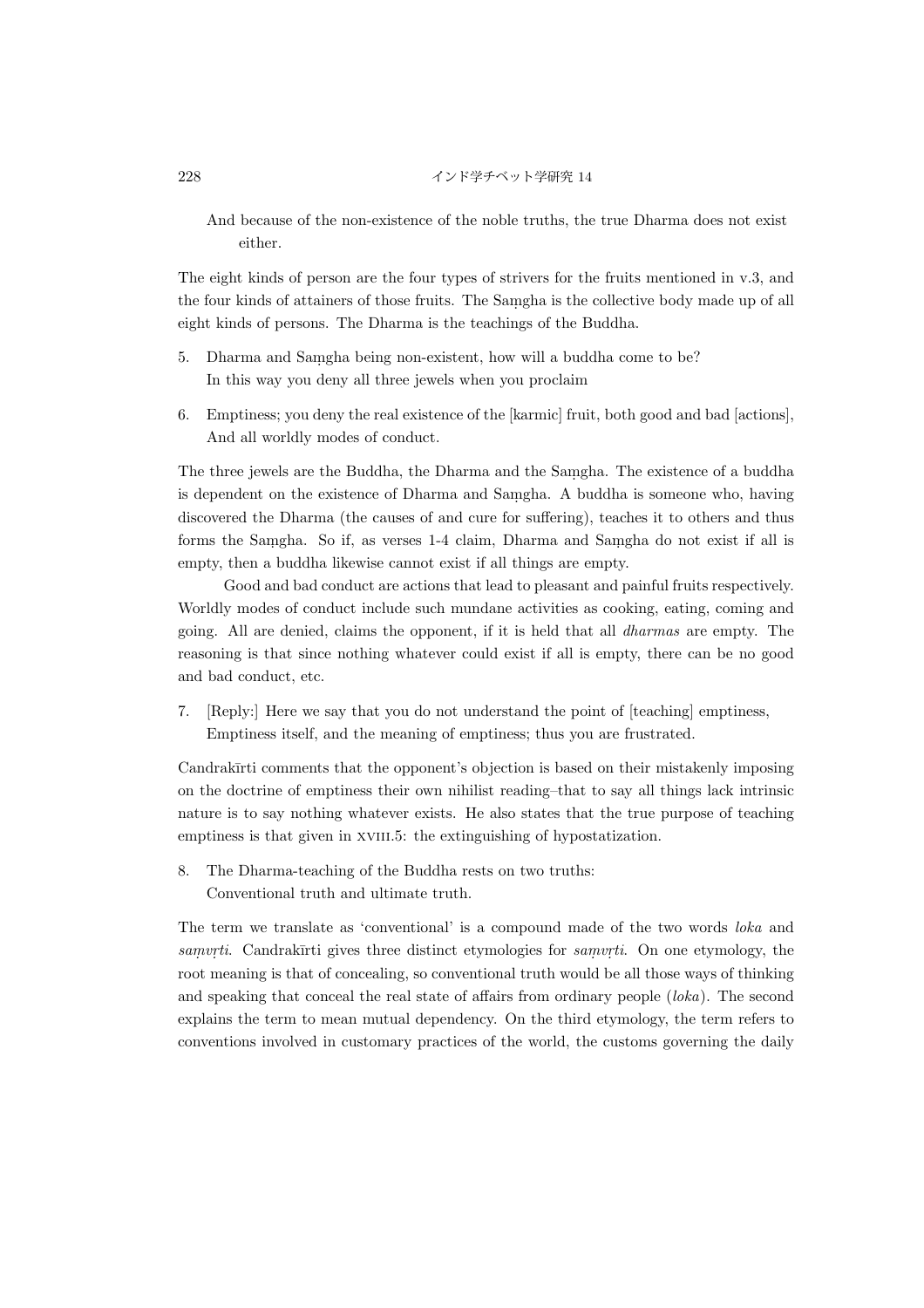conduct of ordinary people (*loka*). He adds that this *samvrti* is of the nature of (the relation between) term and referent, cognition and the cognized, etc. So on this understanding, conventional truth is a set of beliefs that ordinary people (*loka*) use in their daily conduct, and it is conventional (*samvrti*) because of its reliance on conventions concerning semantic and cognitive relations. It may be worth noting that when Indian commentators give multiple explanations of a term, it is often the last one given that they favor.

 $Akutobhay\bar{a}$  explains that the ultimate truth is the faultless realization of the noble ones (*¯aryas*), namely that no dharmas whatever arise. There are two ways that this might be understood. The first is that according to Madhyamaka, reality is ultimately such as not to contain anything whatever that arises. (And since Buddhists generally agree that there are no eternal entities, this would mean that reality is such as to contain no entities whatever.) The realization of emptiness would then be insight into the true character of reality: that it is utterly devoid of existing entities. According to the second possible interpretation, the ultimate truth according to Madhyamaka is just that there is no such thing as the way that reality ultimately is. Or to put this in a somewhat paradoxical way, the ultimate truth is that there is no ultimate truth. On this reading, what the  $\bar{a}ryas$  realize is that the very idea of how things really are, independently of our (useful) semantic and cognitive conventions, is incoherent.

9. Who do not know the distinction of the two truths,

They do not understand the profound reality in the teachings of the Buddha.

Candrakūrti has the opponent raise an interesting question for the M $\bar{a}$ dhyamika at this point:

Suppose that the ultimate truth is indeed without the hypostatization of intrinsic nature. Then what is the point of those other teachings concerning the *skandhas*, *dhātus*, *¯ayatanas*, noble truths, dependent origination and the rest, none of them ultimately true? What is not true should be rejected, so why was what should be rejected taught? (LVP p.494)

Candrakūrti replies that the opponent is right about the status of the Buddha's teachings, that they are not ultimately true. But the next verse answers the question.

10. The ultimate [truth] is not taught independently of customary practice. Not having acquired the ultimate [truth],  $nirvāna$  is not attained.

The 'customary practice' (*vyavahāra*) referred to here is the everyday practices of ordinary people, what we think of as 'common sense'. These represent ways of getting around in the world that have proven useful, in that they generally lead to success in meeting people's goals. As the basis of our common-sense beliefs, they can be equated with conventional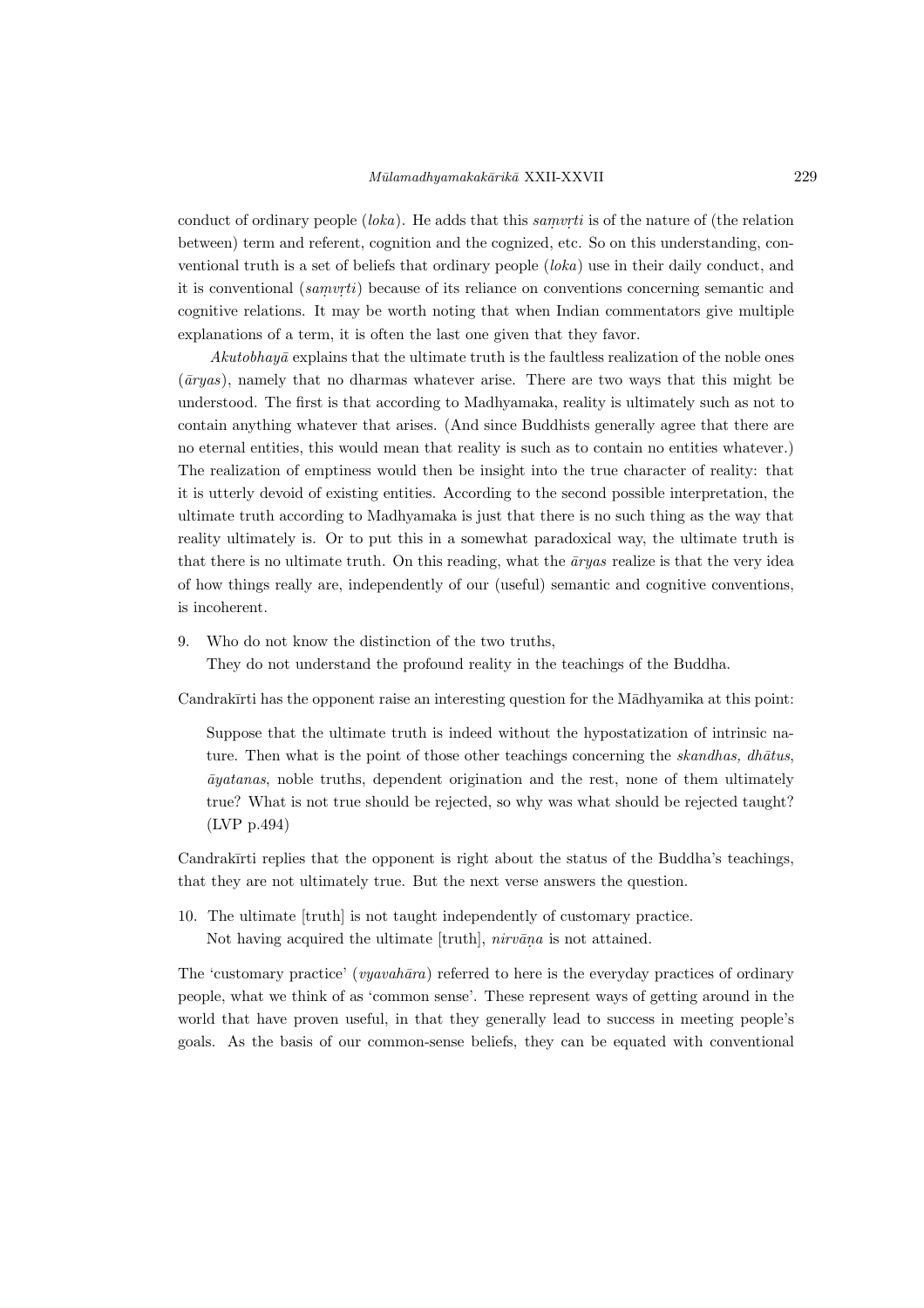truth. So v.10ab is asserting that ultimate truth cannot be taught without reliance on conventional truth. Candrakūrti likens conventional truth to the cup that a thirsty person must use in order to satisfy their need for water.

 The reply to the above objection is thus that ultimate truth cannot be realized without first having mastered the conventional truth that the person is a fiction constructed on the basis of *skandhas*, etc., in relations of dependent origination. The *skandhas*, etc., are themselves conceptual constructions, but they turn out to be useful for purposes of realizing the ultimate truth. And without such realization,  $nirvāna$  is not attained. In short, what Abhidharma takes to be the ultimate truth turns out, on the Madhyamaka understanding, to be merely conventionally true.

11. Emptiness misunderstood destroys the slow-witted, Like a serpent wrongly held, or a spell wrongly executed.

As novice snake-handlers and apprentice sorcerers can attest, serpents and magic spells are dangerous instruments in the hands of those who lack the requisite knowledge. The same is said to be true of emptiness. Candrak $\overline{\text{trt}}$  discusses two ways in which the 'slow-witted' can go astray. The first involves seeing emptiness as the non-existence of all conditioned things, while the second involves supposing that emptiness is a really existing thing with a real locus. Both errors stem from failing to understand the distinction between the two truths, and both can destroy one's chances of liberation.

12. Hence the Sage's intention to teach the Dharma was turned back, Realizing the difficulty, for the slow, of penetration of this Dharma.

It is said that the Buddha, after attaining enlightenment, hesitated before embarking on the career of a buddha–teaching others the Dharma he had discovered so that they too could attain the cessation of suffering. His hesitation was due to his realization that the Dharma is complex and difficult to grasp. In the end, it is said, it was the intercession of the gods that convinced him to take up his teaching career.

13. Moreover, the objection which you make concerning emptiness Cannot be a faulty consequence for us or for emptiness.

By 'the objection' is meant what was stated in v.1-6. The opponent is apparently among the 'slow-witted', for they are said to have failed to grasp emptiness, its meaning and its purpose. For this reason their objection goes wide of the mark.

14. All is possible when emptiness is possible. Nothing is possible when emptiness is impossible.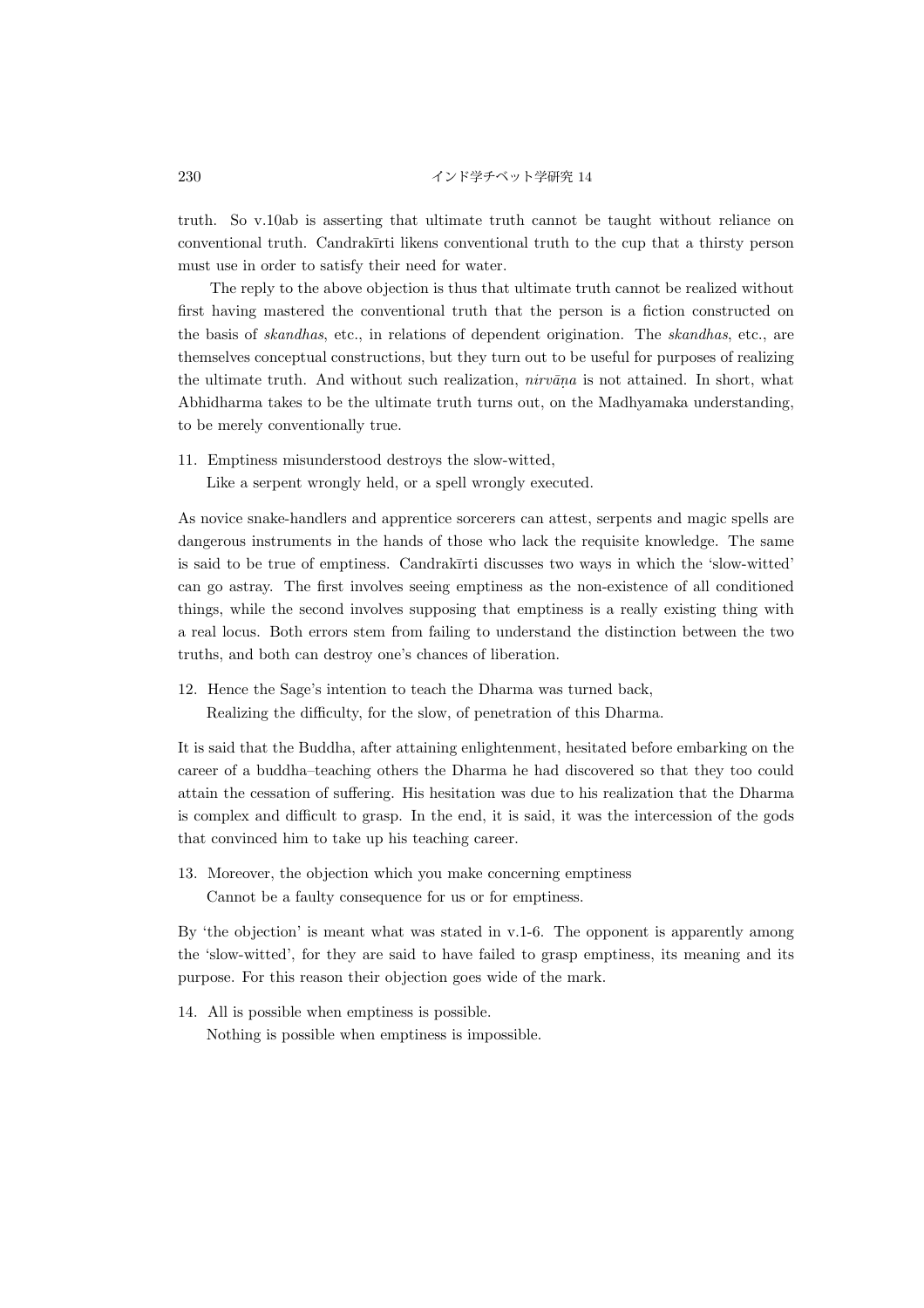By 'all' is here meant the central teachings of Buddhism, which the opponent claimed the Madhyamaka doctrine of emptiness jeopardized. Candrakīrti explains that for instance when it is acknowledged that everything is devoid of intrinsic nature, then dependent origination becomes possible, and this in turn makes possible the Buddha's account of the origin and cessation of suffering. To deny that all things are empty, on the other hand, is tantamount to claiming that there are existing things that are not dependently originated, and this undermines Buddhism's core tenets.

15. You, throwing your own faults on us,

Are like the person who, being mounted on a horse, forgets the horse.

It is the opponent, and not the Madhyamika, whose view calls into question the Buddha's Dharma. The opponent is thus like someone who is desperately searching for a horse to ride, all the while forgetting that they are seated on a horse.

- 16. If you look upon existents as real intrinsically, In that case you regard existents as being without cause and conditions.
- 17. Effect and cause, as well as agent, instrument and act, Arising and ceasing, and fruit–all these you [thereby] deny.

If things have intrinsic nature, then they cannot originate in dependence on causes and conditions. This in turn means that none of the components of the causal relation–cause, effect, etc.–can exist. For the arguments meant to show that things with intrinsic nature could not undergo dependent origination see Chapters XII, XV and XX.

18. Dependent origination we declare to be emptiness.

It is a dependent concept, just that is the middle path.

This is the most celebrated verse of the work, but some care is required in understanding it. Candrak¯ırti explains that when something like a sprout or a consciousness originates in dependence on causes and conditions (respectively the seed being in warm moist soil, and there being contact between sense faculty and object), its so doing means that it arises without intrinsic nature. And anything that arises without intrinsic nature is empty or devoid of intrinsic nature. On this understanding of 18ab, emptiness is not the same thing as dependent origination, it is rather something that follows from dependent origination. Anything that is dependently originated must be empty, but this leaves it open whether there are empty things that are not dependently originated.

 To say of emptiness that it is a dependent concept is to say that it is like the chariot, a mere conceptual fiction. Since the chariot is a mere conceptual fiction because it lacks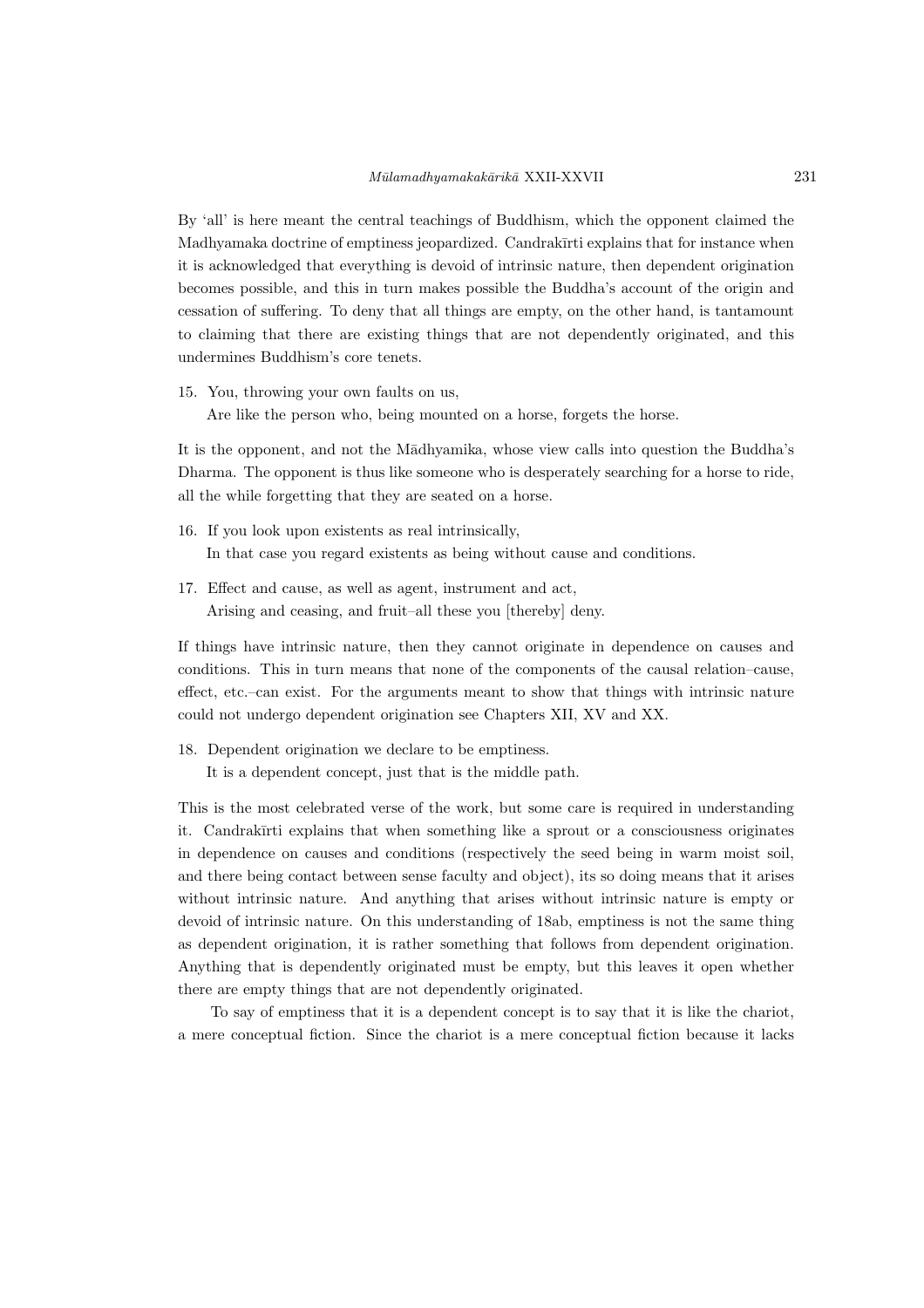intrinsic nature (it is only conceived of in dependence on its parts, so its nature is wholly borrowed from its parts), it would then follow that emptiness is likewise without intrinsic nature. That is, emptiness is itself empty. Emptiness is not an ultimately real entity, nor a property of ultimately real entities. Emptiness is no more than a useful way of conceptualizing experience. On this point see also XIII.7, XVIII.11.

 For the notion of the Buddha's teachings as a middle path, see xv.7. To call emptiness the middle path is to say that it avoids the two extreme views of being and non-being. It avoids the extreme view of being by denying that there are ultimately real existents, things with intrinsic nature. But at the same time it avoids the extreme view of non-being by denying that ultimate reality is characterized by the absence of being. It is able to avoid both extremes because it denies that there is such a thing as the ultimate nature of reality.

19. There being no *dharma* whatever that is not dependently originated,

It follows that there is no *dharma* whatever that is non-empty.

Candrakīrti quotes  $\bar{A}$ ryadeva to this effect:

Never is there anywhere the existence of anything that is not dependently originated, Hence never is there anything anywhere that is eternal.  $(C\acute{S} 9.2)$ 

Space and the like are thought to be permanent by ordinary people,

But the clear-sighted do not see [external] objects in them even by their purified worldly cognition.  $(C\acute{S} 9.3)$ 

While common sense, as well as many non-Buddhist philosophers, holds that space is a real, eternal entity, most (though not all) Buddhists deny this. (See Candrakūrti's commentary on CS 9.5 for a representative argument against the reality of space.) But note that there is no argument given here to establish that all *dharmas* originate in dependence on causes and conditions. So the present argument for the conclusion that all things are empty seems to rely on our having already accepted the premise that everything ultimately real is dependently originated.

20. If all this is non-empty, there is neither coming into nor going out of existence.

It follows for you that there is the non-existence of the four noble truths.

Nāgārjuna here begins to make good on his claim in v.13-14 that it is the opponent's view and not the M¯adhyamika's that undermines the basic teachings of Buddhism. In v.1 the opponent charged that emptiness falsified the four noble truths. The response here is that if things were non-empty or had intrinsic nature then they would be eternal. The next five verses spell out how this would falsify each of the four noble truths.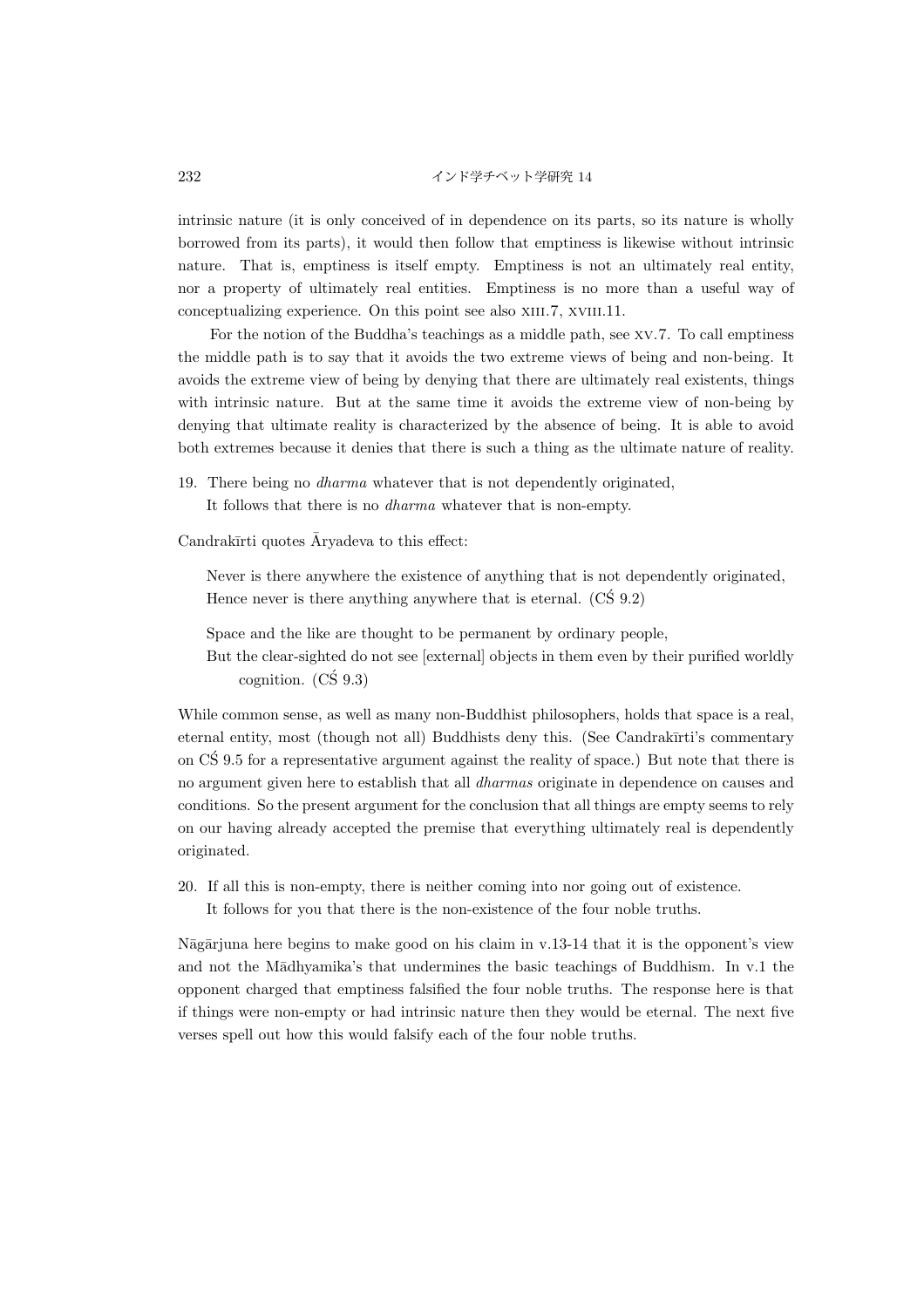- 21. How will suffering come to be if it is not dependently originated?
	- Indeed the impermanent was declared to be suffering, it does not exist if there is intrinsic nature.

The first noble truth is the claim that there is suffering. But the Buddha also said that suffering is due to impermanence. And that which has intrinsic nature, and so is not dependently originated, must be permanent. So if what is real has intrinsic nature, then suffering does not really exist.

22. How will something that exists intrinsically arise again?

Therefore the arising [of suffering] does not exist for one who denies emptiness.

The second noble truth concerns how it is that suffering arises in dependence on causes and conditions. But if suffering were a real entity with intrinsic nature, then it would have existed from all past eternity. Hence causes and conditions could only bring about a second arising of suffering. And it is agreed by all that existing things do not undergo a second coming into existence. Thus the denial of emptiness entails the rejection of the second noble truth.

23. There is no cessation of a suffering that exists intrinsically.

You deny cessation through your maintaining intrinsic nature.

The third noble truth claims that there is also such a thing as the cessation of suffering. But things with intrinsic nature do not undergo cessation. So this noble truth must also be rejected if emptiness is denied.

24. There is no practice of a path that exists intrinsically. But if this path is practiced, then there is none of your intrinsic nature.

The fourth noble truth claims there is a path to the cessation of suffering. This path consists in a variety of practices that are said to result in the attainment of *nirvana*. But practices involve conduct, and conduct involves change: to practice meditation, for instance, one must begin meditating at a certain time and then cease at another time. If things existed with intrinsic nature, then those things could not change in such ways. So the view that things exist with intrinsic nature entails that there can be no path. If, on the other hand, there really is a path, then it cannot be true that things exist with intrinsic nature.

25. When there is neither suffering nor the arising and cessation [of suffering],

Then because  $\left[ n \dot{r} v \bar{a} n a \right]$  is the cessation of suffering, what path will lead to it?

Moreover, a path cannot lead to a non-existent destination. And if suffering has intrinsic nature, it can neither arise nor cease. So no path could lead to the cessation of suffer-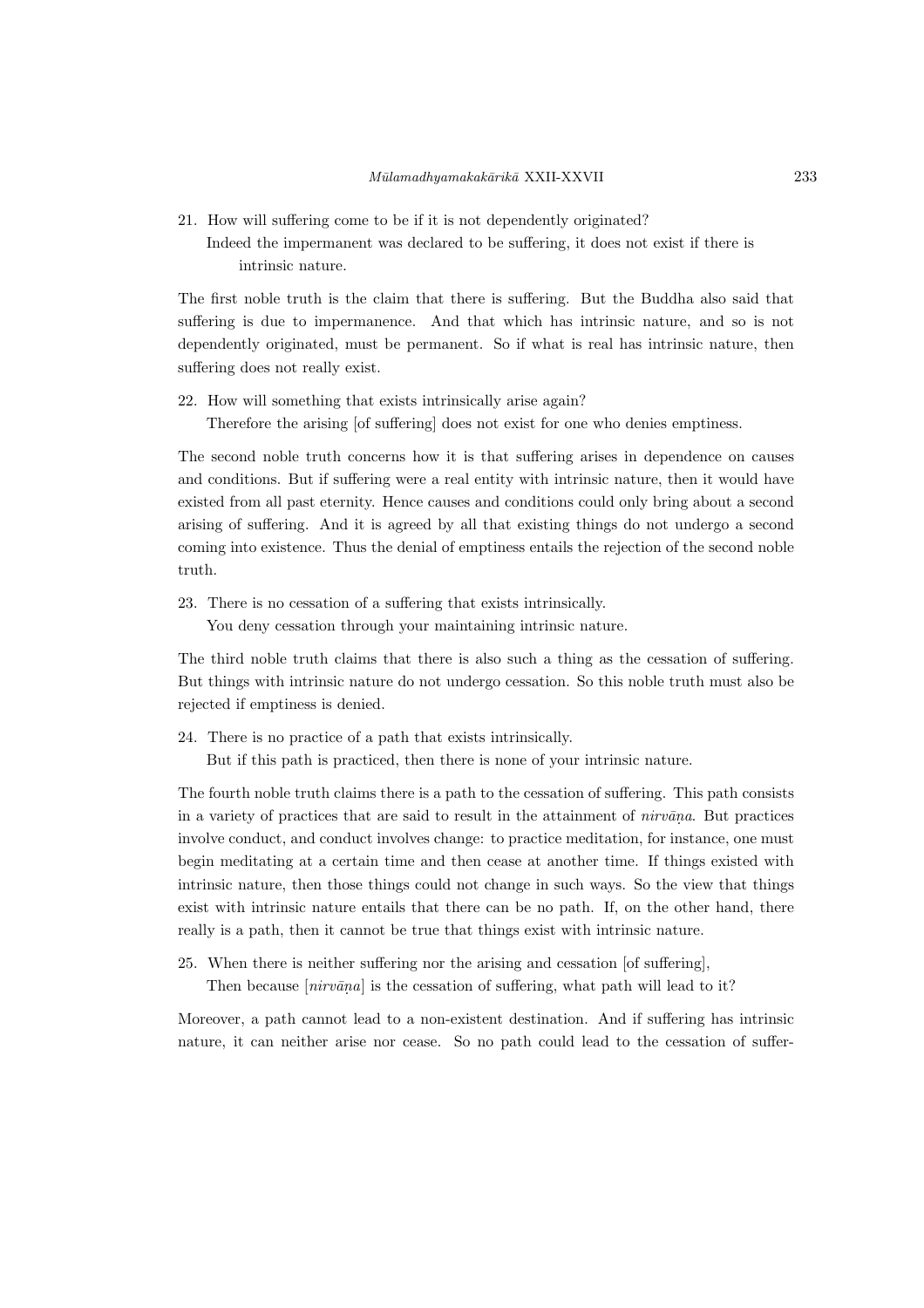ing. Hence the promise of the fourth noble truth is once again called into question by the opponent's thesis.

26. If the non-comprehension [of suffering] is intrinsic, how will there later be its Compre- hension?

Isn't an intrinsic nature said to be immutable?

The opponent claimed in v.2 that the four constituent activities of the path would not exist if all things were empty. The first of those is comprehension of suffering and its causes. The present argument is that if the opponent were right that things have intrinsic natures, then the comprehension of suffering could not occur. To say that such comprehension takes place is to say that at one time suffering has the nature of not being comprehended, and at a later time it has the nature of being comprehended. But if the natures of things are intrinsic, then their natures cannot undergo change. So either suffering is never comprehended or else it is always comprehended. In either case there cannot be the activity of coming to comprehend its nature and causes.

27. In the same manner abandonment, personal realization and practice, Like comprehension, are impossible for you; so too the four fruits.

Abandonment, personal realization and contemplative practice were the other three of the four activities mentioned by the opponent in v.2. The same considerations that ruled out an activity of comprehension also apply to these three, so all four components of the path turn out to be impossible under the opponent's supposition that real things have intrinsic nature. The four fruits are the results of these activities. In v.3 the opponent argued that in the absence of the four activities there cannot be the four fruits. Nagariuna agrees, but uses this as a reason to reject not emptiness but the view that there is intrinsic nature.

28. For those holding that there is intrinsic nature, if the lack of acquisition of the fruit is intrinsic, how would it be possible to acquire it later?

A fruit is something that one obtains at some particular time, not having had it at an earlier time. If there are intrinsic natures, then the nature of not having a certain fruit (such as being an *arhat*) would be intrinsic. But then whatever had that nature could not come to have the quite different nature of acquiring the fruit. So once again there could not be the four fruits.

29. If the fruits are non-existent, then there are neither the strivers after nor the attainers of those fruits.

The Samgha does not exist if the eight kinds of person do not exist.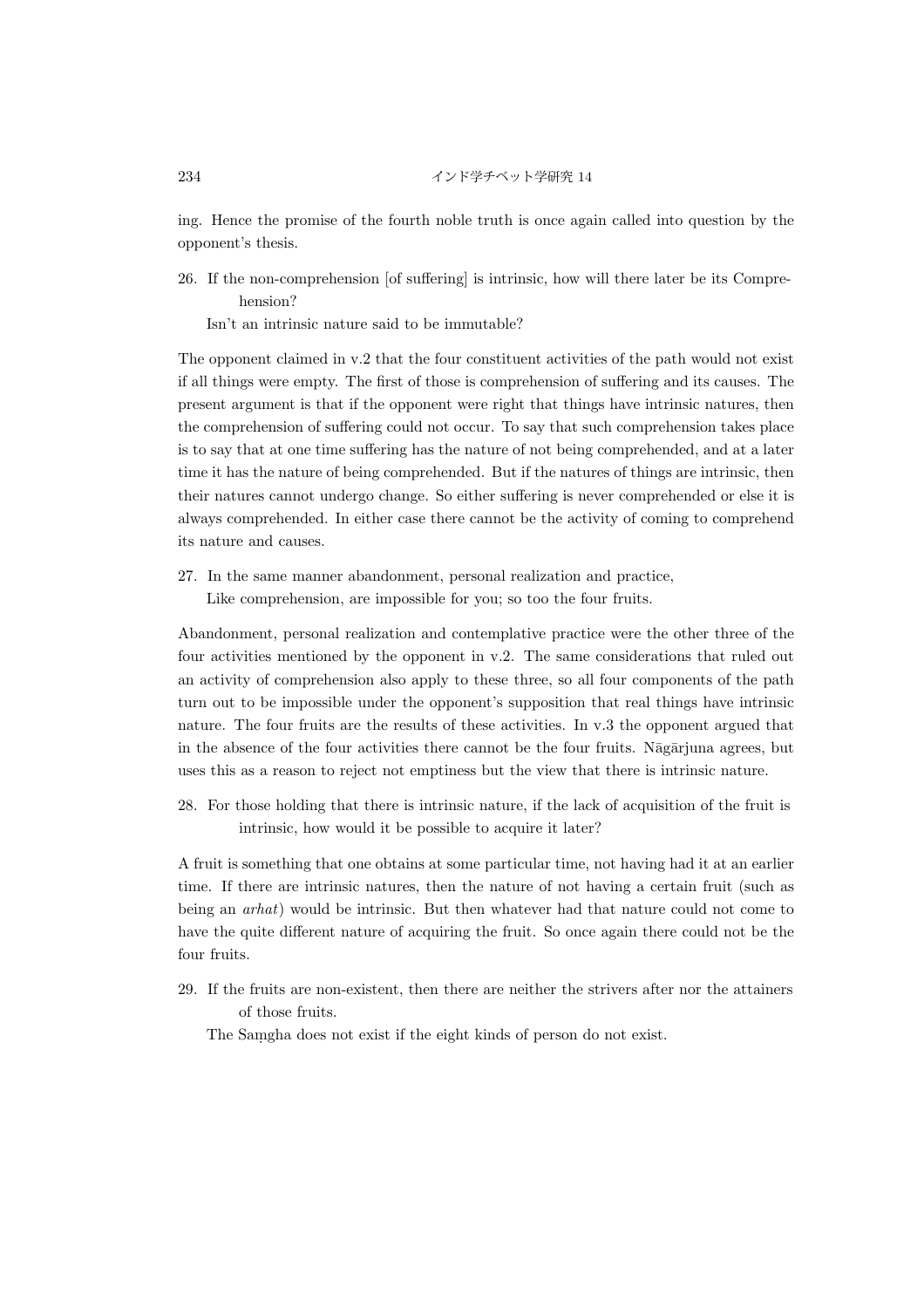30. And because of the non-existence of the noble truths, the true Dharma does not exist either.

Dharma and Samgha being non-existent, how will a Buddha come to be?

Nāgārjuna here simply repeats the charges of the opponent in v.3cd-5ab. Only now of course the charges are directed not at the proponent of emptiness but at those who hold there are things with intrinsic nature.

31. And it follows for you that there can even be a buddha not dependent on enlightenment. It follows for you as well that there can even be enlightenment not dependent on a buddha.

If the state of being a buddha is intrinsic, then having that state cannot be dependent on other factors, such as attaining enlightenment. Likewise if being enlightened is an intrinsic nature, then its occurrence cannot depend on the existence of anything else, such as an enlightened being. Hence it should be possible for enlightenment to exist all by itself, without any locus.

32. One who is unenlightened by intrinsic nature, though they strive for enlightenment, Will not attain enlightenment in the course of the bodhisattva's practice.

The bodhisattva is someone who, while unenlightened, aspires to become a buddha and seeks to attain that status by engaging in the practices necessary to accumulate the requisite skills. Such conduct would be pointless if such natures as being unenlightened were intrinsic. Hence no one could ever become a buddha.

- 33. Moreover, no one will ever perform either good or bad [actions].
	- What is there that is to be done with regard to the non-empty? For [what has] intrinsic nature is not done.

In v.6 the opponent accused the Mādhyamika of removing all reason to engage in any sort of conduct, whether good or bad. Here the response is that if there is intrinsic nature then there can be no reason to perform any action. To perform an action–to do something–is to bring about a state of affairs that did not obtain earlier. If things have intrinsic nature, then any state of affairs that does not obtain at one time must retain that nature through all time. So our conduct could not result in something being done (whether it be good or bad).

34. For you, indeed, there is fruit [even] without good or bad [actions], For you there is no fruit conditioned by good or bad [actions].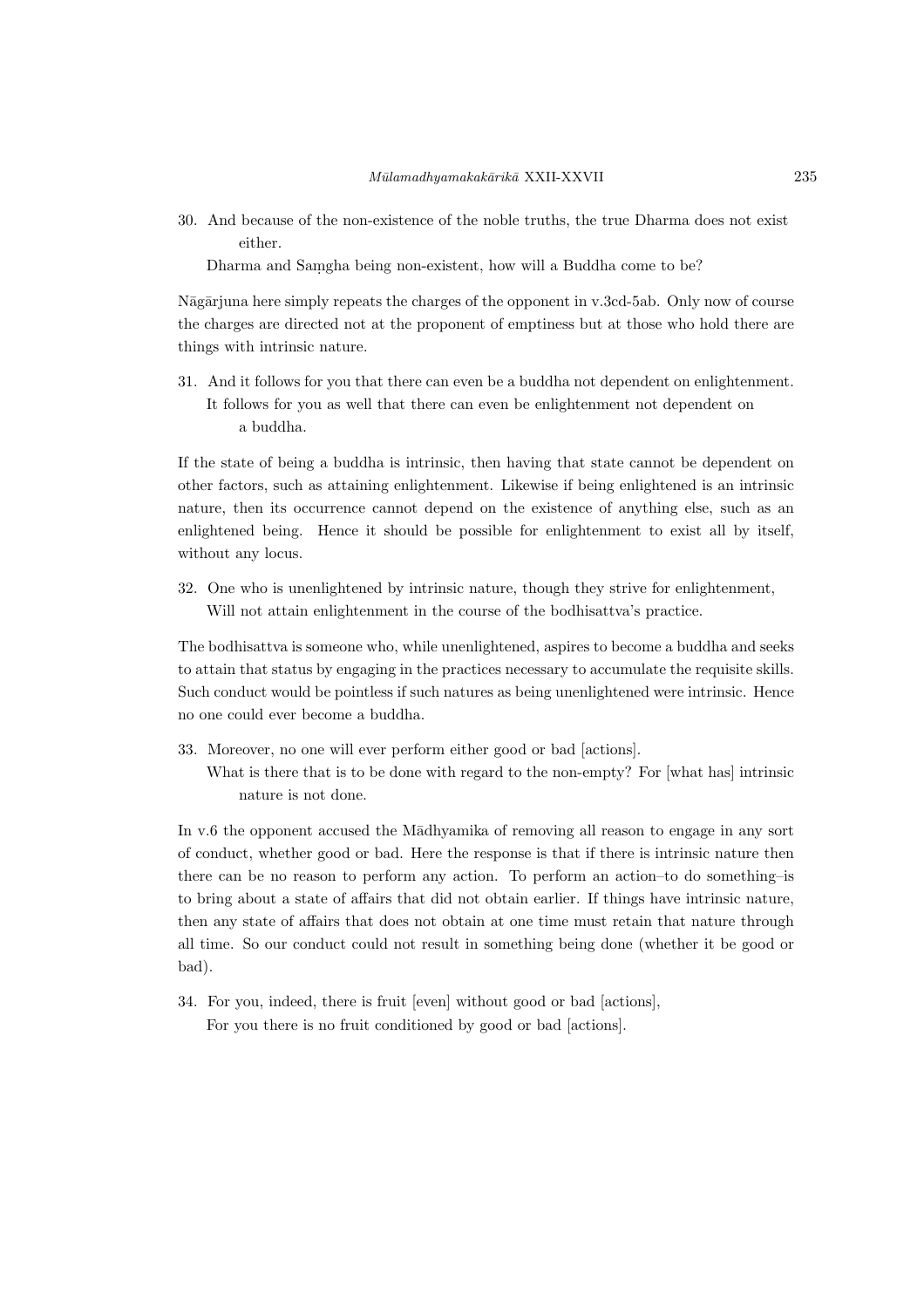If things exist with intrinsic nature, then such karmic fruits as rebirth into pleasant and painful states cannot depend for their occurrence on performance of good and bad deeds. For anything that exists with intrinsic nature has its nature independently of other things. So although we may want to obtain pleasant fruits and avoid painful fruits, doing the right and shunning the evil will not be of any use in this regard.

35. Or if, for you, the fruit is conditioned by good or bad [actions], How is it that for you the fruit, being originated from good or bad [actions], is non-empty?

To say that fruit is determined by good or bad actions is to say that fruit originates in dependence on such conduct. And if everything dependently originated is devoid of intrinsic nature (as was claimed in v.18), it follows that fruit cannot be non-empty, be something that has intrinsic nature. So the opponent cannot maintain both that fruit is determined by good and bad actions and that fruit is non-empty.

36. You also deny all worldly modes of conduct When you deny emptiness as dependent origination.

By 'worldly modes of conduct' is meant just those basic activities that go to make up the behavior of our everyday lives. Candrakīrti lists coming, going, cooking, reading, and standing as examples. Since these are also dependently originated, their occurrence is incompatible with the claim that things are non-empty or have intrinsic nature.

37. There would be nothing whatever that was to be done, action would be uncommenced, The agent would not act, given the denial of emptiness.

To say of an action that it should be done is to say that it should be caused to occur. This can be true only if actions can originate in dependence on causes and conditions. If real things have intrinsic nature, then they do not originate in dependence on cause and conditions. Hence if real things are non-empty there can be nothing that is to be done. Similar reasoning leads to the conclusions that no action can commence or begin, and that nothing can be an agent of an action.

38. The world would be unproduced, unceased, and unchangeable,

It would be devoid of its manifold appearances if there were intrinsic nature.

It is a fundamental fact about our experience that the world presents itself in a variety of different ways. The claim here is that this fact would be inexplicable if there were intrinsic nature. For then new states of the world could not come into existence, and old states could not go out of existence. The world could not undergo any change in how it appears to us.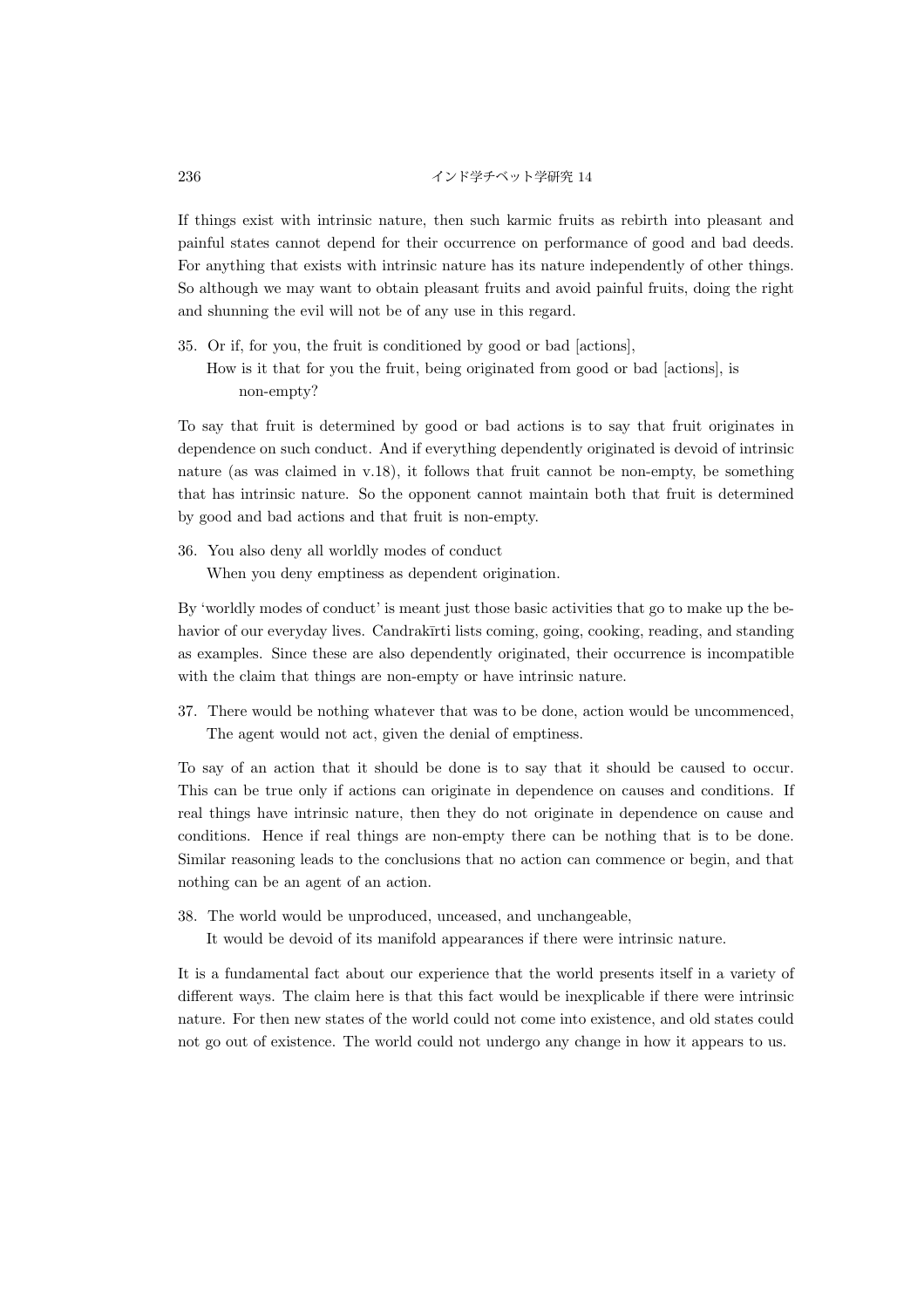39. The obtaining of that which is not yet obtained, activity to end suffering, The abandonment of all the defilements, none of these exists if all this is non-empty.

It is not only worldly conduct that is undermined by the view that things have intrinsic nature. Conduct meant to bring about the end of suffering is likewise threatened. The reasoning is the same as in v.36-8. If, for instance, the defilements (see xvii.26) are not abandoned at an earlier time, nothing one can do can bring it about that they are abandoned later.

40. He who sees dependent origination sees this: Suffering, arising, cessation and the path.

The four noble truths are referred to as the truths of  $(1)$  suffering,  $(2)$  arising (of suffering), (3) cessation (of suffering), and (4) the path (to the cessation of suffering). So the claim here is that one cannot understand the four noble truths without understanding dependent origination. Of course most Buddhists would agree with this claim. But in the present context, it means that one cannot grasp the four noble truths without recognizing that all things are empty.

# XXV. AN ANALYSIS OF *NIRVAN¯ . A*

1. [Objection:] If all this is empty, there is neither coming into nor going out of existence. Due to abandonment or cessation of what is *nirvana* then acknowledged?

The opponent raises another objection to the claim that everything is empty. If this were true, then there could ultimately be neither the arising nor the disappearance of phenomena. This much Nāgārjuna has already asserted in i.1. But in that case, it seems there could be no such thing as *nirvāna*. For *nirvāna* is said to be of two types, with and without remainder. The former involves abandonment of the defilements, so that cessation of rebirth is assured, but still involves psychophysical elements resulting from past karma, so one is still embodied. The latter comes about when one's karma is exhausted, so that the causal series of psychophysical elements is destroyed. Both involve cessation. The former involves the cessation of false views of an existing 'I', while the latter involves cessation of the psychophysical elements. If neither arising nor cessation ultimately occurs, then it seems one cannot attain either form of *nirvana*, since both require the arising and cessation of really existing things. Consequently the claim that all is empty is incompatible with the teachings of the Buddha.

2. [Reply:] If all is non-empty, there is neither arising nor cessation. Due to abandonment or cessation of what is *nirvana* then acknowledged?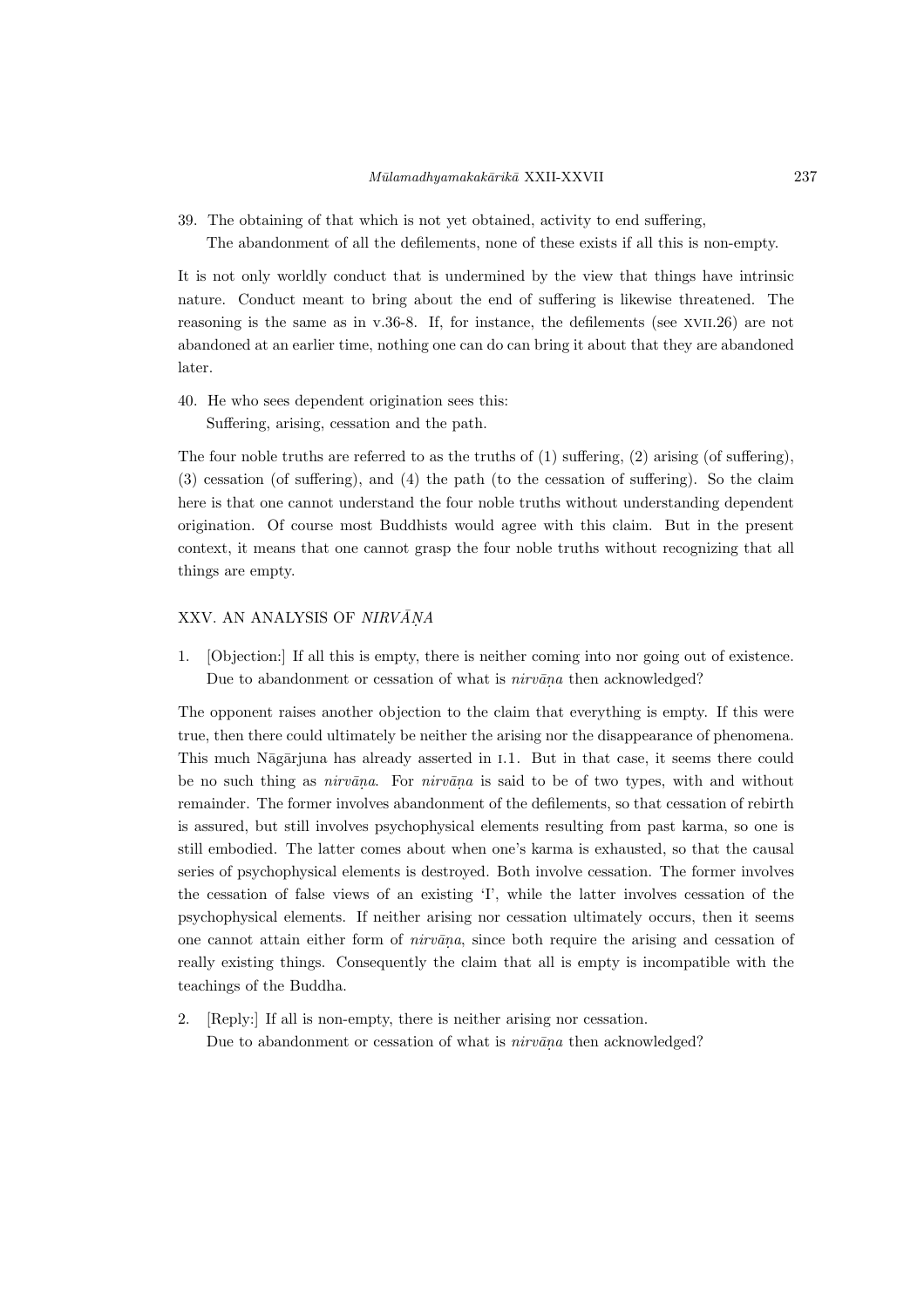To this Nāgārjuna replies that if we instead believe there are things that are non-empty then we shall be unable to explain how *nirvana* is possible. For then arising and cessation are impossible. Bhavaviveka and Candrakūrti both explain that this is because something that has intrinsic nature (and hence is non-empty) cannot undergo origination or destruction. This reply might appear to be a *tu quoque*. But Candrakūrti states that those who hold the doctrine of emptiness do not have this difficulty. And Bhavaviveka says all sides agree to the conventional truth of the claim that  $nirvāna$  is attained. Since he thinks the only truths Mādhyamikas may assert (apart from the doctrine of emptiness) are conventional truths, this means he also believes they can escape the objection of the opponent. The reason for this will emerge in the remainder of the chapter.

3. Not abandoned, not acquired, not annihilated, not eternal, Not destroyed, unarisen, thus is  $nirvāna$  said to be.

In his comments, Candrakūrti quotes a verse attributed to the Buddha to the effect that when all phenomena have ceased, then the notions of 'exists' and 'does not exist' are impediments to the cessation of suffering. Related ideas are to be found in the *Nikāyas*. In the  $Aqqi$ -*Vacchagotta Sutta* (*Majjima Nik¯aya* i.483), the Buddha says that since the enlightened person has cut off all roots of rebirth, one cannot say of the post-mortem enlightened person that they will be reborn, that they will not be reborn, etc. (There being no such person, the question simply does not arise.) And in the *Kacc¯ayanagotta-sutta* (*Samyutta Nik¯aya* 2.17, 3.134f) the Buddha says that 'exists' and 'does not exist' are equally inappropriate extreme views. (Nāgārjuna referred to this sūtra in  $xv.7$ .) Putting together the thoughts expressed in these two passages, one can perhaps say the following about 'final' *nirvana* (cessation without remainder). Since the causes of further rebirth have ceased, the liberated one will not be reborn; the causal series of psychophysical elements that constitutes one's life-series will come to an end at death. So one cannot say that the liberated one exists after death. This is often taken to mean that 'final'  $nirvāna$  amounts to utter annihilation, that the liberated one does not exist after death. And of course this makes *nirvana* sound distinctly unappealing to many. But on the view being presented in these sūtra passages, that response would be mistaken. Since there is no owner of the elements making up the causal series, it would be inappropriate to describe the ceasing of the causal series as 'I will not exist'. Hence neither 'exists' nor 'does not exist' can be said.

This much virtually all Buddhist schools would probably agree on. But Nagarjuna has something deeper in mind. What that might be will emerge in the remainder of the chapter. Nāgārjuna conducts his examination by considering whether *nirvāna* might be an existent (i.e., a positive being, *bhāva*), an absence (a negative being, *abhāva*), both or neither. In this he is following the standard logical format of the *catuskoti* or tetralemma.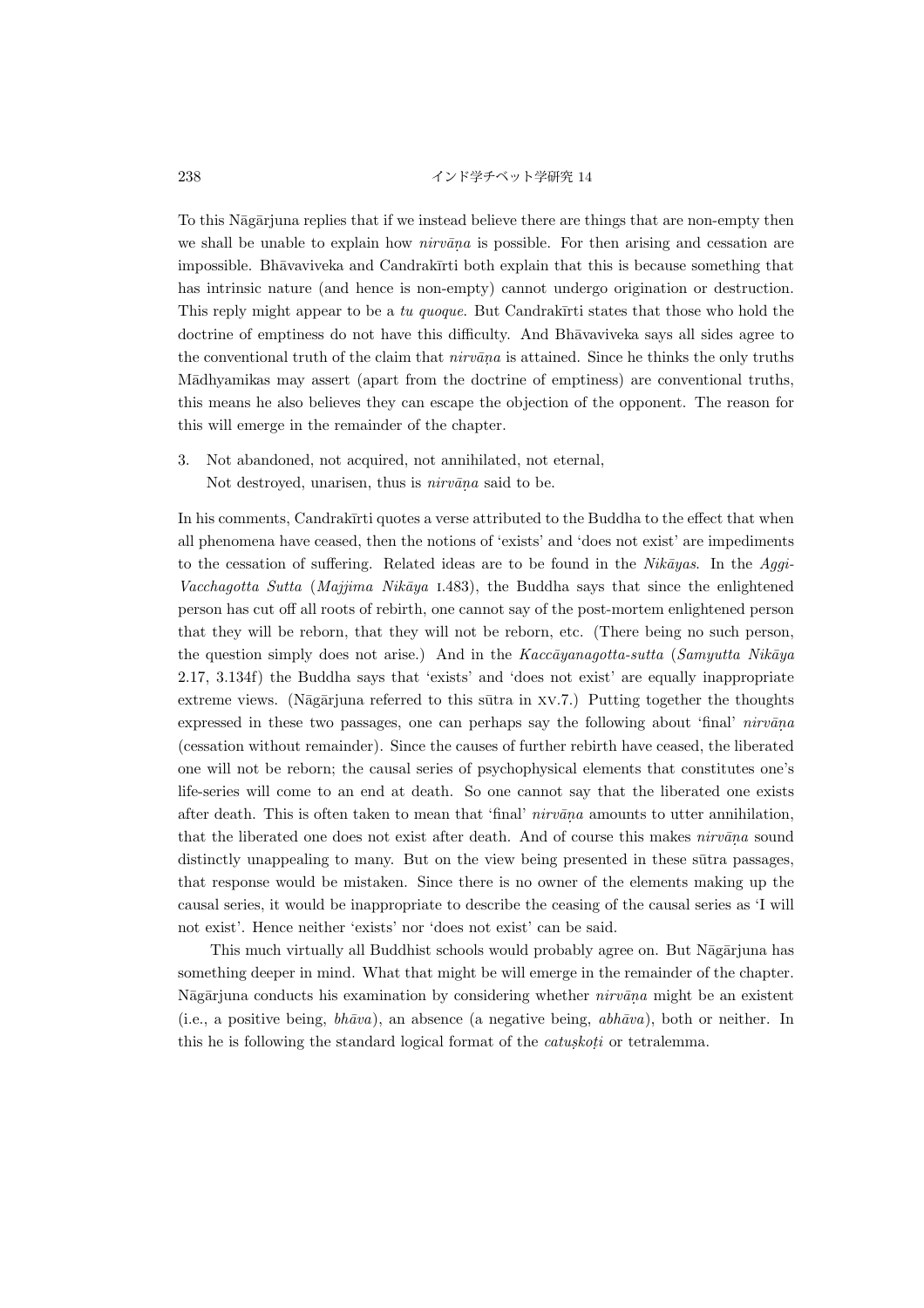4. *Nirvāņa* is not, on the one hand, an existent; [if it were,] its having the characteristics of old age and death

Would follow, for there is no existent devoid of old age and death.

It is an orthodoxy for Buddhists that all existents are characterized by suffering, impermanence and non-self. These are said to be the three universal characteristics of existing things. Being subject to old age and death is the standard specification of what it means for something to be impermanent. This specification is also meant to bring out a connection between impermanence and suffering, since it is universally acknowledged that old age and death are unwelcome phenomena. Because *nirvana* is supposed to be the cessation of suffering, it follows that it could not be characterized by old age and death.

5. And if *nirvana* were an existent, *nirvana* would be conditioned, For never is there found any existent that is not conditioned.

The argument here is that all existents are subject to origination, duration and cessation. So if *nirvana* were an existent it would likewise be subject to origination, duration and cessation. This is obviously incompatible with the claim that *nirvana* represents the permanent cessation of suffering. There were Abhidharma schools that included in their list of *dharmas* or ultimate reals certain unconditioned *dharmas*. The Vaibhasikas, for instance, held that space and the two types of cessation were ultimately real unconditioned entities. It can, however, be claimed that these are not to be thought of as existents but rather as absences, so their inclusion does not conflict with the claim that all existents are conditioned. Space, for instance, is defined as what lacks resistance. But see v.2 above, where the example of space is brought under a general rule that is said to hold for all existents  $(bh\bar{a}va)$ .

6. And if *nirv¯an. a* were an existent, how could one say that *nirv¯an. a* is non-dependent? For never is there found any existent that is non-dependent.

The motivation behind calling *nirvana* non-dependent is presumably that this is the only way of insuring that it represents a permanent cessation of suffering. If it were said to depend on conditions, then its continuation would be contingent on those conditions continuing to obtain. The difficulty with calling *nirvana* non-dependent, though, is that this conflicts with the Buddhist orthodoxy that every existing thing originates in dependence on causes and conditions.

7. If *nirv¯an. a* is not a [positive] existent, how will *nirv¯an. a* be an absence? Where there is no existent, there is no absence.

According to Bhāvaviveka, the argument here is directed at the Sautrantikas, who held that *nirvāna* is a mere absence. Candrakīrti identifies the target as the view that *nirvāna* is the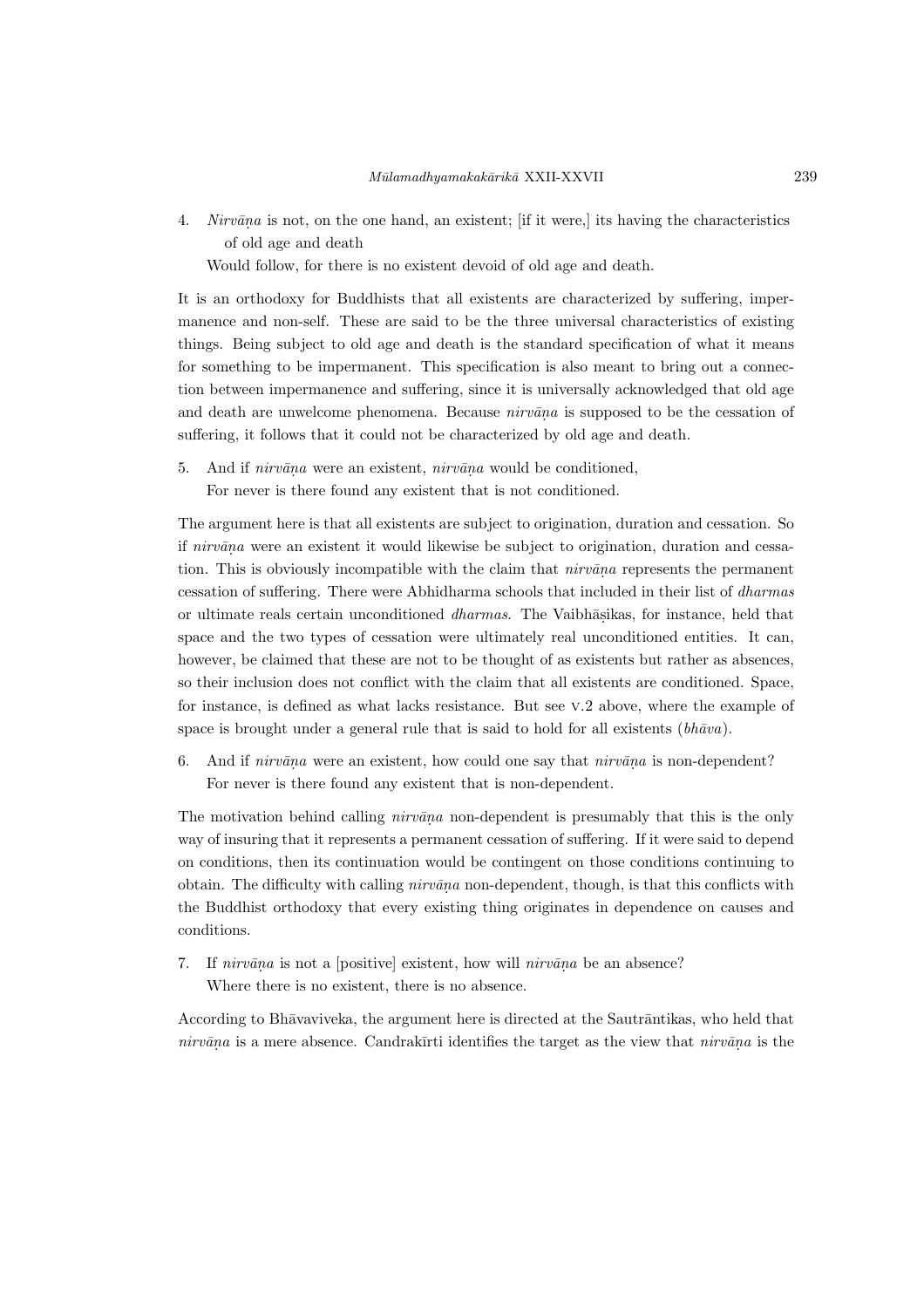absence of the defilements and birth. The argument against this is, according to Candrakūrti, that then *nirvana* would be just as impermanent as defilements and birth are. To this it might be objected that *nirvana* would still have the sort of permanence that is desired; while it would have a beginning in time, it would not have an end. But Candrakūrti claims the view leads to the absurd consequence that  $nirvāna$  could be attained effortlessly: since each occurrence of a defilement or of birth is impermanent (like everything else), it ceases regardless of effort. Thus the absence of each defilement and birth will occur regardless of whether or not one strives to attain  $nirvāna$ .

8. And if *nirvana* is an absence, how can one say *nirvana* is non-dependent? There is no absence which exists without dependence.

If we suppose there to be such a thing as an absence, then we must say that its occurrence is dependent on other things, namely those things of which it is the absence. The  $Ny\bar{a}ya$ school puts this in terms of their rule: no absence without an existing counter-positive. By this rule there cannot be such a thing as the absence of the horns of a hare, since the horns of a hare do not exist. (There can, though, be the absence of horns from the head of a hare.) But this makes the occurrence of an absence contingent on its counter-positive existing at some place or time. So if the opponent calls *nirvana* an absence, this once again contradicts their claim that  $nirvāna$  is non-dependent.

9. That coming and going in and out of existence that is dependent or conditioned, Not being conditioned or dependent, is referred to as *nirvana*.

Candrakīrti explains that by 'coming into and going out of existence' is meant the state of coming and going through a succession of births and deaths. Such a state arises on the basis of the conditions of ignorance, etc., as light arises in dependence on the lamp, and it is conceptualized in dependence on the psycho-physical elements, as the long is conceived in dependence on the short. *Nirvāna* is said not to be conditioned by ignorance, etc., or not to be conceptualized in dependence on the psycho-physical elements. In that case it, being the mere non-occurrence of conditioning through ignorance, or the mere nonoccurrence of conceptual dependence on the psychophysical elements, cannot be said to be either an existent or an absence. The argument is apparently that if what arises dependent on ignorance and what is conceptualized in dependence on other things is not itself ultimately real, then the state resulting from non-occurrence of these factors can be thought of as neither an ultimately real existent nor an ultimately real absence.

10. And the teacher declared the abandonment of being and non-being. Thus it is not correct to call *nirvana* an existent or an absence.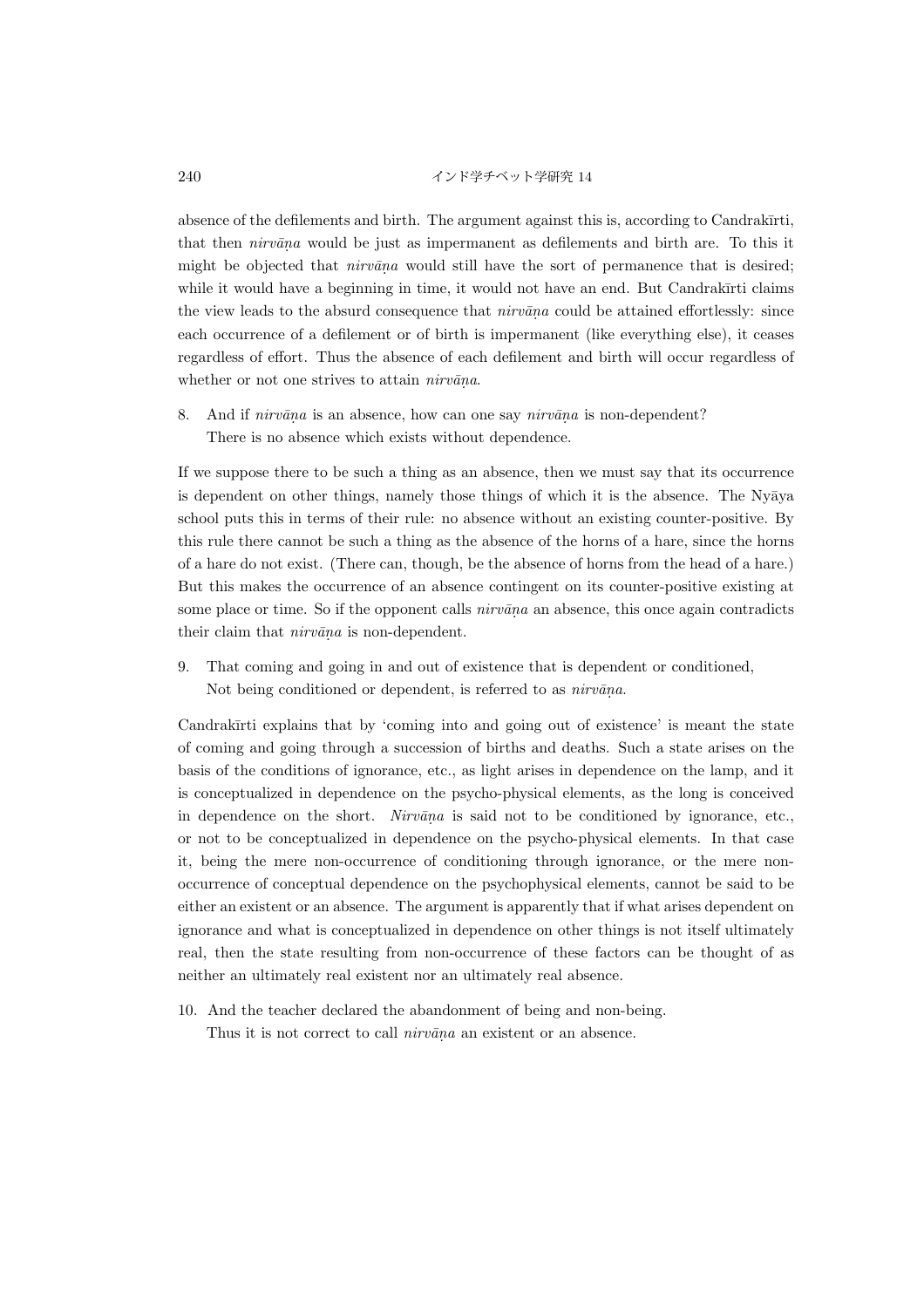The Buddha taught that the cessation of suffering is not to be found through identifying with something that continues to exist forever, but neither is to be found in trying to bring about one's utter non-existence. The Buddha's 'middle path' between these two extremes of being and non-being, or eternalism and annihilationism, involves rejecting their common assumption: that there is an 'I' that might either continue to exist or else come to be nonexistent, an 'I' that might either be or not-be. It is the rejection of this common assumption that is here described as 'the abandonment of being and non-being'. But to call *nirvana* an existent is to think of it as the permanent state of someone, and thus to fall into the extreme view of being. To call *nirvana* an absence is to think of it as the non-existence of someone, and thus to fall into the extreme view of non-being. So neither way of describing *nirvana* is compatible with the Buddha's teaching.

11. If *nirvana* were both an existent and an absence,

Then liberation would be an absence and an existent, and that is not correct.

*Akutobhayā* points out that there is mutual incompatibility between the existence of something and its absence occurring at the same time. Candrakūrti adds that liberation would then be both the arising of composite things and their ending. The same thing cannot arise and end at the same time. So one cannot say that *nirvana* is both an existent and an absence.

12. If *nirvana* were both an existent and an absence,

Then *nirvāna* would not be non-dependent, for it would depend on both.

If *nirvana* is to be ultimately real, then it must be non-dependent, i.e., something that is not named and conceptualized in dependence on other things. But a *nirvana* that was both an existent and an absence would be named and conceptualized in dependence on existent composite things and on their absence. And that is clearly impossible.

13. How can *nirvana* be both an existent and an absence? For nirvāna is uncomposite, and existents and absences are both composite.

For the meaning of 'composite' (*samskrta*) see Chapter XIII.

14. How could *nirvana* be both an existent and an absence?

For they do not occur in the same place, just as with light and darkness.

Since darkness is the absence of light, to say that *nirvana* is both a positive existent and an absence is like saying that there can occur both light and darkness in the same place at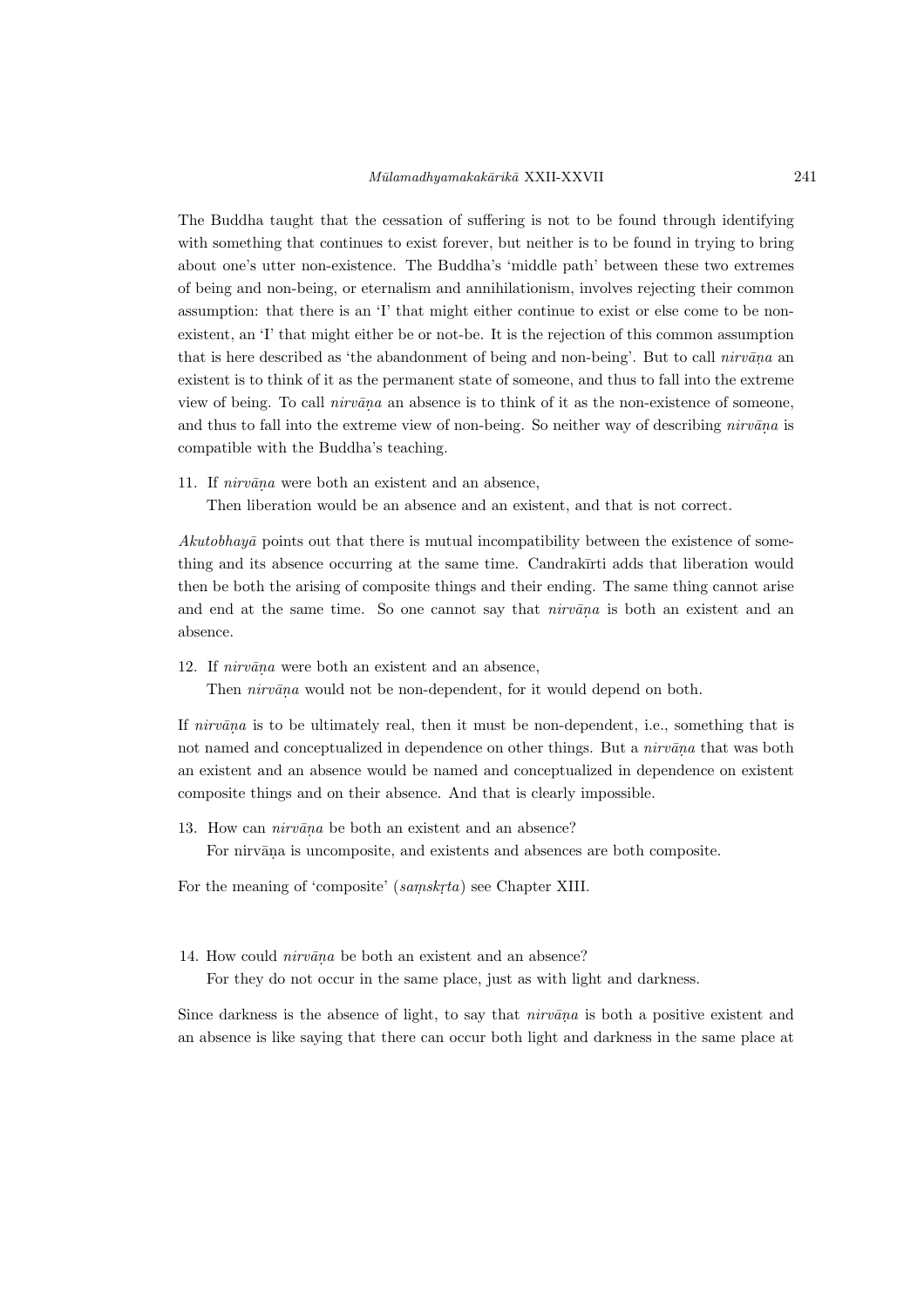the same time. The commentators have already said in commenting on v.11 and v.12 that existence and absence are mutually incompatible. Nagarjuna explicitly makes that point here with the example of light and darkness.

15. The assertion '*Nirvāna* is neither existent nor an absence'

Is established only if there were established both absence and existent.

Verses 11-14 sought to show that the statement '*Nirvāna* is both an existent and an absence' cannot be ultimately true. The claim here is that from the fact that '*Nirvana* is both an existent and an absence' cannot be ultimately true, it follows that the statement '*Nirvana* is neither existent nor an absence' also cannot be ultimately true. This might seem to involve a logical fallacy, for the following reason. The negation of 'both *p* and not *p*' is 'either not *p* or not not *p*', which is equivalent to 'either *p*or not*p*'. But 'neither *p* nor not *p*' is the negation of 'either  $p$  or not  $p'$ . So from the negation of '*Nirvana* is both an existent and an absence' it seems to follow that '*Nirvana* is neither existent nor an absence' is true. What the verse says though is just the opposite, that '*Nirvana* is neither existent nor an absence' cannot be true. Did Nāgārjuna get confused by the logic of 'both and ' and 'neither nor '?

According to Candrakūrti's explanation of the argument, Nāgārjuna did not commit a logical fallacy here. The reason is that there are two ways in which a statement can fail to be ultimately true. One way is for it to be ultimately false. If *p* fails to be ultimately true by being ultimately false, then *not p* is ultimately true. But the other way is for *p* to be about something that simply does not really exist. If  $p$  is actually not about anything at all, then it can be neither ultimately true nor ultimately false, because it really has no meaning at all (at least not from the perspective of ultimate truth). In other words, in order to say that *not p* is ultimately true, we have to be able to imagine how it would be possible for *p* to be ultimately true. The statement *p* must really be about something in order to be true or to be false. And what was presumably shown in verses 11-14 is that '*Nirvana* is both an existent and an absence' cannot be ultimately true; it was not shown there that this statement is ultimately false. If '*Nirvana* is both an existent and an absence' cannot be ultimately true, then its negation, '*Nirvāna* is neither existent nor an absence', likewise cannot be ultimately true.

16. If *nirvana* were found to be neither an existent nor an absence,

Then by whom is it asserted that it is neither existent nor an absence?

Again, if sense cannot be made of the idea that  $nirvāna$  is an ultimately real existent, and sense likewise cannot be made of the idea that it is an ultimately real absence, then no one can meaningfully assert that  $nirvāna$  is neither existent nor an absence. The next two verses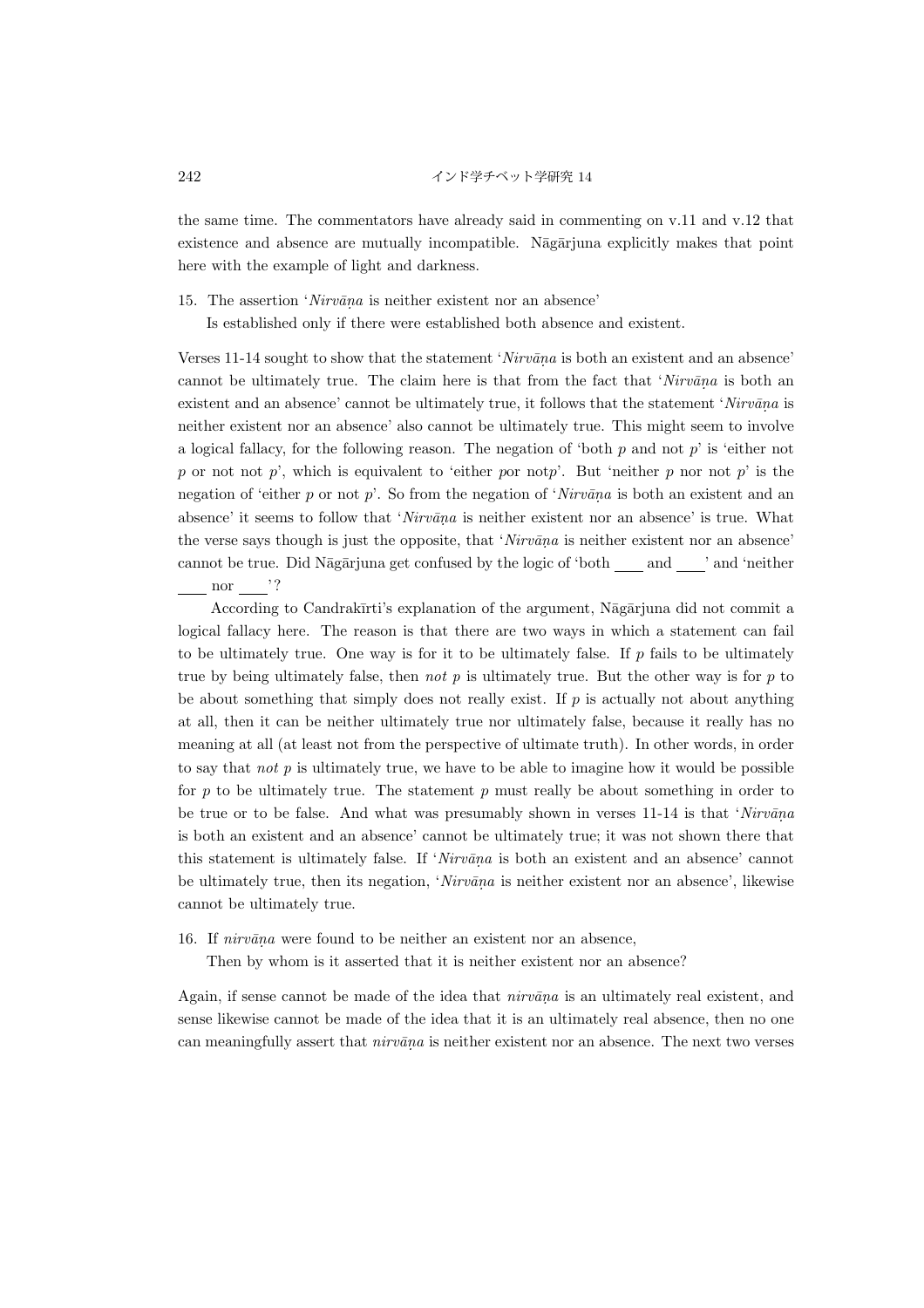show that there is a Buddhist precedent for this way of rejecting all four of the lemmas under consideration in verses 4-16.

- 17. It is not to be asserted that the Buddha exists beyond cessation.
	- Nor 'does not exist' nor 'both [exists and does not exist]', nor 'neither [exists nor does not exist]'–none of these is to be asserted.
- 18. Indeed it is not to be asserted that 'The Buddha exists while remaining [in this world]', Nor 'does not exist' nor 'both [exists and does not exist]', nor 'neither [exists nor does not exist]'– none of these is to be asserted.

As Bhavaviveka makes explicit, the reference here is to the indeterminate questions (*avyākrta*) discussed at *Samyutta Nikāya* III.112, *Majjhima Nikāya* I.483-8, and *Samyutta Nik¯aya* IV.374-402. These are questions to which it was commonly assumed an enlightened person would know the answer. They include such questions as whether the liberated person continues to exist post-mortem, whether the world is eternal, whether the life-force is identical with the body, etc. Their consideration is usually put in the form of a tetralemma: Is it that  $p$ , not  $p$ , both  $p$  and not  $p$ , or neither  $p$  nor not  $p$ ? The questions are called 'indeterminate' because for each such possibility, the Buddha rejects that thesis without embracing any other. This has led some modern scholars to suppose that the Buddha does not always obey the laws of classical logic. To reject  $p$ , for instance, would seem to commit one to not *p*, yet the Buddha rejects this as well. But the example of the fire that has gone out (*Majjhima Nik¯aya* I.487-8) shows that the Buddha takes each of the four possibilities to involve a false presupposition, e.g., that there ultimately is such a thing as the Buddha who might be said to exist, not exist, etc. after cessation. Since this presupposition is false, one can reject the claim that the Buddha exists post-mortem as well as the claim that the Buddha does not exist post-mortem without violating any law of classical logic. A similar treatment would allow Naga<sup>r</sup>juna to avoid the charge that he contradicts himself when he says (10cd) that *nirvana* is not to be called either an existent or an absence, and also (15-6) that *nirvana* is not to be said to be neither an existent nor an absence.

- 19. There is no distinction whatever between *samsara* and *nirvana*. There is no distinction whatever between  $nirvāna$  and  $samsāra$ .
- 20. What is the limit of *nirvāna*, that is the limit of *samsara*. There is not even the finest gap to be found between the two.

The same reasoning that leads to the rejection of the four lemmas with respect to *nirvana* applies as well to *samsāra*. Since all things are, according to Nāgārjuna, empty of intrinsic nature, it follows that ultimately there is no such state as *samsāra*. For in order for *samsāra*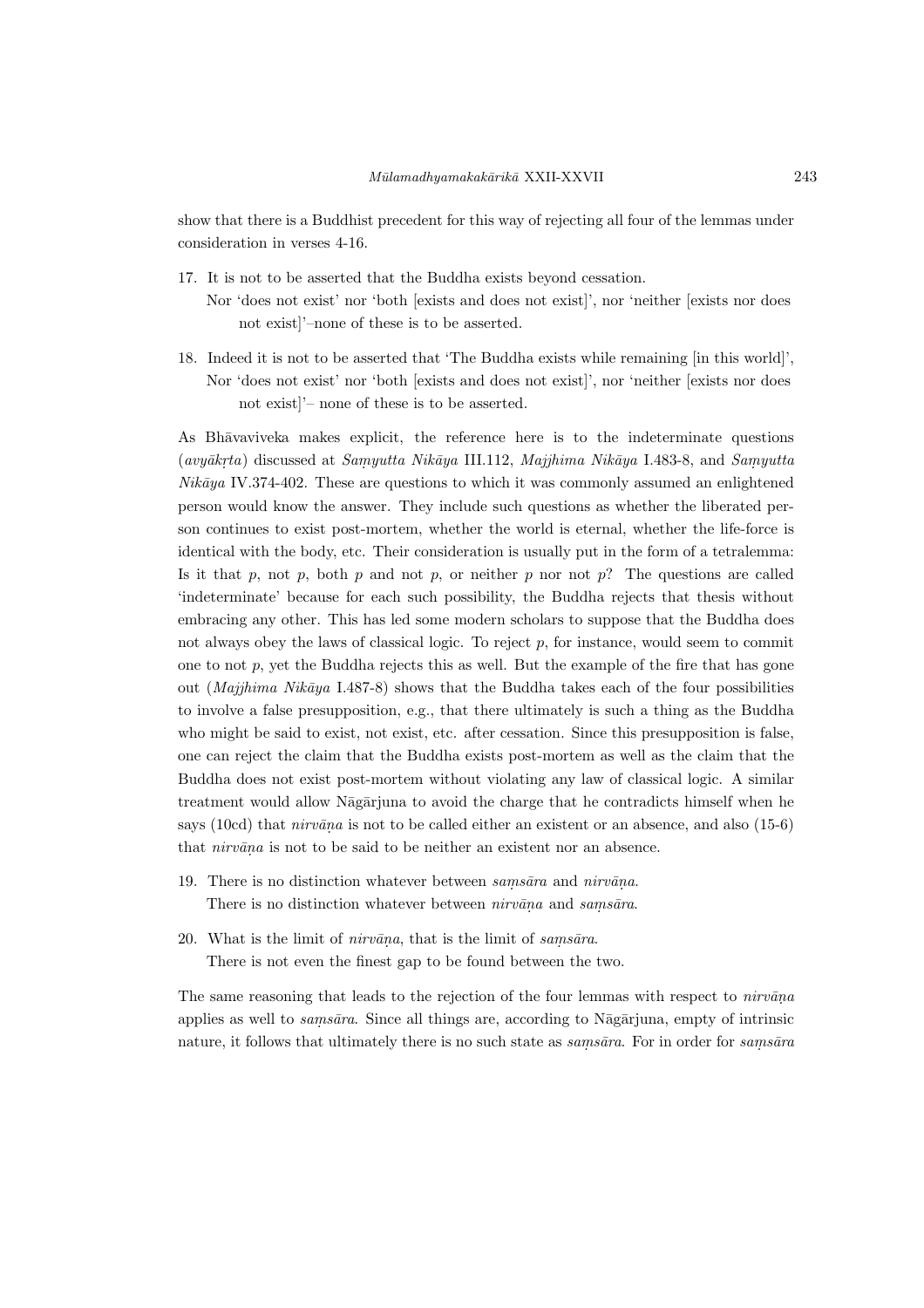to be something about which ultimately true claims could be made, there would have to be ultimately real mental forces that could produce it. And if all things are empty, then there are no mental forces that are ultimately real. Consequently one cannot say that ultimately *samsara* exists, does not exist, etc. Note, however, that this says nothing about the conventional status of *nirvāna* and *samsāra*. A Mādhyamika can still hold it to be conventionally true that  $nirvāna$  and  $samsāra$  are very different states, that the former should be sought while the latter should be stopped, etc.

21. The views concerning [what is] beyond cessation, the end [of the world], and the eter- nality [of the world]

Are dependent [respectively] on *nirvāna*, the future and the past.

Among the indeterminate questions the Buddha refused to answer are questions concerning whether there is a state of being following cessation of composite things, whether the world is limited in space, and whether the world has limits in time. These questions all presuppose one or another answer to the question whether *nirvana* has a beginning and an end. The argument of Chapter XI was to the effect that there can be no prior and posterior parts of samsara. And in that chapter it was claimed that the same analysis applies to all supposed existents. (See x1.8.) Here its application to the case of *nirvana* is being utilized.

- 22. All dharmas being empty, what is without end, what has an end? What is both with and without end, what is neither without end nor having an end?
- 23. What is identical with this, what is distinct? What is eternal, what non-eternal? What is both eternal and non-eternal, and what is then neither?

To say of all *dharmas* that they are devoid of intrinsic nature is to say that there are no ultimately real entities. And since a statement can be ultimately true only by virtue of correctly describing an ultimately real entity, it follows that no possible view concerning *nirvāna* and the person who attains it can be ultimately true. Notice the inclusion here of a question that was not mentioned earlier–the question of identity and distinctness. One might, for instance, wonder whether the enlightened person is identical with the person who sought enlightenment, or is instead some distinct person. Given the present understanding of *nirvāna*, such a question cannot arise.

24. This halting of cognizing everything, the halting of hypostatizing, is blissful. No Dharma whatever was ever taught by the Buddha to anyone.

Since it follows from the universal emptiness of all *dharmas* that there is ultimately nothing to be cognized, and suffering is said to result from hypostatization (see xi.6), it follows that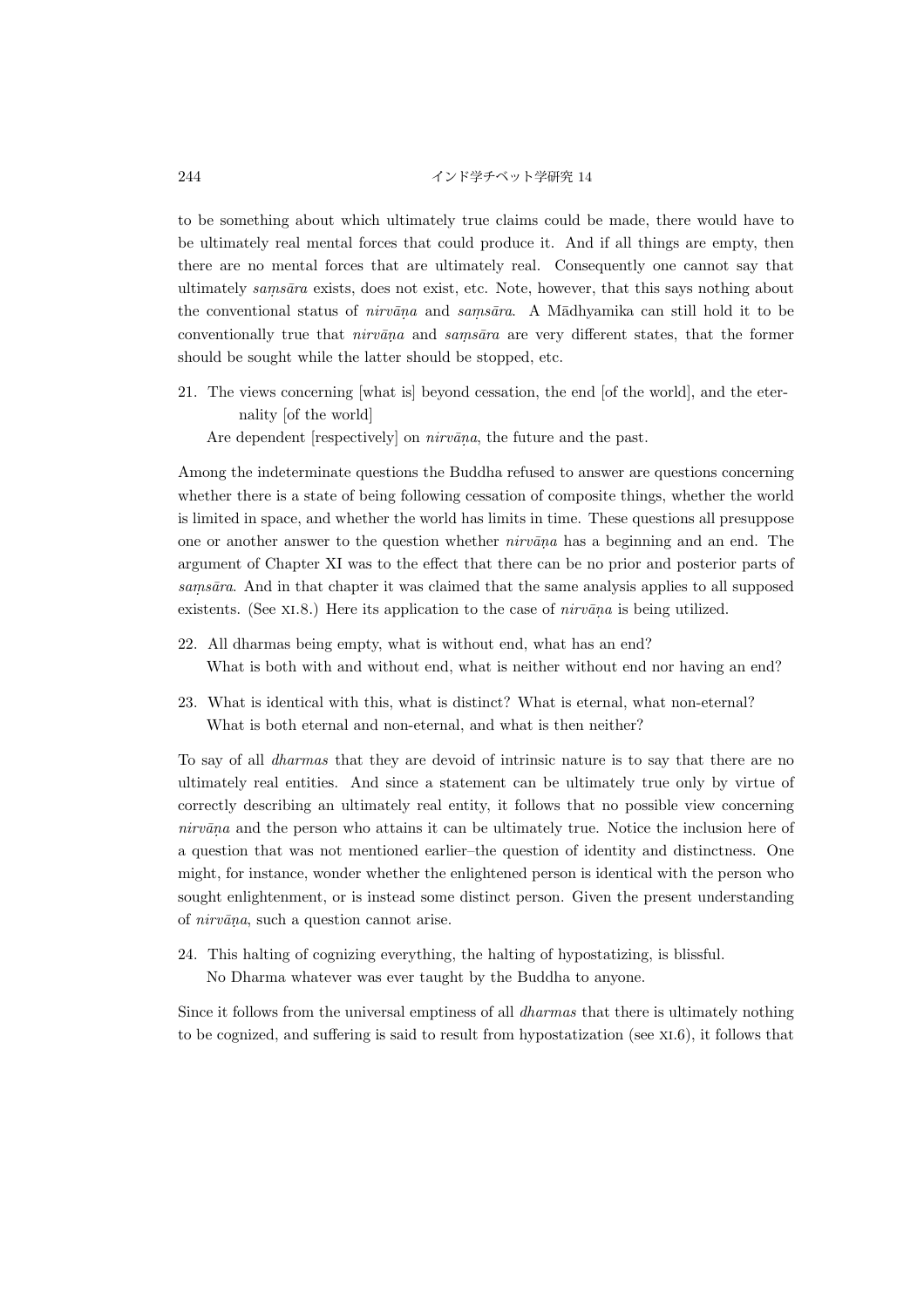the realization of emptiness is 'blessed' or the cessation of suffering. Of course it also follows from this that the Dharma, the teachings of the Buddha, contains no single statement that is ultimately true. But this, says Candrakūrti, presents no difficulty for the M $\bar{a}$ dhyamika. For to the extent that the Buddhha's teachings are useful in helping us overcome suffering, they are conventionally true.

 Some modern scholars take the text to end here; they claim that the remaining two chapters are later additions and not the work of Nagariuna. In support of this claim they point out that the earliest of the existing commentaries,  $A kutobhay\bar{a}$ , might seem to have ended at this point. What are presented, in currently available editions of this commentary, as its last two chapters (i.e., commentary on xxvi-xxvii) are for the most part just the verses themselves, with no elucidatory comments. It might also be said in particular that Chapter XXVI presents no distinctively Madhyamaka views. Still, both Bhavaviveka and Candrakūrti took the last two chapters as authentically Nagarjuna's work. We take no stand on this controversy.

# XXVI. AN ANALYSIS OF THE 12-FOLD CHAIN

1. One who is enveloped in ignorance forms three kinds of volitions [viz. toward the good, bad and neutral, or toward physical, verbal and mental actions] that lead to rebirth; And by means of these actions one goes to one's [next] mode of existence

Bhāvaviveka frames this chapter as Nāgārjuna's response to the opponent who objects to what was just said in the immediately preceding verse (xxv.26)–that the Buddha taught no Dharma. The opponent says that if this were so then the Buddha must not have taught the doctrine of *pratitya-samutpāda* or dependent origination. More specifically, he must not have taught the application of dependent origination to the case of the person, the doctrine of the 12-fold chain of dependent origination. This doctrine is accepted as orthodox by all schools of Buddhism. It is generally understood to explain the mechanisms whereby one, having been born into this life due to factors present in the last life, generates factors that will bring about a future rebirth and thus perpetuate *samsara*. It is thus taken to lay out the details underpinning the second of the Four Noble Truths, that suffering originates in dependence on causes and conditions. This makes it a core Buddhist teaching. So if Nāgārjuna's doctrine of emptiness has as a consequence that the Buddha taught no such thing, Nāgārjuna can be no Buddhist.

If Nāgārjuna's intention in the present chapter is to reply to this objection, then his response is the perfect model of orthodoxy. Verses 1-10 give the standard account of the 12-fold chain and how it leads to suffering. Verses 11-12 then give the gist of the third noble truth, that the cessation of suffering is also possible. What is not immediately apparent is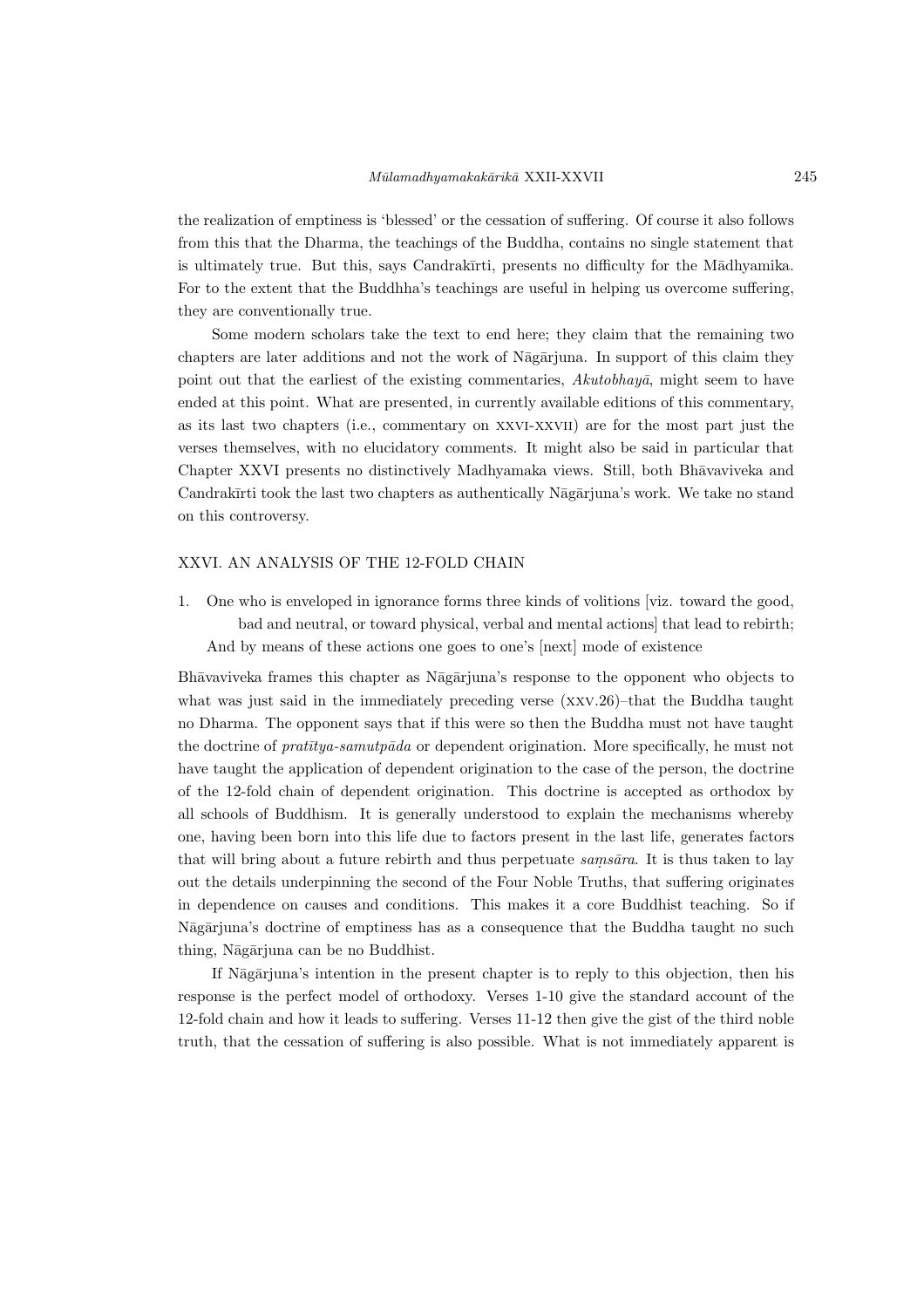246 インド学チベット学研究 14

how all this is compatible with what Nāgārjuna said in xxv.26, or more generally with the doctrine of emptiness.

 The first verse explains what it was in the past life that led to the present life. Ignorance– namely ignorance concerning the facts of suffering, impermanence and non-self–led one to form volitions ( $sams\bar{k}\bar{a}ras$ ), the mental forces that bring about bodily, verbal and mental actions. Candrakūrti explains that the three kinds are wholesome, unwholesome and neutral. These then served as proximate cause of rebirth into the present life.

2. Having volitions as its conditions, consciousness enters into the [new] mode of existence. Consciousness having entered (into the new mode of existence),  $n\bar{a}mar\bar{u}pa$  [i.e., the five *skandhas*] becomes infused [with life].

The first line of this verse gives the standard account of the first moment of the present life. At conception the volitions of the prior life cause a moment of consciousness that comes to be associated with a particular embryo. This embryo will be in a particular state–divine, human, etc. If the volitions of the past life were predominantly wholesome, then the embryo in question might be in a divine mode (i.e., be the product of parents who are both gods) or in an especially fortunate human mode; if they were unwholesome, then the embryo might be in the mode of one of the hells; and so on. Candrakūrti adds that the relation between volitions and consciousness is like that between the moon and its reflection, or between a seal and a wax impression made from it. In both these cases the second item (the reflection, the impression) is numerically distinct from the first (the moon, the seal), and yet the nature of the second item is determined by the nature of the first. The point here is to guard against interpreting rebirth as a case of some entity traveling from the past life to the present life. On this see also *Visuddhimagga* xvii.165, where Buddhaghosa quotes a verse giving the example of an echo (*pratighosa*), a new sound that arises in dependence on an earlier noise.

The term  $n\bar{a}mar\bar{u}pa$  is sometimes (and somewhat misleadingly) translated as 'name and form'. The term is a collective name for the five *skandhas* (on which see Chapter IV). The claim here is that once a moment of consciousness has become associated with an embryo, this brings about the development of those physical  $(r\bar{u}pa)$  and psychological (*n¯ama*) elements that make up the psychophysical complex, a sentient living organism.

3. But *nāmarūpa* having become infused [with life], the six sense organs occur.

[The infused *n¯amar¯upa*] having attained the six sense organs, contact takes place.

The development of the full psychophysical complex yields a living organism with six sense organs, each having a distinctive sensory capacity: seeing, hearing, taste, smell, touch and the inner sense. Once they have arisen, they come into contact with objects in the environment: the eye touches color-and-shape, etc. The term we here translate as 'sense organ' is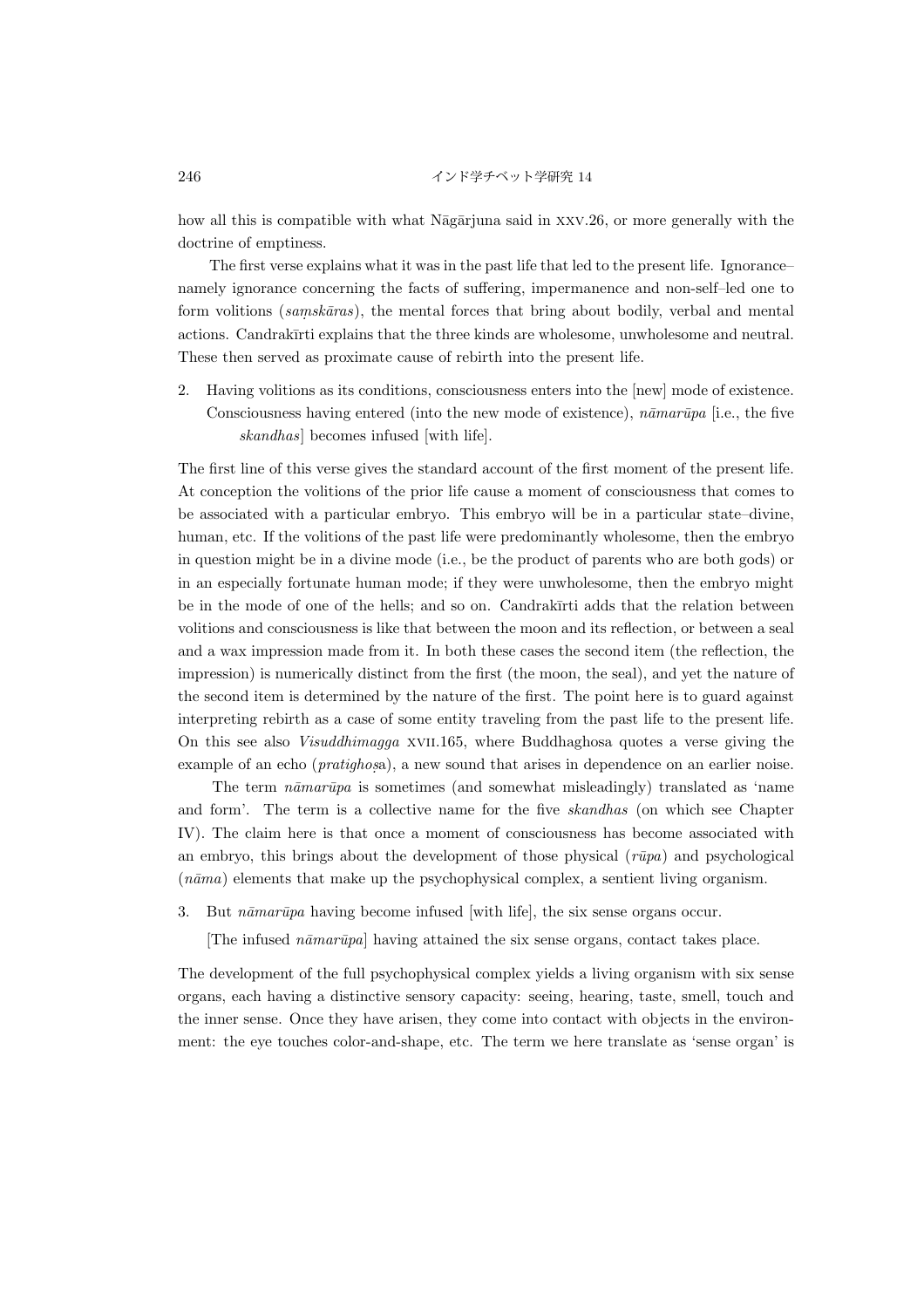$āyatana.$  The  $āyatanas$  are usually numbered twelve, including both the six sense organs and their respective object-spheres.

4. Dependent on the eye, color-and-shape, and attention, Dependent thus on  $n\bar{a}$ *mar* $\bar{u}$ *pa*, (eye-)consciousness occurs.

Consciousness is said to arise in dependence on a sense organ and its object, given the mental force of attentiveness. In the case of visual consciousness, the sense organ is the eye, and the eye's domain is occurrences of color-and-shape. It is noteworthy that on this account, visual consciousness is distinct from hearing consciousness, etc. There is no single consciousness that is directly produced by and apprehends something external through two different sense modalities.

Candrakūrti explains that since eye and color-and-shape are classified as  $r\bar{u}p\bar{a}$  skandha, while attention is classified as among the  $n\bar{a}ma$  skandhas, visual consciousness arises in dependence on both  $r\bar{u}pa$  and  $n\bar{a}ma$ . In 2ab we were told that  $n\bar{a}mar\bar{u}pa$  originates in dependence on consciousness. Here we are told that consciousness originates in dependence on  $n\bar{a}mar\bar{u}pa$ . This makes it seem as if there is a reciprocal causal relation between  $n\bar{a}mar\bar{u}pa$ and consciousness. Some Abhidharma thinkers took this to mean that there can be reciprocal causal relations between simultaneously existing things, each being both cause and effect of the other. But there is no indication here that Nagarjuna and his commentators subscribe to that view. The *nāmarūpa* mentioned in 2ab seems to be that of the developing embryo, while the *nāmarūpa* mentioned here appears to be that of a developed organism interacting with its environment. Likewise the consciousnesses mentioned in the two verses would seem to be distinct occurrences in the continuum of mental events.

5. The conjunction of three things–color-and-shape, consciousness and the eye– That is contact; and from that contact there occurs feeling.

Candrakūrti explains that contact is just the functioning through mutual interaction of the sense faculty, sense object and resulting consciousness. This in turn produces feeling, i.e., a sensation of pleasure, pain or indifference.

- Dependent on feeling is desire, for one desires the object of feeling;
	- Desiring, one takes up the four kinds of appropriation [viz. that connected with pleasure, with views, with rituals and vows and with belief in a self].

Desire is produced as a result of feeling: desire for something results from pleasurable feeling; aversion–desire to rid oneself of something–results from unpleasant feeling; etc. Appropriation is the process of identification–regarding some factor as 'I' or 'mine'. Insofar as one cannot wish for more or less of some stimulus without regarding it as in some way affecting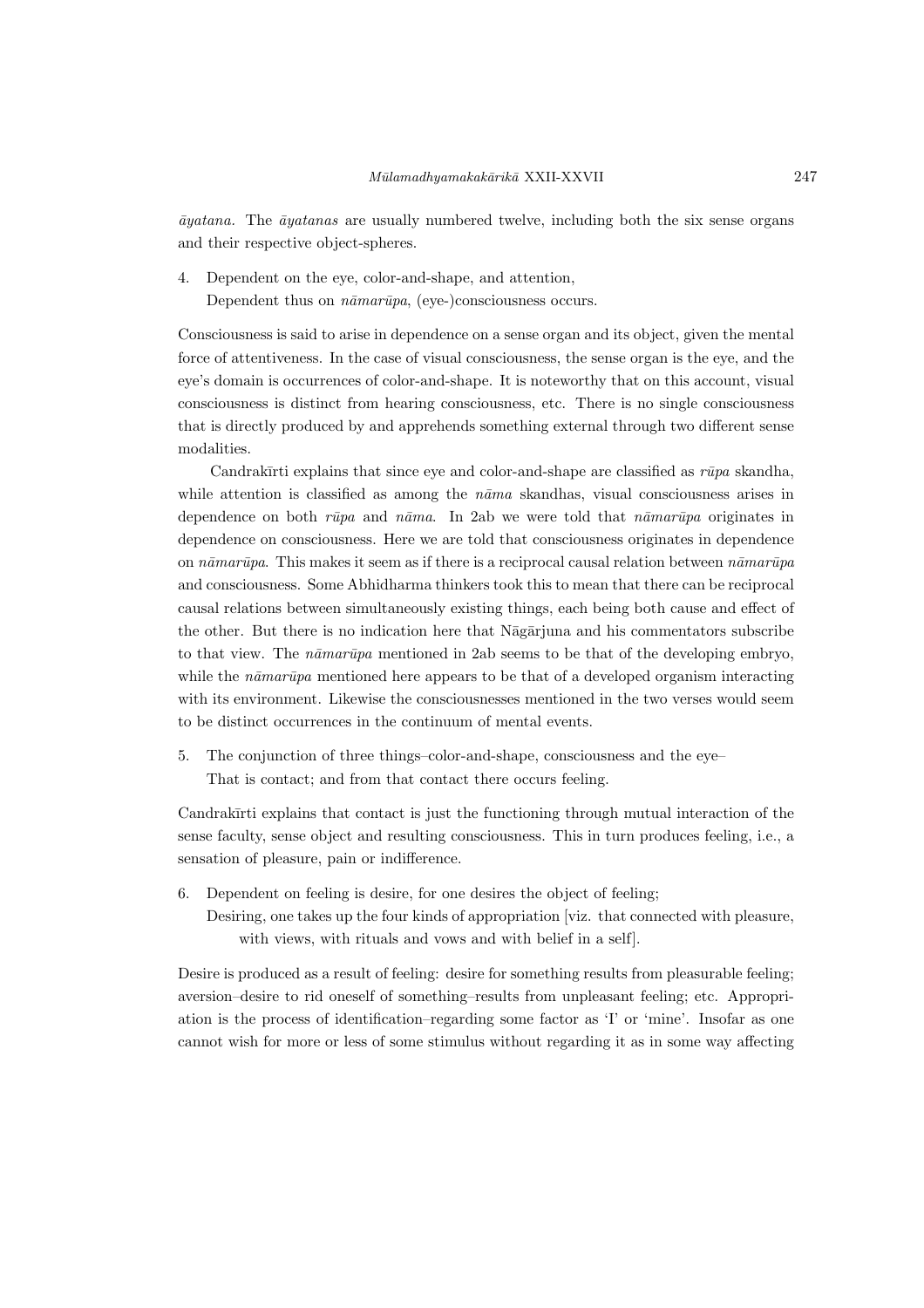something that is thought of as an 'I', desire leads to appropriation. The four kinds of appropriation are said to be that connected with pleasure, that pertaining to (false) views, that pertaining to moral conduct and religious vows, and that pertaining to belief in a self.

7. There being appropriation, there is the existence of the appropriator, For if there were non-appropriation, one would be liberated, there would be no (further) existence.

Instances of appropriating have as their precondition the being of the agent who appropriates. That is, there cannot be the thought of some state as 'I' or 'mine' without the belief that there is that for which the state is an object of appropriation. On the Buddhist analysis, the mechanisms of karma operate through actions fueled by this belief. Thus in the absence of the belief in an appropriator, one would be liberated from *samsara*.

- 8. And this existence is the five *skandhas*; from existence results birth; The suffering of old age, death, etc., grief accompanied by lamentations,
- 9. Frustration, despair, these result from birth; Thus is the arising of this entire mass of suffering.

The existence that sets the stage for the next life is actually just the five *skandhas* that arose due to the karma generated by past actions based on belief in an 'I'. All five are involved, according to Candrakūrti, because bodily and verbal actions involve  $r\bar{u}pa$ , while mental actions involve the four  $n\bar{a}ma$  skandhas.

 The result of all this is birth into the future life. So far we have seen how a sequence of two factors in the past life–ignorance and volition (verse 1)–brought about a sequence of eight factors in the present life–consciousness followed by  $n\bar{a}mar\bar{u}pa$  (verse 2), six sense organs and contact (verse 3), feeling (verse 5), desire and appropriation (verse 6), and being (verse 7). Now, in verses 8-9, we have entry into the future life, with birth inevitably leading to old age and death and thus existential suffering. This completes the 12-fold chain of dependent origination, which is the detailed explanation for the origination of suffering spoken of in the second noble truth.

- 10. Thus does the ignorant one form the volitions that are the roots of *samsara*.
	- The ignorant one is therefore the agent, not so the wise one, because of having seen reality.

By 'the agent' is here meant the person who, out of desire for pleasant feelings and aversion for painful feelings, performs actions and thus accumulates karmic seeds. Candrakūrti explains that the wise one is not an agent due to not perceiving anything whatever and thus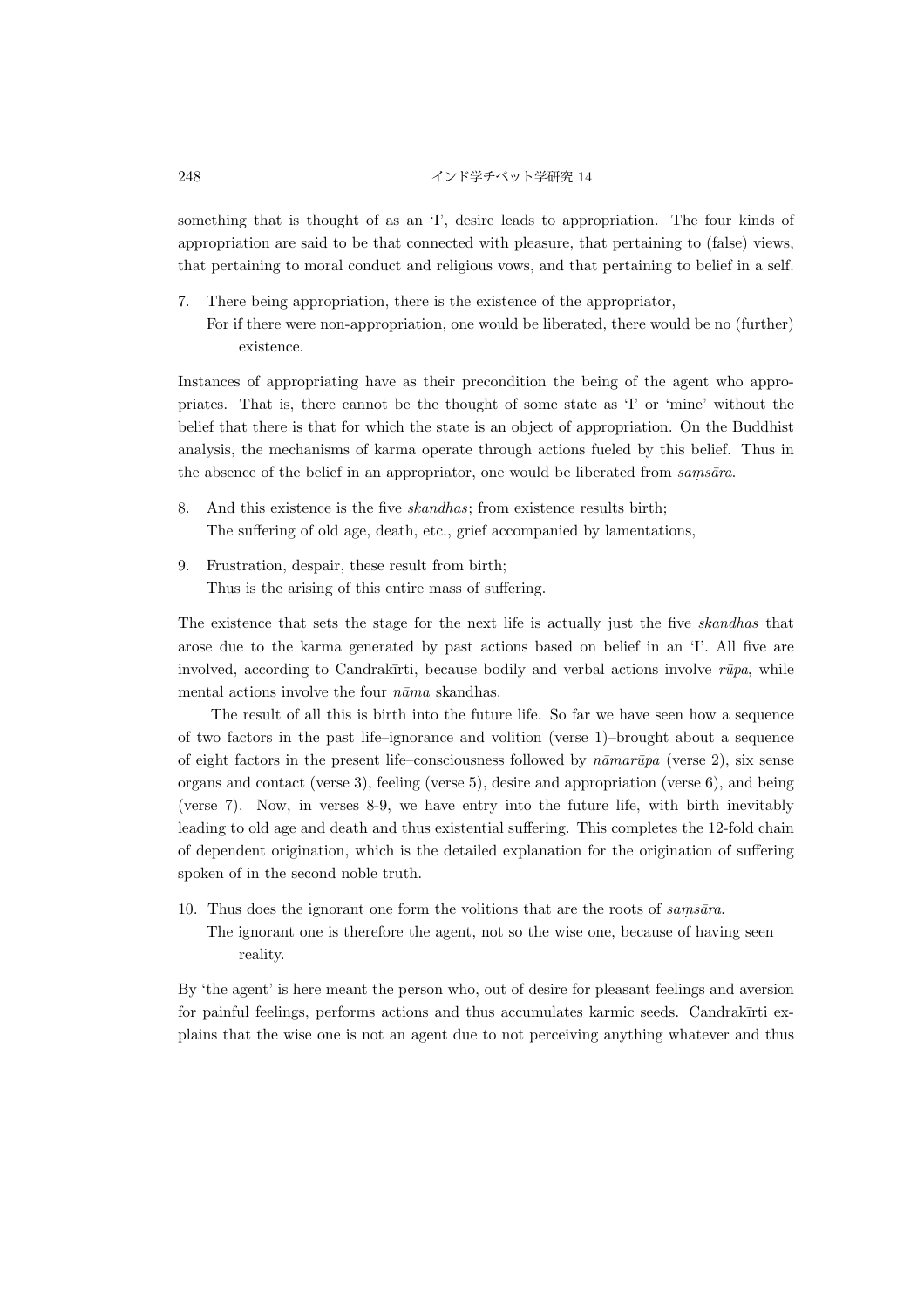not seeing anything to be done. This opens up the possibility that knowledge of emptiness plays a role here: it might be that the wise one fails to perceive anything because they see that all things are empty.

11. Upon the cessation of ignorance there is the non-arising of volitions.

But the cessation of ignorance is due to meditation on just the knowledge of this.

Once one knows how *samsara* is perpetuated, meditation on the twelve-fold chain of dependent origination leads to the cessation of those desires that fuel the cycle. This is the fourth of the noble truths, that of the path to the cessation of suffering. It is worth noting that nothing in the verses of this chapter is incompatible with the Abhidharma understanding of the teaching of the 12-fold chain. According to Abhidharma it is just knowledge of the essencelessness of persons (that the person is empty of a self) that is the relevant knowledge. And *Akutobhayā* (or, more cautiously, the commentary on this chapter that is represented as *Akutobhay* $\bar{a}$ —see our comments on xxv.24) says that all this may be studied more extensively in the sūtras and in Abhidharma. But Candrakīrti explicitly invokes knowledge of emptiness in his comments on this verse. According to him it is knowledge of the emptiness of intrinsic nature of all things that is the effective knowledge mentioned in the verse:

Ignorance is destroyed by correct and non-deceptive meditation on this dependent origination. One who correctly sees dependent origination perceives no own-form [i.e., intrinsic nature] of even the most subtle entity. One enters into meditation on the emptiness of intrinsic nature of all entities, like a reflection, a dream, a fire-circle, an impression of a seal. One who has realized the emptiness of intrinsic nature of all entities perceives nothing whatever, be it external or internal. One who does not perceive is not confused about any *dharma*, and one who is not confused does not perform action. One perceives that this is so through meditation on dependent origination. The yogin who sees the truth has assuredly abandoned ignorance. Volitions of the one who has abandoned ignorance are suppressed. (LVP 559)

The mention of meditation, in the verse and in Candrakūrti's comments, is also significant. It is widely accepted that the path to the cessation of suffering discussed in the fourth of the noble truths involves not only the understanding or insight developed through philosophical practice (such as that of Mādhyamika philosophers like Nāgārjuna), but also the practice of meditation. Candrakūrti here hints at why that might be important: the *yogin* or meditator comes to directly see the emptiness of each thing presented in experience. This might be different from the sort of theoretical knowledge acquired through philosophical activity. If so, then this would explain why the karma-generating volitions of the *yogin* are all suppressed.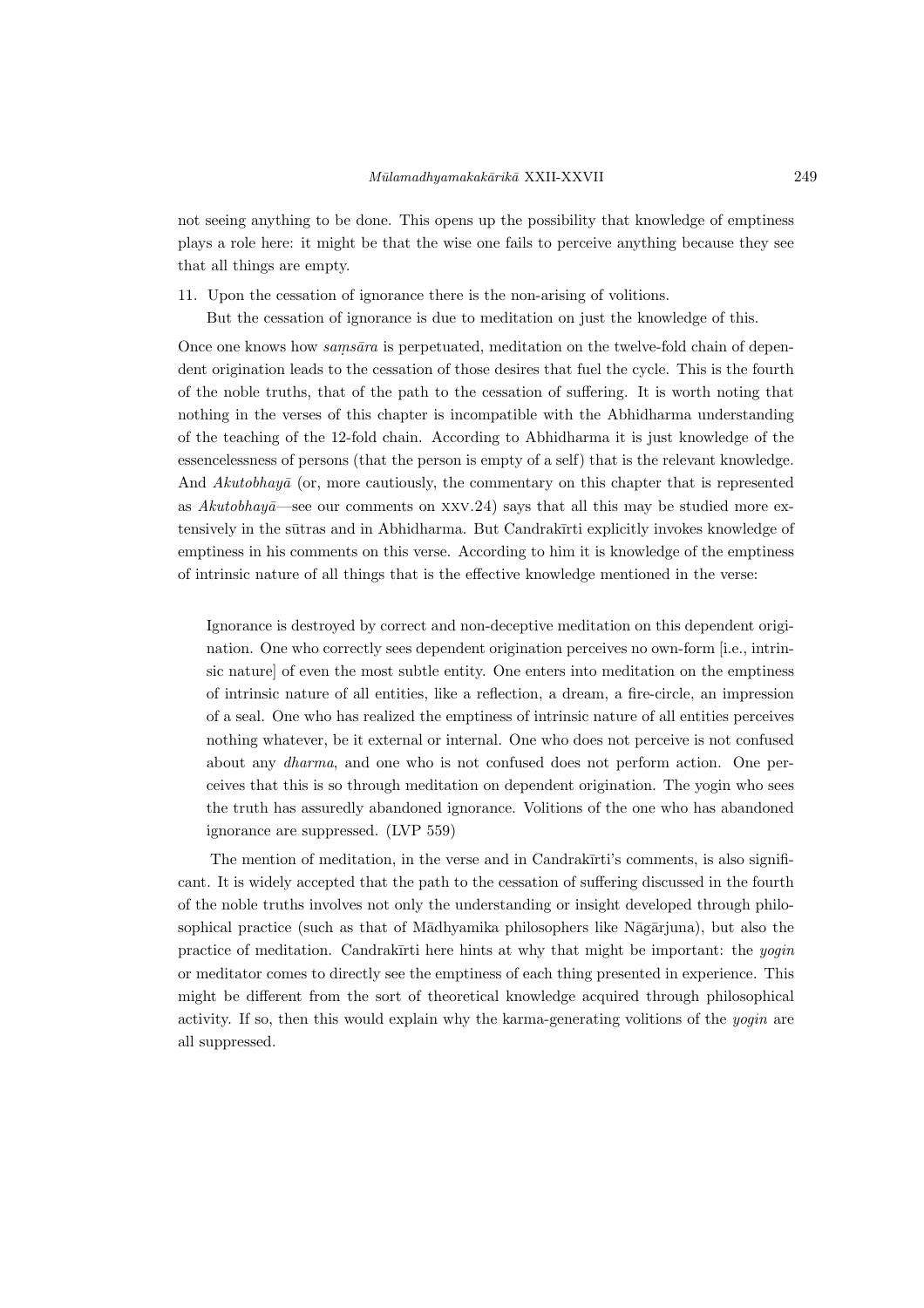12. By reason of the cessation of one [link in the 12-fold chain], another [successor link] fails to arise;

Thus does this entire mass of suffering completely cease.

Since the arising of each link in the chain is dependent on the occurrence of its predecessor, with the cessation of ignorance the production of suffering must come to an end. Bh $\bar{a}$ vaviveka feels compelled to add that all this is only true conventionally, not ultimately. Since according to Madhyamaka no elements in the 12-fold chain are ultimately real, it cannot be ultimately true that upon the cessation of ignorance there is the cessation of volition, etc.

# XXVII. AN ANALYSIS OF VIEWS

1. The views, 'I existed in the past' and 'I did not exist', That the world is eternal, etc., are dependent on the past.

The 'views' discussed in this chapter are the ones the Buddha was asked about concerning the past and future existence of the person, the world, etc. (See *Samyutta Nikāya* II.25-7.) The orthodox Buddhist view concerning these questions is that they are ill-formed, in that they all involve false presuppositions. And because they are ill-formed, none of the four possible answers to a question should be affirmed. (See the discussion of the 'indeterminate questions' above at xxv.17-18.) In the present verse it is questions about the past that are under scrutiny. Here the 'etc.' indicates the third and fourth members of the tetralemma, e.g., 'I both existed and did not exist', 'I neither existed nor did not exist'. Such views concerning the 'I', the world, and the like all presuppose the existence of some past thing that might be: identical with the present 'I', world, etc.; distinct from the present 'I', world, etc.; both identical and distinct; or neither identical nor distinct.

2. The views 'Shall I not exist as someone else in the future?'

'Shall I exist?' and that [the world] has an end, etc., are dependent on the future.

In this verse it is views about the future that are under examination. These are likewise all based on an assumption, namely that there will exist some future entity (an 'I', the world, etc.) that might be identical with, distinct from, both identical with and distinct from, or neither identical with nor distinct from the presently existing entity. Having thus classified the full range of views, Nagarjuna now proceeds to examine first those that concern the past (verses 3-13), and then in verses 14-18, those that concern the future.

3. It is not the case that [the statement] 'I existed in the past' holds, For whoever existed in prior births is not this present person.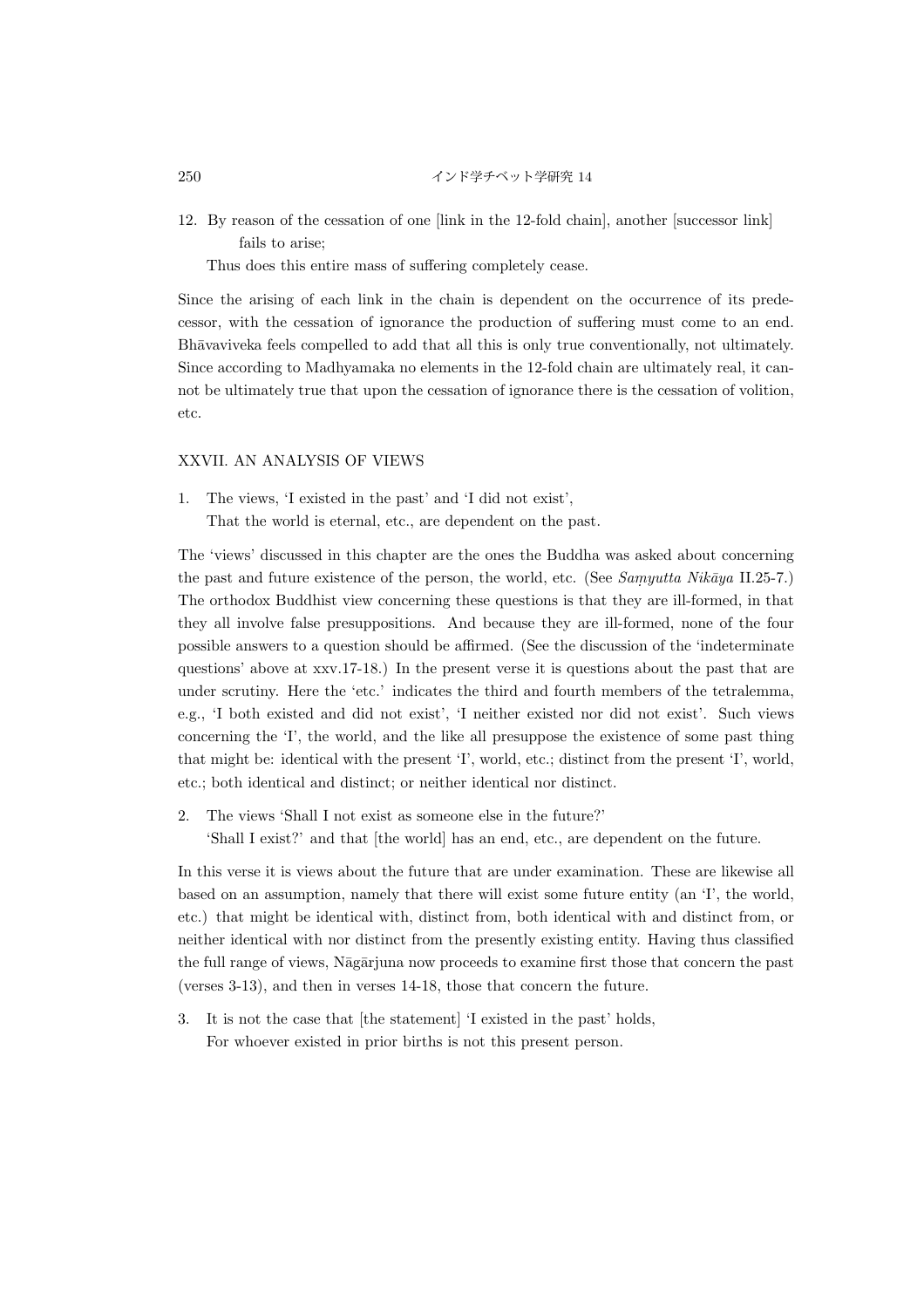To entertain the first of the four possible views with respect to the 'I' and the past, the view that I existed in past lives, is to hold that the presently existing 'I' had prior existence in other lives. So for instance what is now a human being might have been an inhabitant of one of the hells in an earlier life. And this, we are told, cannot be. The reason is given in the following verses.

4. If it were that 'That is just myself', [then appropriation would not be distinct from the appropriator 'I', however] appropriation is distinct. How, on the other hand, can your self be utterly distinct from appropriation?

Concerning appropriation see XXVI.6-7. According to Candrakūrti, the argument of the first half of the verse is that if the present 'I' were identical with the being in the past life, then the act of appropriation would be identical with the appropriator, which is absurd, since agent and action are distinct. Here appropriation is understood, in accordance with the formula of the twelve-fold chain, as those factors in the past life that brought about the present, while the appropriator is the being in the present life that resulted from them and in turn brings about future birth, old age and death. The argument, in short, is that to think that I existed in the past life is to suppose that this present 'I' is at once a product and the producer of that very product.

 The difficulty that results from this is that the self that is the appropriator cannot be found apart from acts of appropriation. It is the nature of the self, *qua* appropriator, to engage in acts of appropriation. While such acts can be discerned, the agent that performs them cannot. And what is wanted here is the agent, not its acts. The argument that is unfolding here is an instance of the 'neither identical nor distinct' variety that Nagarjuna has used elsewhere.

- 5. It being agreed that there is no self utterly distinct from appropriation,
	- Then the self would be nothing but the appropriation; in that case there is no self of yours.

If the opponent were to concede that the self that is distinct from the psychophysical elements is not to be found, and maintain instead that the self that appropriates is just the elements themselves, then there is a new difficulty, stated in the next verse.

6. It is not the case that the self is identical with the appropriation, for that [appropriation] ceases and arises;

How indeed will the appropriation become the appropriator?

The difficulty with attempting to reduce the self *qua* appropriator to the appropriation (the psychophysical elements) is that the latter are radically impermanent, while the former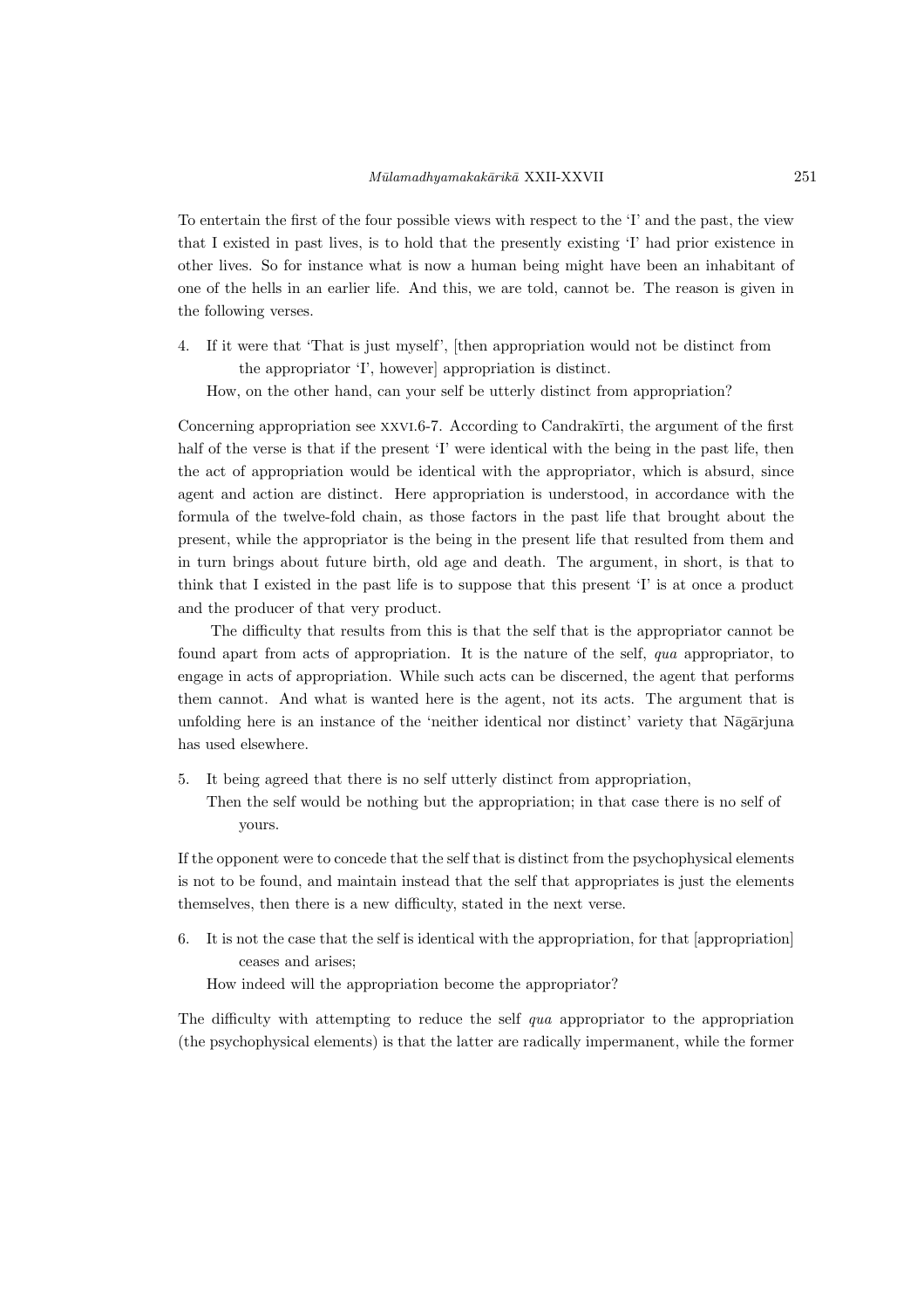would have to endure. Hence appropriator and appropriation have incompatible properties, and thus cannot be identical. Moreover, there then results the identity of agent and object of action, which is absurd, as can be seen from the examples of fire and fuel, knife and object to be cut, potter and pot, etc.

- Further, a self that is distinct from appropriation cannot at all obtain.
	- If it were distinct then it would be perceived without appropriation, but it is not perceived.

Distinctness of appropriator and appropriation would also mean that the appropriator self can exist in complete independence from the elements, just as a pot, which is distinct from a cloth, can exist in the absence of any cloth. But something cannot be an appropriator apart from all acts of appropriation, and there can be no acts of appropriation without the appropriated elements. So a distinct appropriator cannot be grasped.

8. Thus it is not distinct from appropriation, nor is it identical with appropriation. The self is not without appropriation, but neither is it ascertained that this does not exist.

This summarizes the argument of the preceding five verses against the view that I existed in the past. The one new note is at the end of the verse: one should also not conclude that there is no 'I' that exists in both the past and the present. Candrakūrti explains that this 'I' is said to be conceptualized in dependence on the psychophysical elements. This makes it quite different from the case of the son of a barren woman, which is both utterly non-existent and also not conceptualized in dependence on any psychophysical elements. One can say of the son of a barren woman that he does not exist, but one cannot say this of the 'I'. Candrakīrti adds that since he has treated this topic of the self extensively in *Madhyamik¯avat¯ara*, he will not repeat that discussion here. (See MA 6.120-165.)

 It should be noted that this is a denial of non-self, and not the affirmation of an existent self. Moreover, there is precedent in the Buddha's teachings for the denial of non-self. On at least one occasion the Buddha expressed concern that those who did not fully understand his teachings would take the statement 'There is no self' to mean that one's death entails one's annihilation (and thus the end of one's liability to karmic reward and punishment; see *Samyutta Nikāya* 44.10.) This annihilationist view is not considered wrong on the grounds that there actually is a self. Rather it is considered a wrong view because it presupposes that there is a self, just one that is not eternal. It is for this reason, we are told, that the Buddha refrained on that occasion from accepting the statement, 'There is no self'. It is this consideration that also led the Abhidharma schools to maintain that the person is conventionally real: appropriating and thus identifying with past and future parts of the causal series of psychophysical elements can be useful (up to a point).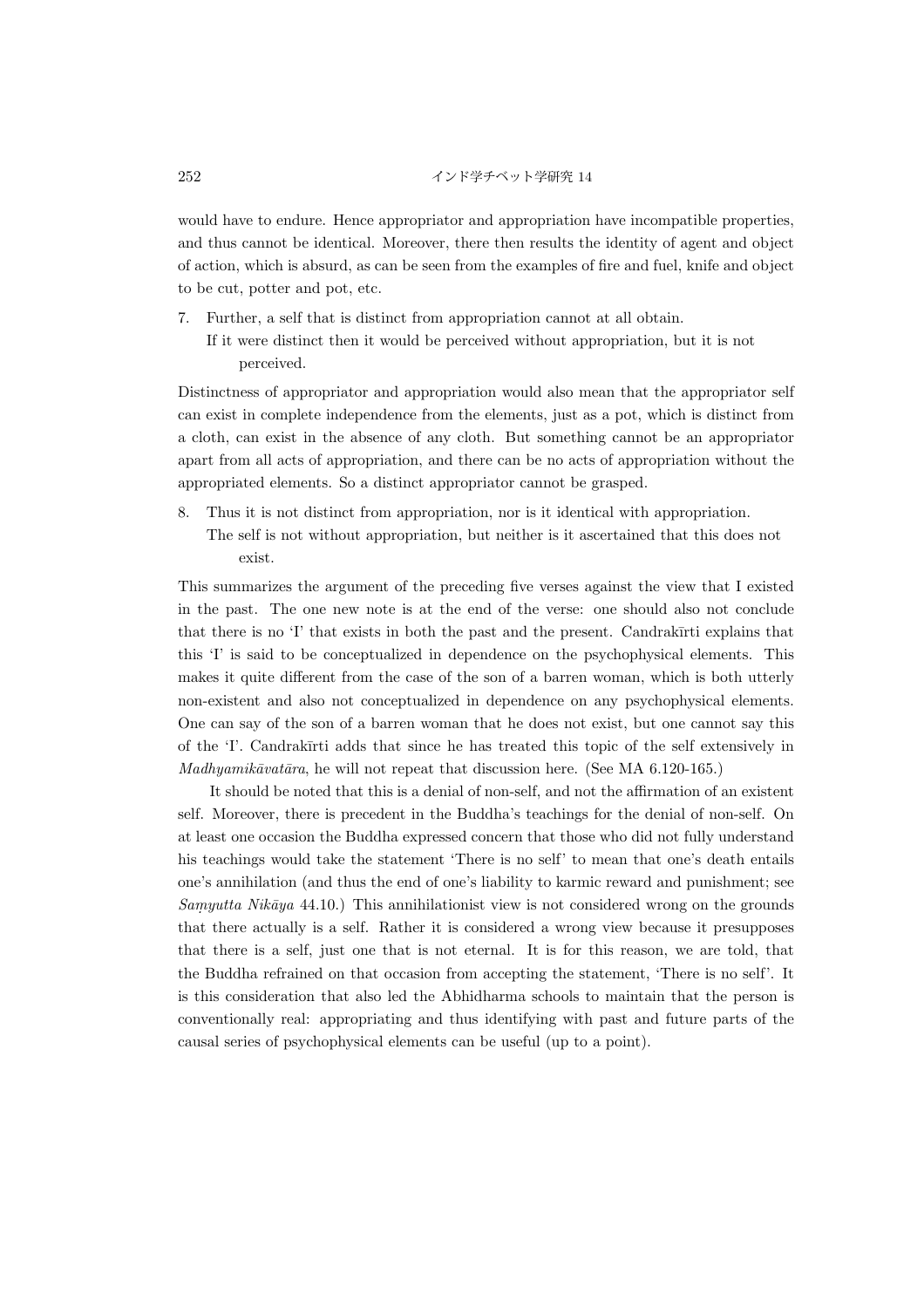- 9. It is not the case that the statement] 'I did not exist in the past' holds; For this present person is not distinct from whoever existed in prior births.
- 10. For if this [present self] were indeed distinct [from the past], then it would exist even if the past were denied.
	- And [the past person] would abide just as it was, or it would be born here without having died.

If the present being is not the same person as the past being, then the present being cannot be caused by the past being. In particular it cannot be due to the cessation of the past being. Candrakūrti gives the example of the production of a pot and the destruction of cloth. Since pot and cloth are utterly distinct, the arising of the former cannot have the cessation of the latter as a causal condition. But this in turn suggests that the past self should endure. Alternatively it would mean that one is born without having died earlier. And to those who accept beginningless rebirth this is absurd.

11. There would be annihilation of the past self, and then destruction of [fruits of] action, then [the fruits] of actions done by one person,

Would be enjoyed by another, this and the like consequences would follow.

The absurdity of supposing that one who is born is not someone who died earlier stems from the fact that, in accordance with karmic causal laws, the situation of one's birth is the result of actions performed at some earlier time. If one's birth were not a rebirth, then the good or bad station of one's birth could not be explained as the fruits of one's own earlier actions. And in that case one's situation could not be deserved; inequality of birth would become a blatant injustice. Then those who accept the theory of karma would no longer see in it a reason to perform good actions and avoid evil actions, for then it would not be me who will reap the pleasant and painful fruits of actions I perform in this life.

12. Neither is it the case that it, having not existed, comes into existence, for this has an unwanted consequence:

The self would then either be produced or else it would be arisen uncaused.

To say that the self comes into existence from prior non-existence is to say that it is a product. But a product requires an effective producer. And if there is no prior existence of this self, then it is difficult to see what might have produced it. If on the other hand one were to deny that it was produced while still maintaining its prior non-existence, this would be tantamount to saying it came into existence completely spontaneously, with no cause whatever. And this sort of utter randomness we know never obtains.

13. Thus the views that in the past I did not exist, I did exist,

Both, and neither–none of these obtains.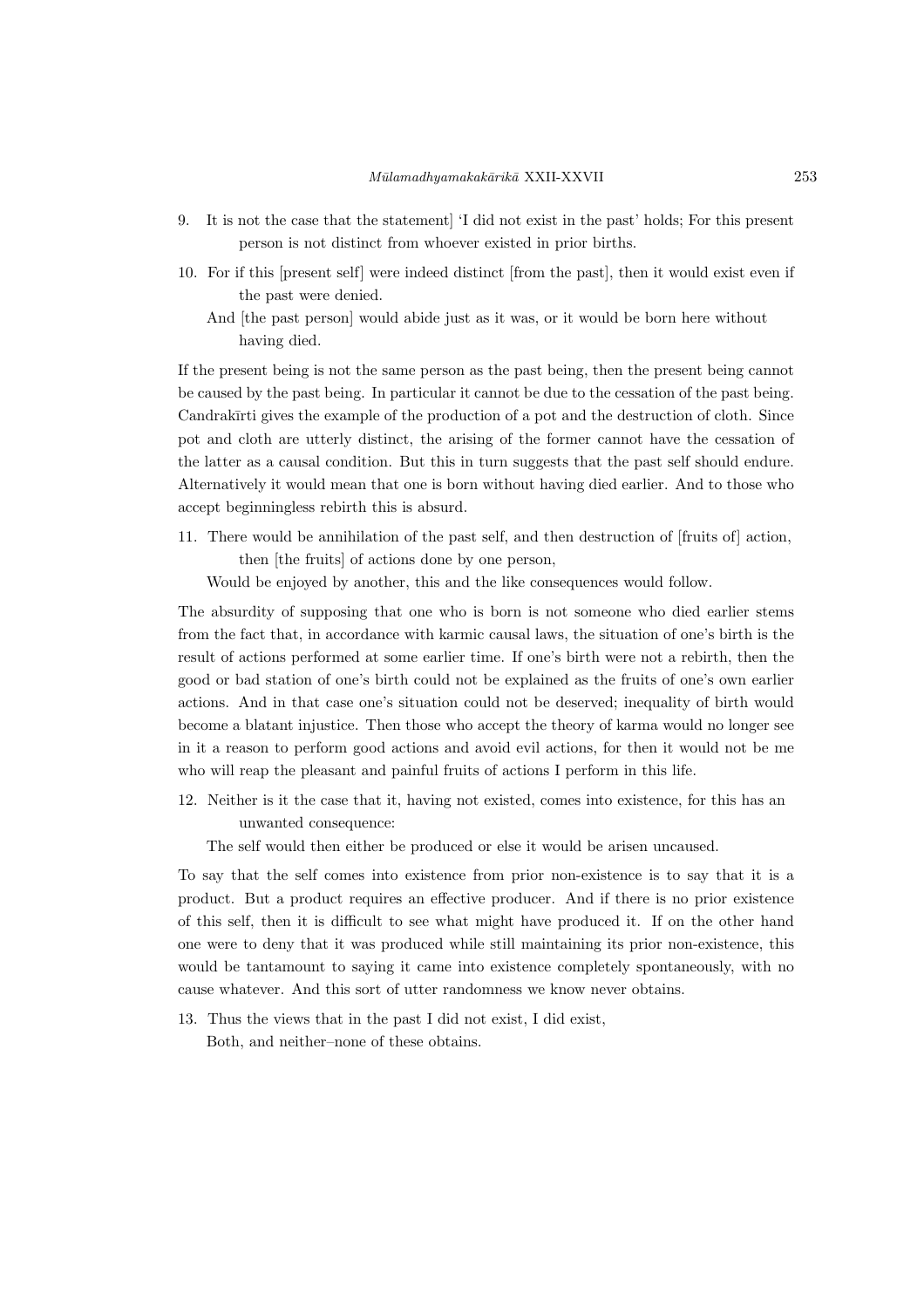This completes the examination of views concerning the relation of the present person to the past. Only the first and second lemmas–that I did exist in the past and that I did not–have been discussed, and not the third and fourth. But Candrakūrti comments that since the first and second have been ruled out, the third must likewise be rejected, since it is the conjunction of two rejected theses. And given that the third lemma is to be rejected, so must the fourth, which is just the negation of the third. (See the comments on xxv.14.) Next comes the examination of views concerning the relation of the present person to the future.

14. The view, 'Will I exist in the future?',

And the view, 'Will I not exist?', these are just like [the case of] the past.

The four lemmas concerning the relation of the present person to one in the future are subject to the same logic of identity and difference as are those regarding the past. Hence they are to be rejected just as the first four were.

15. 'This god is [the same person as] that human', if this were so then there would be eternalism.

And the god would be unarisen, for what is eternal is not born.

For this use of the term 'eternalism' see the comments on xvii.10. The example concerns a human who, having done exceptionally good deeds in this life, will be reborn as a god. On the hypothesis that that future god will be me, there must be a self that endures from one life to the next, and hence is eternal. Since eternalism was said by the Buddha to be fundamentally mistaken, it follows that identity of present and future persons must be rejected. Moreover, the eternality of the person leads to the absurd result that the god will exist without having been born. (This is absurd because, since gods are subject to rebirth, they must be born; they are said to live exceptionally long and happy lives, but they are born and they eventually die.) To be born is to come into existence, and an eternal entity never comes into existence.

 The basic difficulty here is that if the present human and the future god are both to count as 'me', then it would seem they must be identical, and yet a human and a god seem to be utterly distinct beings. Each, for instance, comes into existence at a particular time, namely the time of its birth; and for the human and the god in this example those are distinct times. The only solution is to say that the present human and the future god share a single self, something that, being eternal, can go from one life to another. But then either that future god is identical with the eternal self, or else it is distinct. If it is identical, then we must say, absurdly, that a god is not born. If it is distinct, then I shall not be that god, so it is false that my good deeds will lead to my being reborn as a god.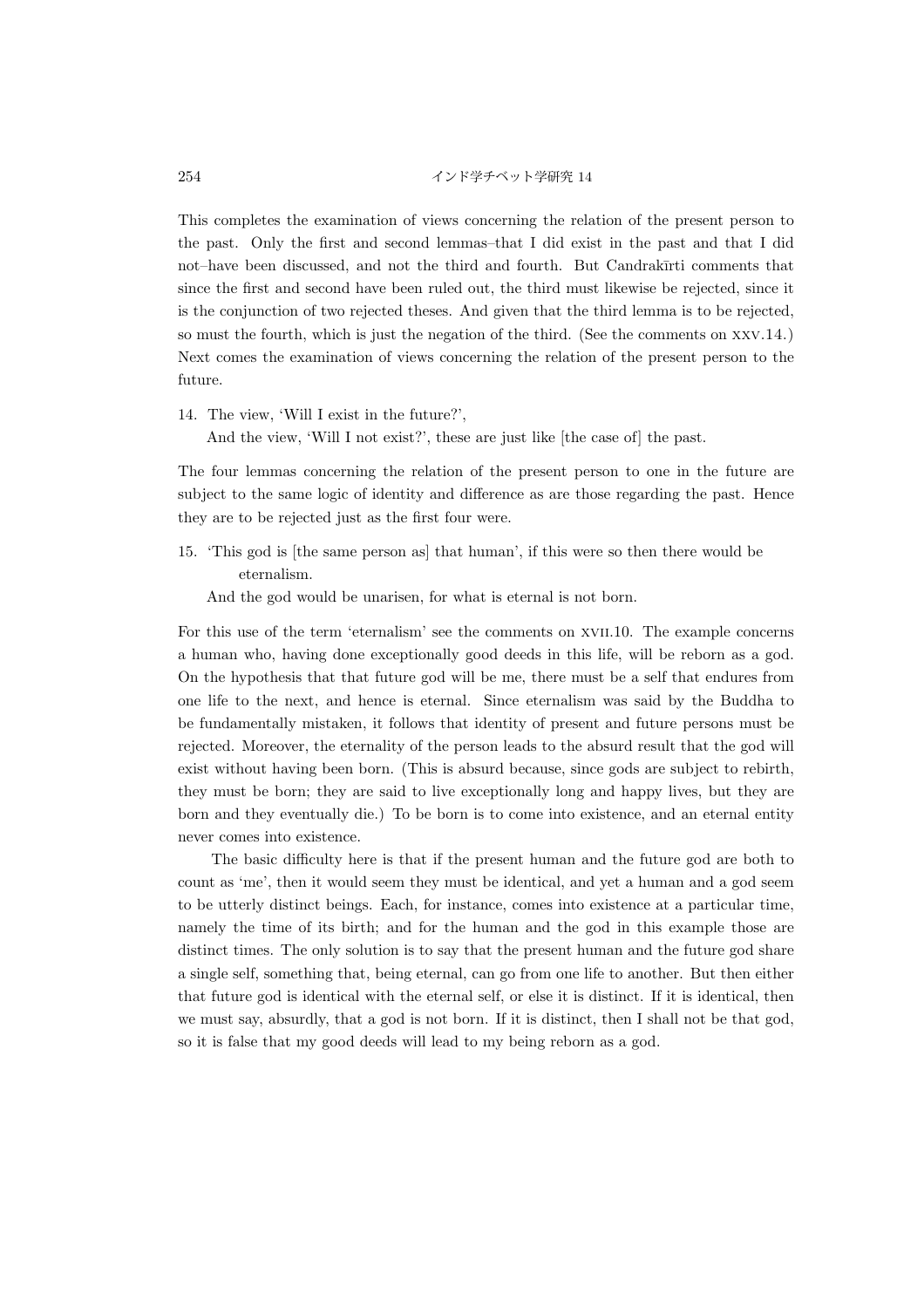- 16. If it is held that the [present] human is distinct from the [future] god, then non-eternalism would follow.
	- If it is held that the [present] human is distinct from the [future] god, then there can be no continuum.

If we grant that the present human being and the future god are distinct entities, then the person is not eternal, is not the sort of thing that can go from one life to the next. It might be thought that these can still represent distinct stages in one continuous series. But distinctness of human and god makes it difficult to explain how they can make up such a series. For the presently existing lump of clay and the future cloth are equally distinct, yet they are not thought to make up a continuous series. One might try to explain the difference between the human-god case and the clay-cloth example by appealing to the causal connections that supposedly obtain in the case of the present human and the future god. But the results of Chapters I and XX, which showed that causal connections cannot be said to obtain between allegedly ultimately real entities, rule out all such appeals.

17. If it were one part divine and one part human,

It would be both non-eternal and eternal, and that is not correct.

The thesis that human and god are identical leads to eternalism. The thesis that they are distinct leads to annihilationism (non-eternalism). Both having been rejected, we now turn to the consideration of the thesis that they are both identical and distinct. This is one of the rare cases where Nagarjuna explicitly examines the third of the four lemmas possible with respect to some question. Here the claim is that there is one entity, the person, that has distinct temporal parts, the present human and the future god. In that case human and god can be said to be identical (*qua* person) and yet also distinct (*qua* kinds of living things). In that case I would be both eternal and non-eternal. Since that future god will be me, I am eternal. But since the present human who is now me will then no longer exist, I am subject to annihilation.

- 18. If moreover it were established that it is both non-eternal and eternal,
	- This being established, then its being neither eternal nor non-eternal could accordingly [be established].

The fourth lemma–neither eternalism nor non-eternalism–relies on the third. And since the third lemma must be rejected, the fourth must likewise. Candrak¯ırti reasons that since the thesis of both eternalism and non-eternalism is unestablished, and the thesis of neither is the denial of the thesis of both, there being no object to be negated, the fourth thesis cannot hold. (See the comments on  $XXV.14$ .)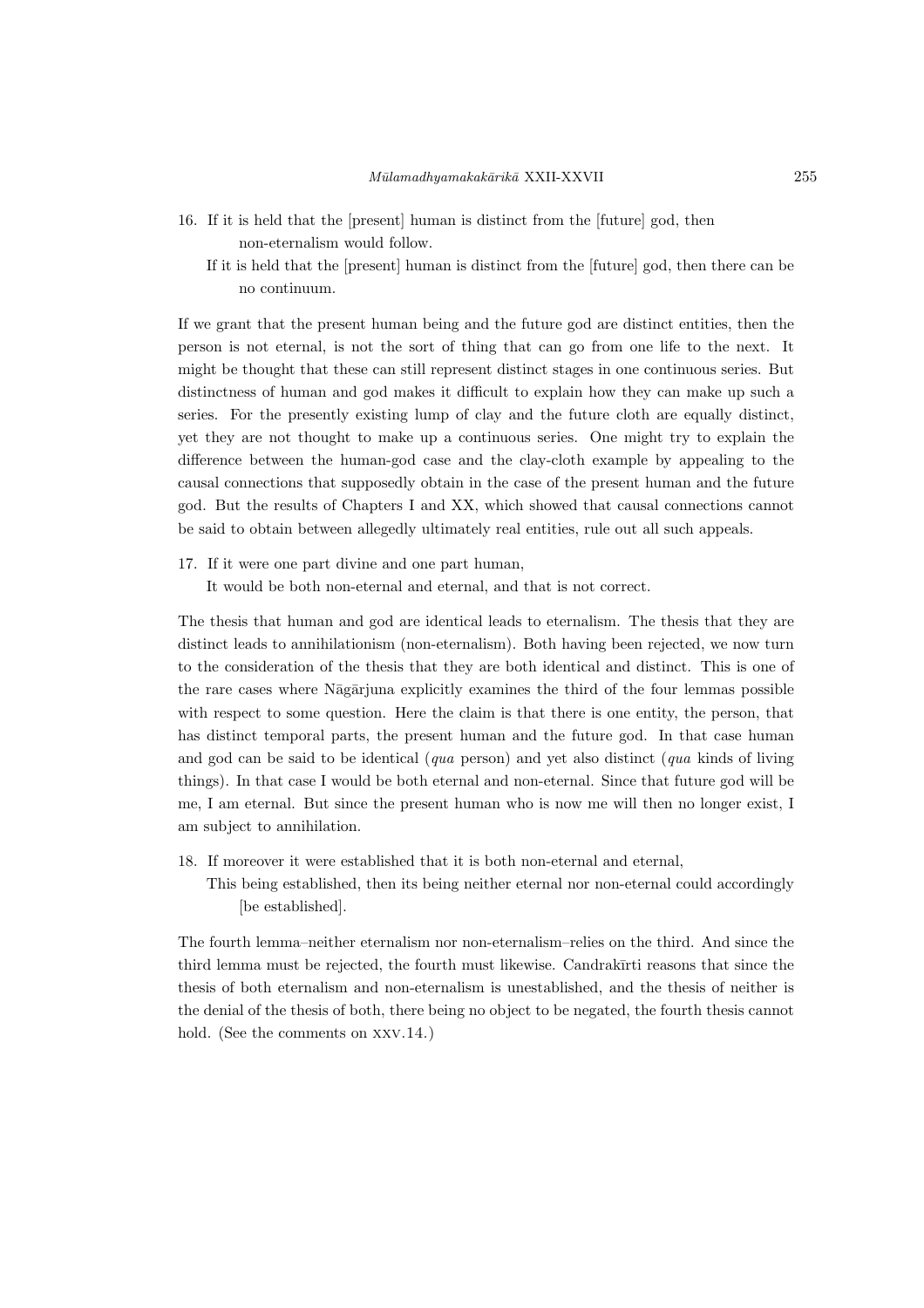19. If it were the case that someone were to exist, having come here from somewhere and subsequently be going somewhere else,

Then *samsara* would be beginningless, but that being does not exist.

It is commonly said by Buddhists that *samsara* is beginningless. This thesis requires that there be a being who, for any given life in some determinate station (e.g., as a human or as a god), can have been born into that life from some prior life, and who will at the end of that life be reborn into yet another station (until such time as they attain liberation). But there is no such being, so it cannot be asserted that *samsara* is beginningless. Candrakūrti explains that this holds whether the being is thought of as permanent or as impermanent. If it were permanent then it could not be subject to the change that occurs in going from one life to another. If it were impermanent then it could not be said to move from one life to the next. But this can also be seen as a straightforward result of the prior arguments against the person (*pudgala*) discussed in Chapters IX, X and XI.

20. If it is held that nothing whatever is eternal, then what will be non-eternal? What will be both eternal and non-eternal, and also what will be distinct from these two?

If there is no eternal being, then there does not exist the right sort of thing for the thesis of non-eternality to hold. The subject of transmigration (the entity that undergoes the process of transmigration) would have to be eternal, and if transmigration lacks a subject, then we cannot entertain the hypothesis that its subject is transitory. The same holds for the third and fourth lemmas of the tetralemma concerning *samsara*.

21. If this world had an end, how could there be the other world?

But if this world were without an end, how could there be the other world?

One set of questions the Buddha was asked and refused to answer concerned whether the *loka* has an end or limit. (See xxii.12.) The Sanskrit term *loka* can be translated as 'world' and this is how it is often translated when it occurs in the passages concerning that set of questions. But it also means 'inhabitant of the world', and that is how it is actually being used in that context. The question concerns whether the existence of the being who is currently living a particular life has an end or not. Both possibilities are to be rejected. The reason, according to the commentators, is that there in fact is another world, i.e., there is rebirth. The reasoning is spelled out in the next seven verses.

22. Since the series of *skandhas* proceeds like that of the flames of a lamp, So it is not correct that it is endless nor that it has an end.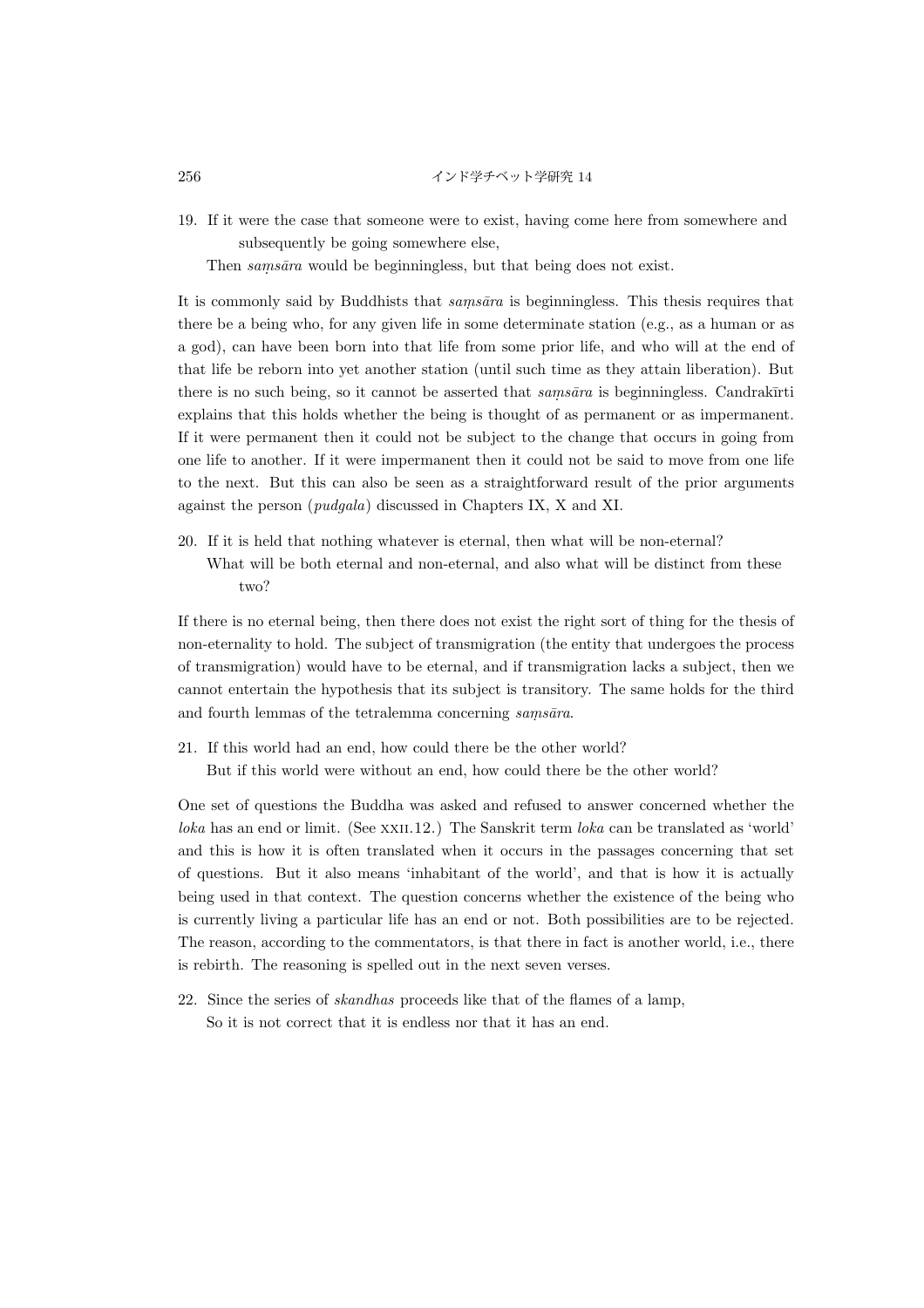The analogy of the lamp-flame is commonly used to explain personal continuity in the absence of a self. (See, e.g., *The Questions of King Milinda* II.2.1.) The idea is that an individual flame only lasts a moment, yet a lamp may stay lit for a whole night. (A flame is momentary because it is just a collection of incandescent gas particles, and the individual particles making up that collection rapidly cool and dissipate.) It is possible for the lamp to stay lit for the night because each flame, as it goes out of existence, serves as the cause of a successor flame. So what we think of as one continuously existing light is actually a series of momentary lamp-flames.

- 23. If, the past ones having been broken up, these *skandhas* were not to arise
	- That are dependent on those [past] *skandhas*, then it would be the case that this world has an end.

Rebirth, like the light of the lamp, involves one set of psychophysical elements ceasing but causing another set of psychophysical elements to arise. To say that the world (i.e., the person) has an end is to say that this causal series is interrupted. Just as when one flame is extinguished due to exhaustion of fuel oil, no successor flame can arise, so if the earlier set of elements were to be dissipated without being able to generate the subsequent set, then it would be the case that the person has an end. But this would be a case in which no rebirth takes place. For rebirth is precisely the continuation of the causal series.

- 24. If, the past ones not having been broken up, these *skandhas* were not to arise
	- That are dependent on those [past] *skandhas*, then it would be the case that this world has no end.

To say the world (i.e., the person) has no end would be to say that the elements making up the present person do not go out of existence. In that case they could not give rise to successor elements in the series, and so once again there would be no rebirth. So for instance the elements making up a human could not give rise to the elements making up a god in the subsequent life.

- 25. If it were that it is one part with an end and one part without end,
	- Then this world would have an end and be without end, and that is not correct.

The third lemma, that the world (i.e., the person) both has an end and is without end, might be thought to hold if there were one part of the person that did end, while another part continued to exist unceasingly. This is the view of those, for instance, who think that rebirth involves the transmigration of a self and the destruction of the other elements of the psychophysical complex. The difficulty for this view is spelled out in the next three verses. But *Akutobhayā* anticipates by pointing out that in this case the being would have two intrinsic natures.